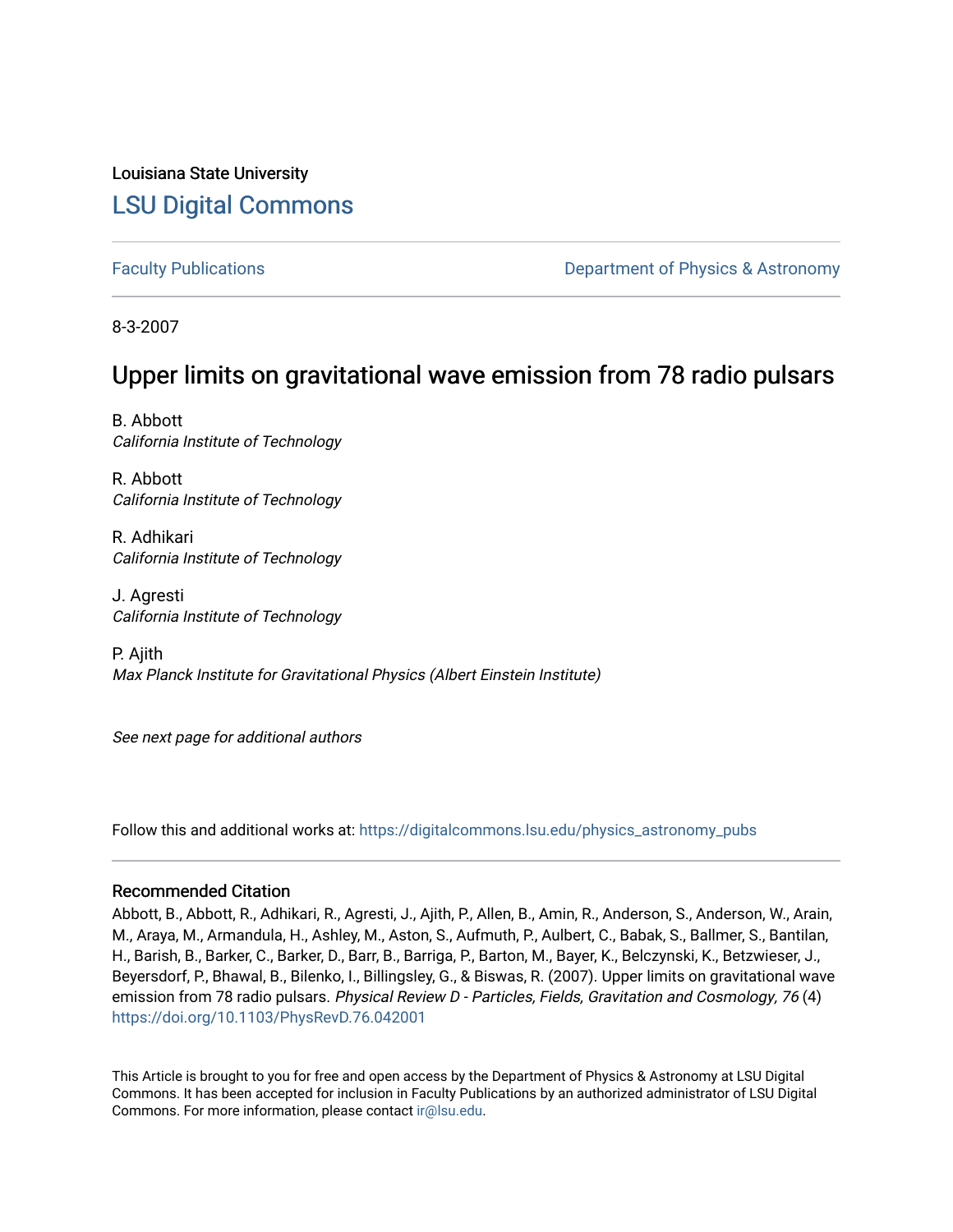### Authors

B. Abbott, R. Abbott, R. Adhikari, J. Agresti, P. Ajith, B. Allen, R. Amin, S. B. Anderson, W. G. Anderson, M. Arain, M. Araya, H. Armandula, M. Ashley, S. Aston, P. Aufmuth, C. Aulbert, S. Babak, S. Ballmer, H. Bantilan, B. C. Barish, C. Barker, D. Barker, B. Barr, P. Barriga, M. A. Barton, K. Bayer, K. Belczynski, J. Betzwieser, P. T. Beyersdorf, B. Bhawal, I. A. Bilenko, G. Billingsley, and R. Biswas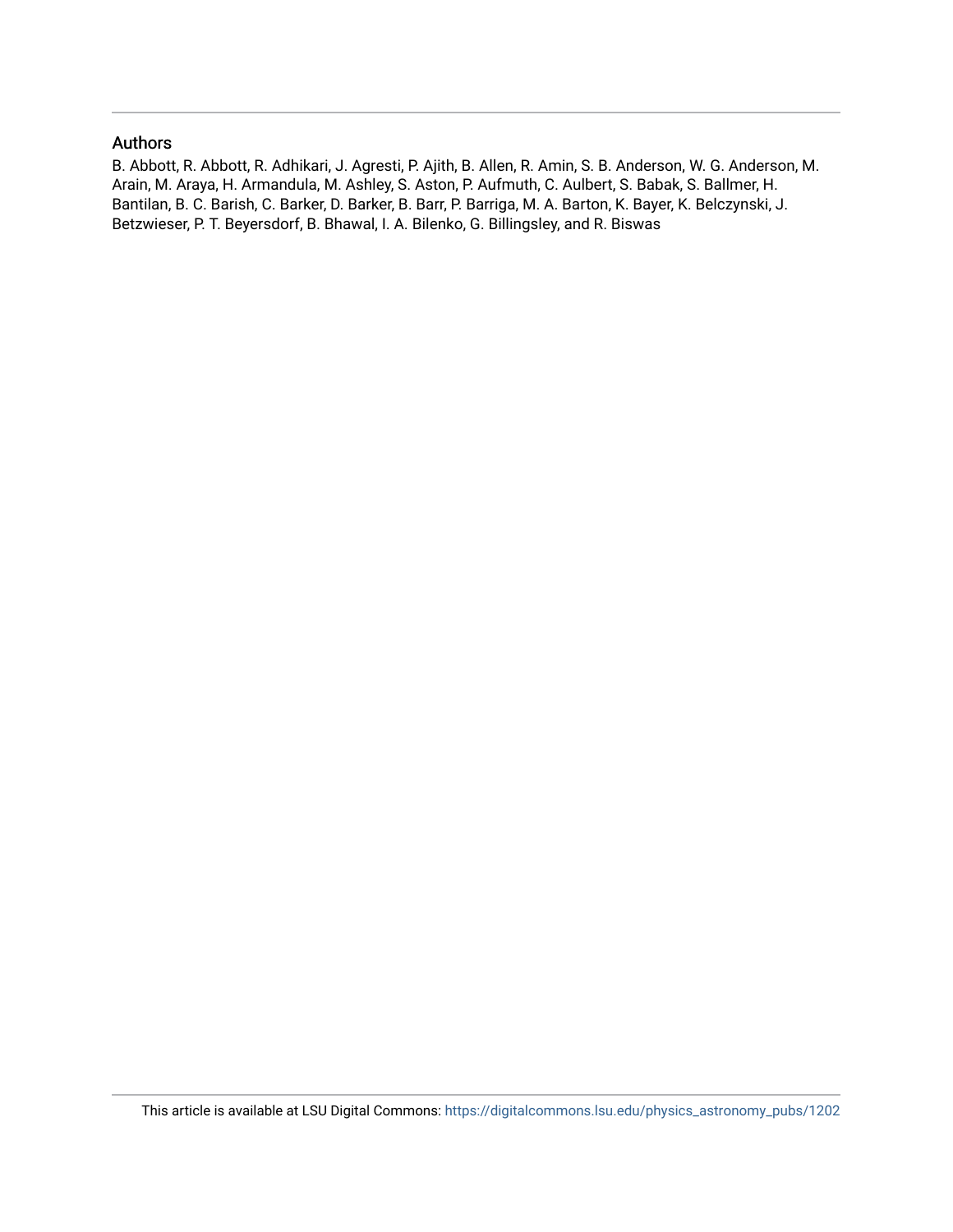# **PUBLISHED VERSION**

Abbott, B.;...; Brooks, Aidan; Brown, D. A.;...; Hosken, David John; Hough, J.;...; Mudge, Damien Troy; Mueller, G.;...; Munch, Jesper; Murray, P. G.;...; Veitch, Peter John; ... et al.; LIGO Scientific Collaboration

[Upper limits on gravitational wave emission from 78 radio pulsars](http://hdl.handle.net/2440/45843) Physical Review D, 2007; 76(4):042001

©2007 American Physical Society

<http://link.aps.org/doi/10.1103/PhysRevD.76.042001>

**PERMISSIONS**

<http://publish.aps.org/authors/transfer-of-copyright-agreement>

"The author(s), and in the case of a Work Made For Hire, as defined in the U.S. Copyright Act, 17 U.S.C.

§101, the employer named [below], shall have the following rights (the "Author Rights"):

[...]

3. The right to use all or part of the Article, including the APS-prepared version without revision or modification, on the author(s)' web home page or employer's website and to make copies of all or part of the Article, including the APS-prepared version without revision or modification, for the author(s)' and/or the employer's use for educational or research purposes."

15<sup>th</sup> May 2013

<http://hdl.handle.net/2440/45843>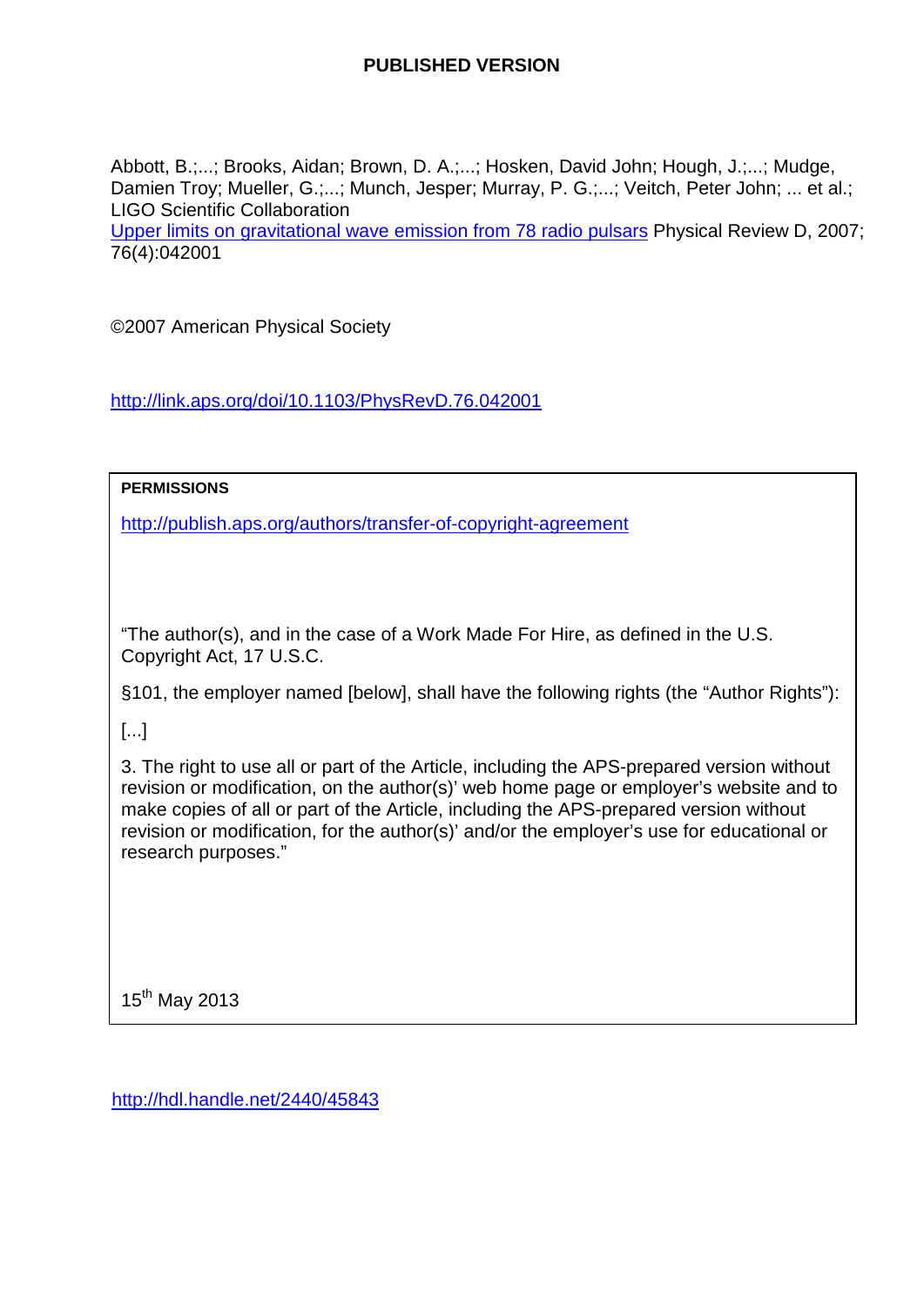## **Upper limits on gravitational wave emission from 78 radio pulsars**

<span id="page-3-0"></span>B. Abbott,<sup>15</sup> R. Abbott,<sup>15</sup> R. Adhikari,<sup>15</sup> J. Agresti,<sup>15</sup> P. Ajith,<sup>2</sup> B. Allen,<sup>2,52</sup> R. Amin,<sup>19</sup> S. B. Anderson,<sup>15</sup> W. G. Anderson,<sup>52</sup> M. Arain,<sup>40</sup> M. Araya,<sup>15</sup> H. Armandula,<sup>15</sup> M. Ashley,<sup>4</sup> S. Aston,<sup>39</sup> P. Aufmuth,<sup>37</sup> C. Aulbert,<sup>1</sup> S. Babak,<sup>1</sup> S. Ballmer,<sup>15</sup> H. Bantilan,<sup>9</sup> B. C. Barish,<sup>15</sup> C. Barker,<sup>16</sup> D. Barker,<sup>16</sup> B. Barr,<sup>41</sup> P. Barriga,<sup>51</sup> M. A. Barton,<sup>41</sup> K. Bayer,<sup>18</sup> K. Belczynski,<sup>25</sup> J. Betzwieser,<sup>18</sup> P. T. Beyersdorf,<sup>28</sup> B. Bhawal,<sup>15</sup> I. A. Bilenko,<sup>22</sup> G. Billingsley,<sup>15</sup> R. Biswas,<sup>52</sup> E. Black,<sup>15</sup> K. Blackburn,<sup>15</sup> L. Blackburn,<sup>18</sup> D. Blair,<sup>51</sup> B. Bland,<sup>16</sup> J. Bogenstahl,<sup>41</sup> L. Bogue,<sup>17</sup> R. Bork,<sup>15</sup> V. Boschi,<sup>15</sup> S. Bose,<sup>54</sup> P. R. Brady,<sup>52</sup> V. B. Braginsky,<sup>22</sup> J. E. Brau,<sup>44</sup> M. Brinkmann,<sup>2</sup> A. Brooks,<sup>38</sup> D. A. Brown,<sup>7,15</sup> A. Bullington,<sup>31</sup> A. Bunkowski,<sup>2</sup> A. Buonanno,<sup>42</sup> O. Burmeister,<sup>2</sup> D. Busby,<sup>15</sup> W. E. Butler,<sup>45</sup> R. L. Byer,<sup>31</sup> L. Cadonati,<sup>18</sup> G. Cagnoli,<sup>41</sup> J. B. Camp,<sup>23</sup> J. Cannizzo,<sup>23</sup> K. Cannon,<sup>52</sup> C. A. Cantley,<sup>41</sup> J. Cao,<sup>18</sup> L. Cardenas,<sup>15</sup> K. Carter,<sup>17</sup> M. M. Casey,<sup>41</sup> G. Castaldi, <sup>47</sup> C. Cepeda, <sup>15</sup> E. Chalkey, <sup>41</sup> P. Charlton, <sup>10</sup> S. Chatterji, <sup>15</sup> S. Chelkowski, 2<sup>2</sup> Y. Chen, <sup>1</sup> F. Chiadini, <sup>46</sup> D. Chin, <sup>43</sup> E. Chin,<sup>51</sup> J. Chow,<sup>4</sup> N. Christensen,<sup>9</sup> J. Clark,<sup>41</sup> P. Cochrane,<sup>2</sup> T. Cokelaer,<sup>8</sup> C. N. Colacino,<sup>39</sup> R. Coldwell,<sup>40</sup> R. Conte,<sup>46</sup> D. Cook, <sup>16</sup> T. Corbitt, <sup>18</sup> D. Coward, <sup>51</sup> D. Coyne, <sup>15</sup> J. D. E. Creighton, <sup>52</sup> T. D. Creighton, <sup>15</sup> R. P. Croce, <sup>47</sup> D. R. M. Crooks, <sup>41</sup> A. M. Cruise,  $39$  A. Cumming,  $41$  J. Dalrymple,  $32$  E. D'Ambrosio,  $15$  K. Danzmann,  $2,37$  G. Davies,  $8$  D. DeBra,  $31$ J. Degallaix,<sup>51</sup> M. Degree,<sup>31</sup> T. Demma,<sup>47</sup> V. Dergachev,<sup>43</sup> S. Desai,<sup>33</sup> R. DeSalvo,<sup>15</sup> S. Dhurandhar,<sup>14</sup> M. Diaz,<sup>34</sup> J. Dickson,<sup>4</sup> A. Di Credico,<sup>32</sup> G. Diederichs,<sup>37</sup> A. Dietz,<sup>8</sup> E. E. Doomes,<sup>30</sup> R. W. P. Drever,<sup>5</sup> J.-C. Dumas,<sup>51</sup> R. J. Dupuis,<sup>15</sup> J. G. Dwyer,<sup>11</sup> P. Ehrens,<sup>15</sup> E. Espinoza,<sup>15</sup> T. Etzel,<sup>15</sup> M. Evans,<sup>15</sup> T. Evans,<sup>17</sup> S. Fairhurst,<sup>8,15</sup> Y. Fan,<sup>51</sup> D. Fazi,<sup>15</sup> M. M. Fejer,<sup>31</sup> L. S. Finn,<sup>33</sup> V. Fiumara,<sup>46</sup> N. Fotopoulos,<sup>52</sup> A. Franzen,<sup>37</sup> K. Y. Franzen,<sup>40</sup> A. Freise,<sup>39</sup> R. Frey,<sup>44</sup> T. Fricke,<sup>45</sup> P. Fritschel,<sup>18</sup> V. V. Frolov,<sup>17</sup> M. Fyffe,<sup>17</sup> V. Galdi,<sup>47</sup> K. S. Ganezer,<sup>6</sup> J. Garofoli,<sup>16</sup> I. Gholami,<sup>1</sup> J. A. Giaime, <sup>17,19</sup> S. Giampanis, <sup>45</sup> K. D. Giardina, <sup>17</sup> K. Goda, <sup>18</sup> E. Goetz, <sup>43</sup> L. Goggin, <sup>15</sup> G. González, <sup>19</sup> S. Gossler, <sup>4</sup> A. Grant,<sup>41</sup> S. Gras,<sup>51</sup> C. Gray,<sup>16</sup> M. Gray,<sup>4</sup> J. Greenhalgh,<sup>27</sup> A. M. Gretarsson,<sup>12</sup> R. Grosso,<sup>34</sup> H. Grote,<sup>2</sup> S. Grunewald,<sup>1</sup> M. Guenther,<sup>16</sup> R. Gustafson,<sup>43</sup> B. Hage,<sup>37</sup> D. Hammer,<sup>52</sup> C. Hanna,<sup>19</sup> J. Hanson,<sup>17</sup> J. Harms,<sup>2</sup> G. Harry,<sup>18</sup> E. Harstad,<sup>44</sup> T. Hayler,<sup>27</sup> J. Heefner,<sup>15</sup> I. S. Heng,<sup>41</sup> A. Heptonstall,<sup>41</sup> M. Heurs,<sup>2</sup> M. Hewitson,<sup>2</sup> S. Hild,<sup>37</sup> E. Hirose,<sup>32</sup> D. Hoak,<sup>17</sup> D. Hosken,<sup>38</sup> J. Hough,<sup>41</sup> E. Howell,<sup>51</sup> D. Hoyland,<sup>39</sup> S. H. Huttner,<sup>41</sup> D. Ingram,<sup>16</sup> E. Innerhofer,<sup>18</sup> M. Ito,<sup>44</sup> Y. Itoh,<sup>52</sup> A. Ivanov,<sup>15</sup> D. Jackrel,<sup>31</sup> B. Johnson,<sup>16</sup> W. W. Johnson,<sup>19</sup> D. I. Jones,<sup>48</sup> G. Jones,<sup>8</sup> R. Jones,<sup>41</sup> L. Ju,<sup>51</sup> P. Kalmus,<sup>11</sup> V. Kalogera,<sup>25</sup> D. Kasprzyk,<sup>39</sup> E. Katsavounidis,<sup>18</sup> K. Kawabe,<sup>16</sup> S. Kawamura,<sup>24</sup> F. Kawazoe,<sup>24</sup> W. Kells,<sup>15</sup> D. G. Keppel,<sup>15</sup> F. Ya. Khalili,<sup>22</sup> C. Kim,<sup>25</sup> P. King,<sup>15</sup> J. S. Kissel,<sup>19</sup> S. Klimenko,<sup>40</sup> K. Kokeyama,<sup>24</sup> V. Kondrashov,<sup>15</sup> R. K. Kopparapu,<sup>19</sup> D. Kozak,<sup>15</sup> B. Krishnan,<sup>1</sup> P. Kwee,<sup>37</sup> P. K. Lam,<sup>4</sup> M. Landry,<sup>16</sup> B. Lantz,<sup>31</sup> A. Lazzarini,<sup>15</sup> B. Lee,<sup>51</sup> M. Lei,<sup>15</sup> J. Leiner,<sup>54</sup> V. Leonhardt,<sup>24</sup> I. Leonor,<sup>44</sup> K. Libbrecht,<sup>15</sup> P. Lindquist,<sup>15</sup> N. A. Lockerbie,<sup>49</sup> M. Longo,<sup>46</sup> M. Lormand,<sup>17</sup> M. Lubinski,<sup>16</sup> H. Lück,<sup>2,37</sup> B. Machenschalk,<sup>1</sup> M. MacInnis,<sup>18</sup> M. Mageswaran,<sup>15</sup> K. Mailand,<sup>15</sup> M. Malec,<sup>37</sup> V. Mandic,<sup>15</sup> S. Marano,<sup>46</sup> S. Márka,<sup>11</sup> J. Markowitz,<sup>18</sup> E. Maros,<sup>15</sup> I. Martin,<sup>41</sup> J. N. Marx,<sup>15</sup> K. Mason,<sup>18</sup> L. Matone,<sup>11</sup> V. Matta,<sup>46</sup> N. Mavalvala,<sup>18</sup> R. McCarthy,<sup>16</sup> D. E. McClelland,<sup>4</sup> S. C. McGuire,<sup>30</sup> M. McHugh,<sup>21</sup> K. McKenzie,<sup>4</sup> J. W. C. McNabb,<sup>33</sup> S. McWilliams,<sup>23</sup> T. Meier,<sup>37</sup> A. Melissinos,<sup>45</sup> G. Mendell,<sup>16</sup> R. A. Mercer,<sup>40</sup> S. Meshkov,<sup>15</sup> E. Messaritaki,<sup>15</sup> C. J. Messenger,<sup>41</sup> D. Meyers,<sup>15</sup> E. Mikhailov,<sup>18</sup> S. Mitra,<sup>14</sup> V. P. Mitrofanov,<sup>22</sup> G. Mitselmakher,<sup>40</sup> R. Mittleman,<sup>18</sup> O. Miyakawa,<sup>15</sup> S. Mohanty,<sup>34</sup> G. Moreno,<sup>16</sup> K. Mossavi,<sup>2</sup> C. MowLowry,<sup>4</sup> A. Moylan,<sup>4</sup> D. Mudge,<sup>38</sup> G. Mueller,<sup>40</sup> S. Mukherjee,<sup>34</sup> H. Müller-Ebhardt,<sup>2</sup> J. Munch,<sup>38</sup> P. Murray,<sup>41</sup> E. Myers,<sup>16</sup> J. Myers,<sup>16</sup> T. Nash,<sup>15</sup> G. Newton,<sup>41</sup> A. Nishizawa,<sup>24</sup> F. Nocera,<sup>15</sup> K. Numata,<sup>23</sup> B. O'Reilly,<sup>17</sup> R. O'Shaughnessy,<sup>25</sup> D. J. Ottaway,<sup>18</sup> H. Overmier,<sup>17</sup> B. J. Owen,<sup>33</sup> Y. Pan,<sup>42</sup> M. A. Papa,<sup>1,52</sup> V. Parameshwaraiah,<sup>16</sup> C. Parameswariah,<sup>17</sup> P. Patel,<sup>15</sup> M. Pedraza,<sup>15</sup> S. Penn,<sup>13</sup> V. Pierro,<sup>47</sup> I. M. Pinto,<sup>47</sup> M. Pitkin,<sup>41,[\\*](#page-5-0)</sup> H. Pletsch,<sup>2</sup> M. V. Plissi,<sup>41</sup> F. Postiglione,<sup>46</sup> R. Prix,<sup>1</sup> V. Quetschke,<sup>40</sup> F. Raab,<sup>16</sup> D. Rabeling,<sup>4</sup> H. Radkins,<sup>16</sup> R. Rahkola,<sup>44</sup> N. Rainer,<sup>2</sup> M. Rakhmanov,<sup>33</sup> K. Rawlins,<sup>18</sup> S. Ray-Majumder,<sup>52</sup> V. Re,<sup>39</sup> T. Regimbau,<sup>8</sup> H. Rehbein,<sup>2</sup> S. Reid,<sup>41</sup> D. H. Reitze,<sup>40</sup> L. Ribichini,<sup>2</sup> R. Riesen,<sup>17</sup> K. Riles,<sup>43</sup> B. Rivera, <sup>16</sup> N. A. Robertson, <sup>15,41</sup> C. Robinson, <sup>8</sup> E. L. Robinson, <sup>39</sup> S. Roddy, <sup>17</sup> A. Rodriguez, <sup>19</sup> A. M. Rogan, <sup>54</sup> J. Rollins,<sup>11</sup> J. D. Romano,<sup>8</sup> J. Romie,<sup>17</sup> R. Route,<sup>31</sup> S. Rowan,<sup>41</sup> A. Rüdiger,<sup>2</sup> L. Ruet,<sup>18</sup> P. Russell,<sup>15</sup> K. Ryan,<sup>16</sup> S. Sakata, <sup>24</sup> M. Samidi, <sup>15</sup> L. Sancho de la Jordana, <sup>36</sup> V. Sandberg, <sup>16</sup> G. H. Sanders, <sup>15</sup> V. Sannibale, <sup>15</sup> S. Saraf, <sup>26</sup> P. Sarin, <sup>18</sup> B. S. Sathyaprakash,<sup>8</sup> S. Sato,<sup>24</sup> P. R. Saulson,<sup>32</sup> R. Savage,<sup>16</sup> P. Savov,<sup>7</sup> A. Sazonov,<sup>40</sup> S. Schediwy,<sup>51</sup> R. Schilling,<sup>2</sup> R. Schnabel,<sup>2</sup> R. Schofield,<sup>44</sup> B. F. Schutz,<sup>1,8</sup> P. Schwinberg,<sup>16</sup> S. M. Scott,<sup>4</sup> A. C. Searle,<sup>4</sup> B. Sears,<sup>15</sup> F. Seifert,<sup>2</sup> D. Sellers,<sup>17</sup> A. S. Sengupta,<sup>8</sup> P. Shawhan,<sup>42</sup> D. H. Shoemaker,<sup>18</sup> A. Sibley,<sup>17</sup> J. A. Sidles,<sup>50</sup> X. Siemens,<sup>7,15</sup> D. Sigg,<sup>16</sup> S. Sinha,  $31$  A. M. Sintes,  $1,36$  B. J. J. Slagmolen,  $4$  J. Slutsky,  $19$  J. R. Smith,  $2$  M. R. Smith,  $15$  K. Somiya,  $1,2$  K. A. Strain,  $41$ D. M. Strom,<sup>44</sup> A. Stuver,<sup>33</sup> T. Z. Summerscales,<sup>3</sup> K.-X. Sun,<sup>31</sup> M. Sung,<sup>19</sup> P. J. Sutton,<sup>15</sup> H. Takahashi,<sup>1</sup> D. B. Tanner,<sup>40</sup> M. Tarallo,<sup>15</sup> R. Taylor,<sup>15</sup> R. Taylor,<sup>41</sup> J. Thacker,<sup>17</sup> K. A. Thorne,<sup>33</sup> K. S. Thorne,<sup>7</sup> A. Thüring,<sup>37</sup> K. V. Tokmakov,<sup>41</sup> C. Torres,<sup>34</sup> C. Torrie,<sup>41</sup> G. Traylor,<sup>17</sup> M. Trias,<sup>36</sup> W. Tyler,<sup>15</sup> D. Ugolini,<sup>35</sup> C. Ungarelli,<sup>39</sup> K. Urbanek,<sup>31</sup> H. Vahlbruch,<sup>37</sup>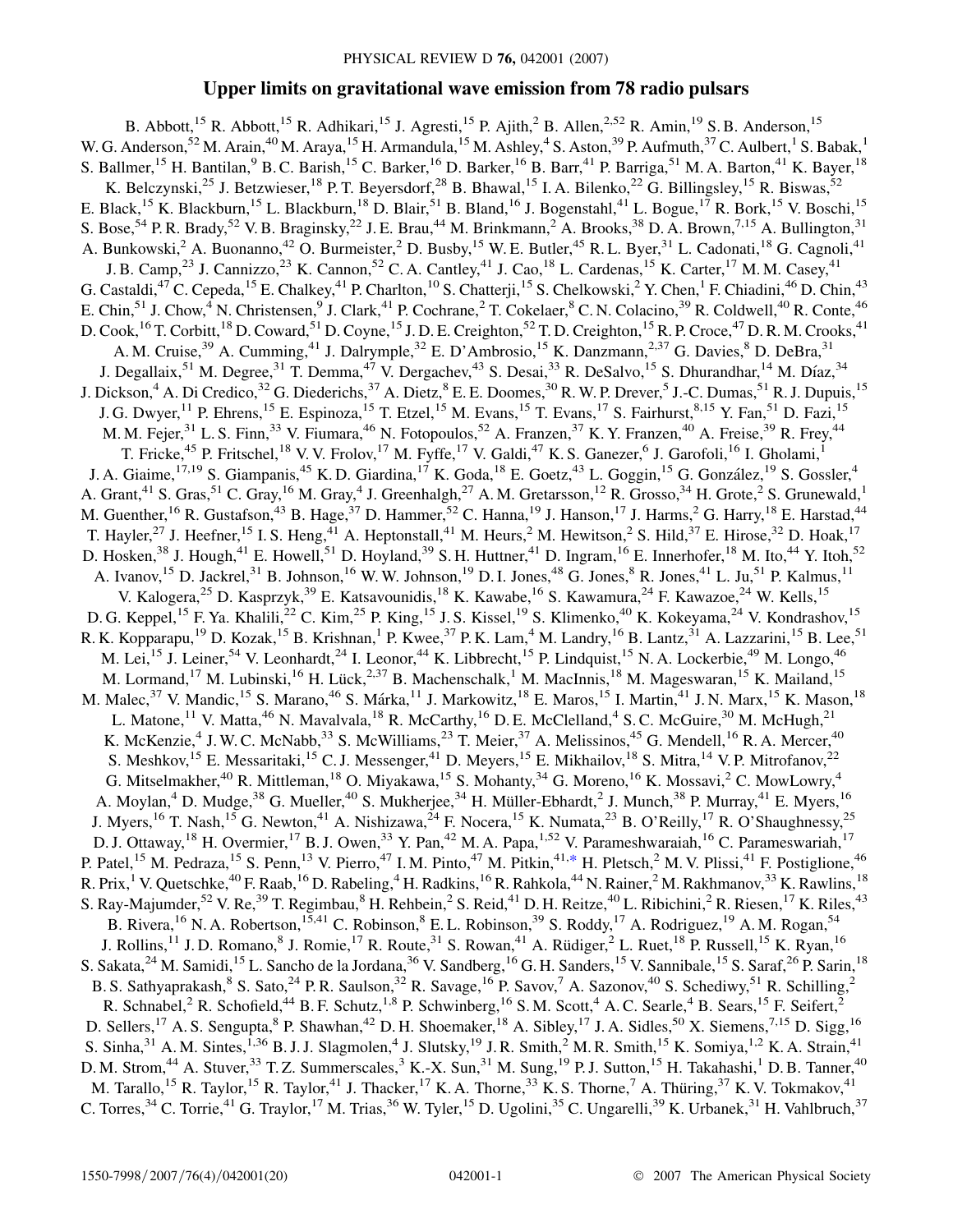M. Vallisneri,<sup>7</sup> C. Van Den Broeck,<sup>8</sup> M. van Putten,<sup>18</sup> M. Varvella,<sup>15</sup> S. Vass,<sup>15</sup> A. Vecchio,<sup>39</sup> J. Veitch,<sup>41</sup> P. Veitch,<sup>38</sup> A. Villar,<sup>15</sup> C. Vorvick,<sup>16</sup> S. P. Vyachanin,<sup>22</sup> S. J. Waldman,<sup>15</sup> L. Wallace,<sup>15</sup> H. Ward,<sup>41</sup> R. Ward,<sup>15</sup> K. Watts,<sup>17</sup> D. Webber, <sup>15</sup> A. Weidner, <sup>2</sup> M. Weinert, <sup>2</sup> A. Weinstein, <sup>15</sup> R. Weiss, <sup>18</sup> S. Wen, <sup>19</sup> K. Wette, <sup>4</sup> J. T. Whelan, <sup>1</sup> D. M. Whitbeck, <sup>33</sup> S. E. Whitcomb, <sup>15</sup> B. F. Whiting, <sup>40</sup> S. Wiley, <sup>6</sup> C. Wilkinson, <sup>16</sup> P. A. Willems, <sup>15</sup> L. Williams, <sup>40</sup> B. Willke, <sup>2,37</sup> I. Wilmut, <sup>27</sup> W. Winkler,  $2^{\circ}$  C. C. Wipf,  $^{18}$  S. Wise,  $^{40}$  A. G. Wiseman,  $^{52}$  G. Woan,  $^{41}$  D. Woods,  $^{52}$  R. Wooley,  $^{17}$  J. Worden,  $^{16}$  W. Wu,  $^{40}$ I. Yakushin,<sup>17</sup> H. Yamamoto,<sup>15</sup> Z. Yan,<sup>51</sup> S. Yoshida,<sup>29</sup> N. Yunes,<sup>33</sup> M. Zanolin,<sup>18</sup> J. Zhang,<sup>43</sup> L. Zhang,<sup>15</sup> C. Zhao,<sup>51</sup> N. Zotov,<sup>20</sup> M. Zucker,<sup>18</sup> H. zur Mühlen,<sup>37</sup> and J. Zweizig<sup>15</sup>

(LIGO Scientific Collaboration)

<sup>1</sup> Albert-Einstein-Institut, Max-Planck-Institut für Gravitationsphysik, D-14476 Golm, Germany<br><sup>2</sup> Albert Einstein-Institut, Max-Planck-Institut für Gravitationsphysik, D-20167 Hannover, German <sup>2</sup> Albert-Einstein-Institut, Max-Planck-Institut für Gravitationsphysik, D-30167 Hannover, Germany *Andrews University, Berrien Springs, Michigan 49104 USA* <sup>4</sup> *Australian National University, Canberra, 0200, Australia*<br><sup>5</sup> California Institute of Technology, Pasadana, California 01125 <sup>5</sup> California Institute of Technology, Pasadena, California 91125, USA *California State University Dominguez Hills, Carson, California 90747, USA* <sup>7</sup> <sup>7</sup> Caltech-CaRT, Pasadena, California 91125, USA *Cardiff University, Cardiff, CF2 3YB, United Kingdom* <sup>9</sup>Carleton College, Northfield, Minnesota 55057, USA <sup>10</sup>Charles Sturt University, Wagga Wagga, NSW 2678, Australia<br><sup>11</sup>Columbia University, New York, New York 10027, USA <sup>12</sup>*Embry-Riddle Aeronautical University, Prescott, Arizona 86301 USA* <sup>13</sup>*Hobart and William Smith Colleges, Geneva, New York 14456, USA* <sup>14</sup>Inter-University Centre for Astronomy and Astrophysics, Pune–411007, India<br><sup>15</sup>LIGO–California Institute of Technology, Pasadena, California 91125, USA <sup>16</sup>LIGO Hanford Observatory, Richland, Washington 99352, USA<br><sup>17</sup>LIGO Livingston Observatory, Livingston, Louisiana 70754, USA<br><sup>18</sup>LIGO-Massachusetts Institute of Technology, Cambridge, Massachusetts 02139, USA<br><sup>19</sup>Louis <sup>20</sup>*Louisiana Tech University, Ruston, Louisiana 71272, USA* <sup>21</sup>*Loyola University, New Orleans, Louisiana 70118, USA* <sup>23</sup> NASA/Goddard Space Flight Center, Greenbelt, Maryland 20771, USA<br><sup>24</sup>National Astronomical Observatory of Japan, Tokyo 181-8588, Japan <sup>24</sup>National Astronomical Observatory of Japan, Tokyo 181-8588, Japan<br><sup>25</sup>Northwestern University, Evanston, Illinois 60208, USA<br><sup>26</sup>Rutherford Appleton Laboratory, Chilton, Didcot, Oxon OX11 0QX United Kingdom<br><sup>28</sup>San Jo <sup>42</sup>University of Maryland, College Park, Maryland 20742 USA<br><sup>43</sup>University of Michigan, Ann Arbor, Michigan 48109, USA <sup>44</sup>*University of Oregon, Eugene, Oregon 97403, USA* <sup>45</sup>*University of Rochester, Rochester, New York 14627, USA* <sup>47</sup>University of Sannio at Benevento, I-82100 Benevento, Italy<br><sup>48</sup>University of Southampton, Southampton, SO17 1BJ, United Kingdom<br><sup>49</sup>University of Strathclyde, Glasgow, G1 1XQ, United Kingdom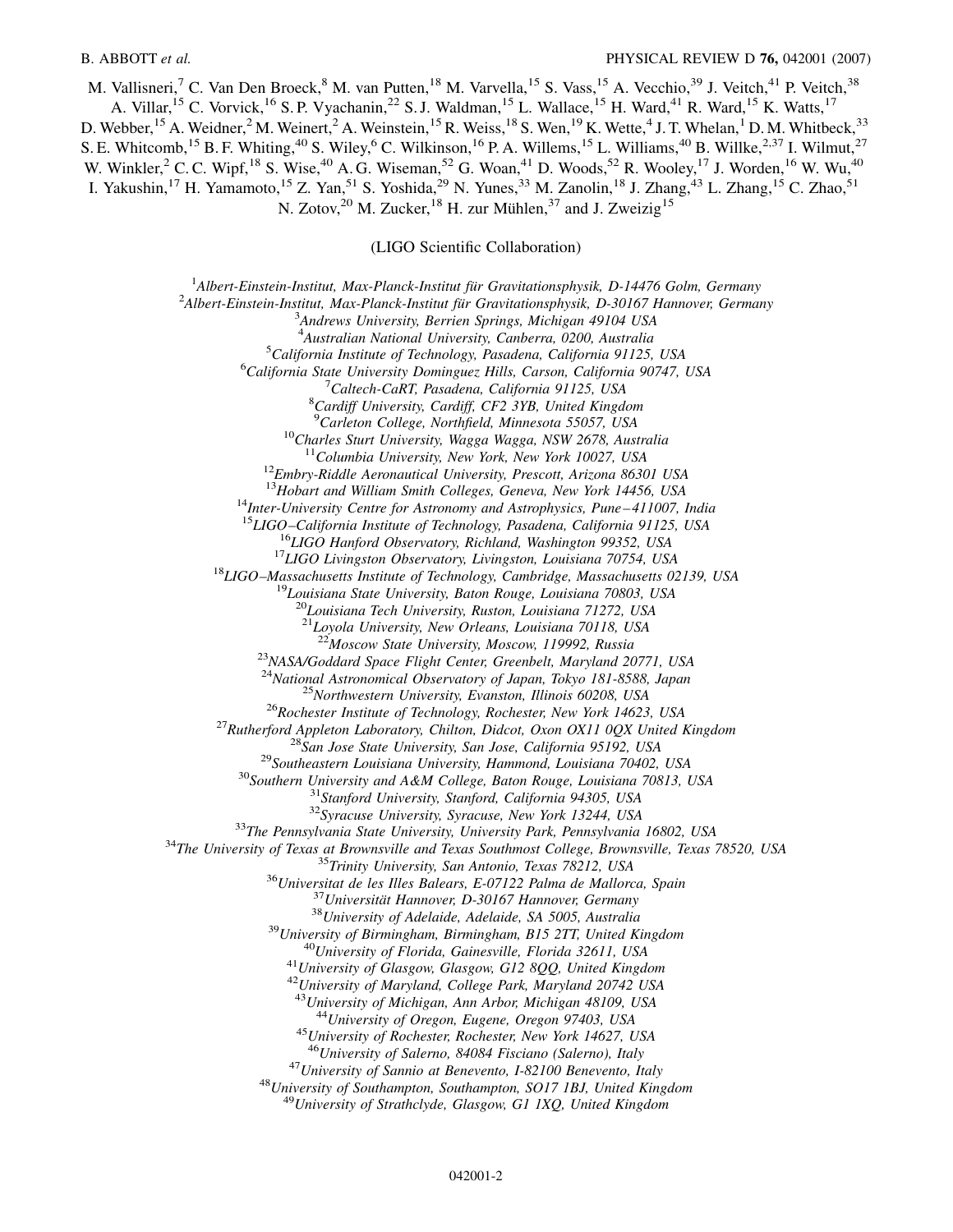$^{50}$ University of Washington, Seattle, Washington, 98195, USA<br>  $^{51}$ University of Western Australia, Crawley, WA 6009, Australia<br>  $^{52}$ University of Wisconsin-Milwaukee, Milwaukee, Wisconsin 53201, USA<br>  $^{52}$ Universi

#### M. Kramer and A. G. Lyne

*University of Manchester, Jodrell Bank Observatory, Macclesfield, SK11 9DL, United Kingdom*

(Received 4 April 2007; revised manuscript received 20 June 2007; published 3 August 2007; publisher error corrected

29 February 2008)

We present upper limits on the gravitational wave emission from 78 radio pulsars based on data from the third and fourth science runs of the LIGO and GEO 600 gravitational wave detectors. The data from both runs have been combined coherently to maximize sensitivity. For the first time, pulsars within binary (or multiple) systems have been included in the search by taking into account the signal modulation due to their orbits. Our upper limits are therefore the first measured for 56 of these pulsars. For the remaining 22, our results improve on previous upper limits by up to a factor of 10. For example, our tightest upper limit on the gravitational strain is  $2.6 \times 10^{-25}$  for PSR J1603 - 7202, and the equatorial ellipticity of PSR  $J2124-3358$  is less than  $10^{-6}$ . Furthermore, our strain upper limit for the Crab pulsar is only 2.2 times greater than the fiducial spin-down limit.

#### **I. INTRODUCTION**

This paper details the results of a search for gravitational wave signals from known radio pulsars in data from the third and fourth LIGO and GEO 600 science runs (denoted S<sub>3</sub> and S<sub>4</sub>). These runs were carried out from 31 October 2003 to 9 January 2004 and from 22 February 2005 to 23 March 2005, respectively. We have applied, and extended, the search technique of Dupuis and Woan [[1](#page-21-0)] to generate upper limits on the gravitational wave amplitude from a selection of known radio pulsars, and infer upper limits on their equatorial ellipticities. The work is a natural extension of our previous work given in Refs. [[2](#page-21-1),[3](#page-21-2)].

#### **A. Motivation**

To emit gravitational waves a pulsar must have some mass (or mass-current) asymmetry around its rotation axis. This can be achieved through several mechanisms such as elastic deformations of the solid crust or core or distortion of the entire star by an extremely strong misaligned magnetic field (see Sec. III of Ref. [\[4\]](#page-21-3) for a recent review). Such mechanisms generally result in a triaxial neutron star which, in the quadrupole approximation and with rotation and angular momentum axes aligned, would produce gravitational waves at twice the rotation frequency. These waves would have a characteristic strain amplitude at the Earth (assuming optimal orientation of the rotation axis) of

$$
h_0 = \frac{16\pi^2 G}{c^4} \frac{\varepsilon I_{zz} \nu^2}{r},
$$
 (1.1)

where  $\nu$  is the neutron star's spin frequency,  $I_{zz}$  its principal moment of inertia,  $\varepsilon = (I_{xx} - I_{yy})/I_{zz}$  its equatorial ellipticity, and *r* its distance from Earth [\[5](#page-21-4)].

DOI: [10.1103/PhysRevD.76.042001](http://dx.doi.org/10.1103/PhysRevD.76.042001) PACS numbers: 04.80.Nn, 07.05.Kf, 95.55.Ym, 97.60.Gb

A rotating neutron star may also emit gravitational waves at frequencies other than  $2\nu$ . For instance, if the star is undergoing free precession there will be gravitational wave emission at (or close to) both  $\nu$  and  $2\nu$  [\[6](#page-21-5)]. In general, such a precession would modulate the time of arrival of the radio pulses. No strong evidence of such a modulation is seen in any of the pulsars within our search band, although it might go unnoticed by radio astronomers, either because the modulation is small (as would be the case if the precession is occurring about an axis close to the pulsar beam axis) or because the period of the modulation is very long. However, this misalignment and precession will be quickly damped unless sustained by some mechanism (e.g. Ref. [\[7\]](#page-21-6)), and even with such a mechanism, calculations give strain amplitudes which would probably be too low compared to LIGO sensitivities [[7](#page-21-6)[,8\]](#page-21-7). For these reasons, and for the reason discussed in Sec. III, we restrict our search to twice the rotation frequency. Of course, it cannot be ruled out that there are in fact other gravitational wave components, perhaps caused either by a stronger than expected precession excitation mechanism or by an event in the pulsar's recent past that has set it into a precessional motion which has not yet decayed away. A search for gravitational waves from the Crab pulsar at frequencies other than twice the rotation frequency is currently under way and will be presented elsewhere.

<span id="page-5-1"></span>Known pulsars provide an enticing target for gravitational wave searches as their positions and frequencies are generally well known through radio or x-ray observations. As a result the signal search covers a much smaller parameter space than is necessary when searching for signals from unknown sources, giving a lower significance threshold. In addition, the deterministic nature of the waves allows a building up of the signal-to-noise ratio by observing coherently for a considerable time. The main drawback [\\*m](#page-3-0)atthew@astro.gla.ac.uk in a search for gravitational waves from the majority of

<span id="page-5-0"></span>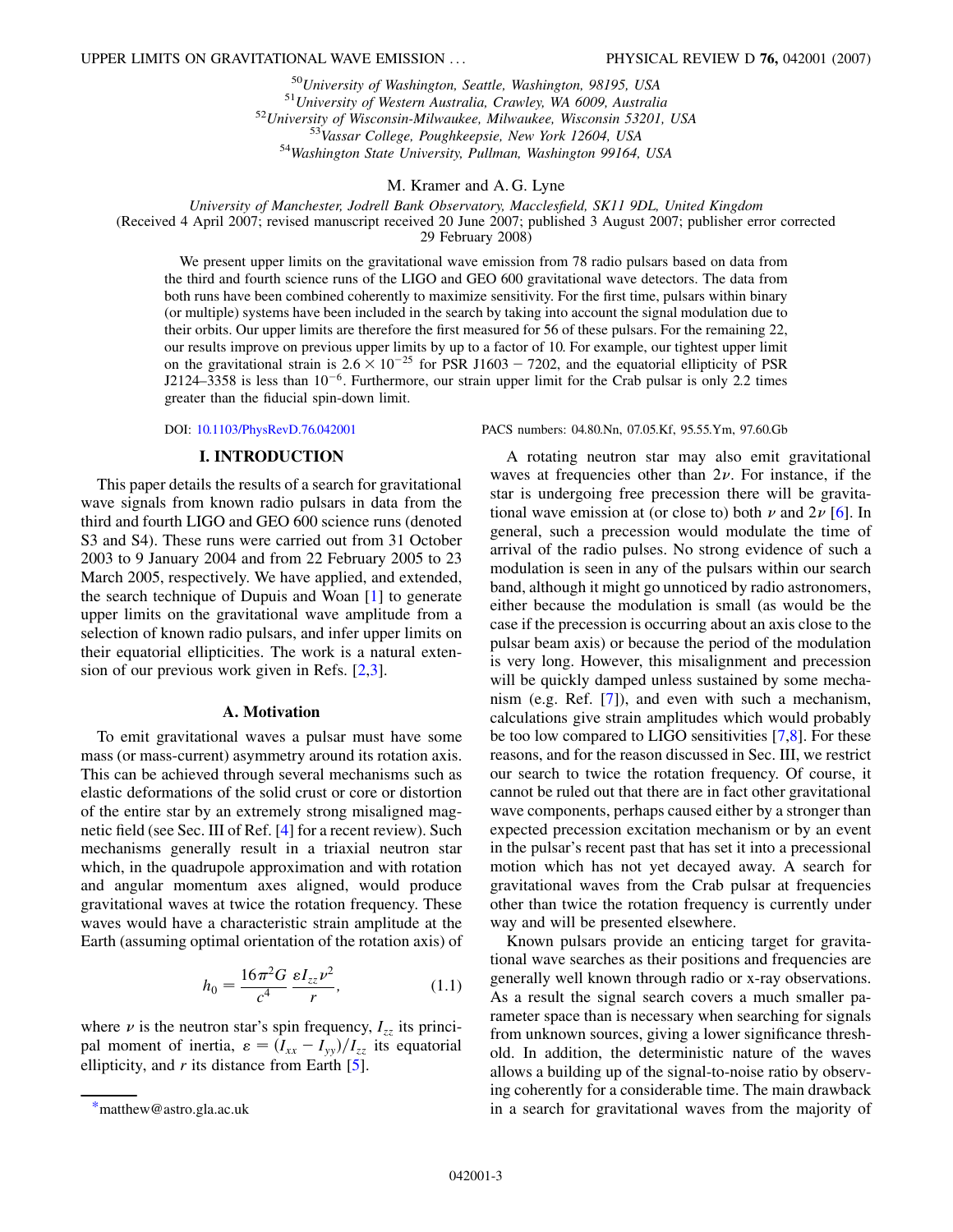known pulsars is that the level of emission is likely to be lower than can be detected with current detector sensitivities.

Using existing radio measurements, and some reasonable assumptions, it is possible to set an upper limit on the gravitational wave amplitude from a pulsar based purely on energy conservation arguments. If one assumes that the pulsar is an isolated rigid body and that the observed spindown of the pulsar is due to the loss of rotational kinetic energy as gravitational radiation (i.e.,  $dE_{\text{rot}}/dt =$  $4\pi^2 I_{zz} \nu \nu$ , then the gravitational wave amplitude at the Earth (assuming optimal orientation of the rotation axis) would be

$$
h_{\rm sd} = \left(\frac{5}{2} \frac{GI_{zz}|\dot{\nu}|}{c^3 r^2 \nu}\right)^{1/2}.
$$
 (1.2)

<span id="page-6-1"></span>Of course these assumptions may not hold, but it would be surprising if neutron stars radiated significantly more gravitational energy than this. With these uncertainties in mind, searches such as the one described in this paper place *direct* upper limits on gravitational wave emission from rotating neutron stars, and these limits are already approaching the regime of astrophysical interest.

#### **B. Previous results**

Before the advent of large-scale interferometric detectors, there was only a limited ability to search for gravitational waves from known pulsars. Resonant mass gravitational wave detectors are only sensitive in a relatively narrow band around their resonant frequency and so cannot be used to target objects radiating outside that band. A specific attempt to search for gravitational waves from the Crab pulsar at a frequency of  $\sim 60$  Hz was, however, made with a specially designed aluminum quadrupole antenna [[9,](#page-21-8)[10](#page-21-9)] giving a  $1\sigma$  upper limit of  $h_0 \leq$  $2 \times 10^{-22}$ . A search for gravitational waves from what was then the fastest millisecond pulsar, PSR J1939 2134, was conducted by Hough *et al.* [\[11\]](#page-21-10) using a split bar detector, producing an upper limit of  $h_0 < 10^{-20}$ .

The first pulsar search using interferometer data was carried out with the prototype 40 m interferometer at Caltech by Hereld [[12](#page-21-11)]. The search was again for gravitational waves from PSR J1939  $+$  2134, and produced upper limits of  $h_0 < 3.1 \times 10^{-17}$  and  $h_0 < 1.5 \times 10^{-17}$  for the first and second harmonics of the pulsar's rotation frequency.

A much larger sample of pulsars is accessible to broadband interferometers. As of the beginning of 2005 the Australia Telescope National Facility (ATNF) online pulsar catalogue  $[13]$  listed<sup>1</sup> 154 millisecond and young pulsars, all with rotation frequencies *>*25 Hz (gravitational wave frequency *>*50 Hz) that fall within the design band of the LIGO and GEO 600 interferometers, and the search for their gravitational waves has developed rapidly since the start of data-taking runs in 2002. Data from the first science run (S1) were used to perform a search for gravitational waves at twice the rotation frequency from PSR  $J1939 + 2134$  [\[2](#page-21-1)]. Two techniques were used in this search: one a frequency domain, frequentist search, and the other a time domain, Bayesian search which gave a 95% credible amplitude upper limit of  $1.4 \times 10^{-22}$ , and an ellipticity upper limit of  $2.9 \times 10^{-4}$  assuming  $I_{zz}$  $10^{38}$  kg m<sup>2</sup>.

Analysis of data from the LIGO S2 science run set upper limits on the gravitational wave amplitude from 28 radio pulsars [\[3](#page-21-2)]. To do this, new radio timing data were obtained to ensure the pulsars' rotational phases could be predicted with the necessary accuracy and to check that none of the pulsars had glitched. These data gave strain upper limits as low as a few times  $10^{-24}$ , and several ellipticity upper limits less than  $10^{-5}$ . The Crab pulsar was also studied in this run, giving an upper limit a factor of  $\sim$ 30 greater than the spin-down limit considered above. Prior to this article these were the most sensitive studies made. Preliminary results for the same 28 pulsars using S3 data were given in Dupuis (2004) [\[14\]](#page-22-0), and these are expanded below.

In addition to the above, data from the LIGO S2 run have been used to perform an all-sky (i.e., nontargeted) search for continuous wave signals from isolated sources, and a search for a signal from the neutron star within the binary system Sco-X1 [[4\]](#page-21-3). An all-sky continuous wave search using the distributed computing project Einstein@home<sup>2</sup> has also been performed on S3 data [[15](#page-22-1)]. These searches use the same search algorithms, are fully coherent and are ongoing using data from more recent (and therefore more sensitive) runs. Additional continuous wave searches using incoherent techniques are also being performed on LIGO data [\[16](#page-22-2)[,17\]](#page-22-3).

Unfortunately the pulsar population is such that most have spin frequencies that fall below the sensitivity band of current detectors. In the future, the low-frequency sensitivity of VIRGO [[18](#page-22-4)] and Advanced LIGO [[19](#page-22-5)] should allow studies of a significantly larger sample of pulsars.

#### **C. The signal**

Following convention, we model the observed phase evolution of a pulsar using a Taylor expansion about a fixed epoch time  $t_0$ :

<span id="page-6-0"></span>
$$
\phi(T) = \phi_0 + 2\pi \{ \nu_0 (T - t_0) + \frac{1}{2} \dot{\nu}_0 (T - t_0)^2 + \frac{1}{6} \ddot{\nu}_0 (T - t_0)^3 + \dots \},
$$
\n(1.3)

where  $\phi_0$  is the initial (epoch) spin phase,  $\nu_0$  and its time derivatives are the pulsar spin frequency and spin-down coefficients at  $t_0$ , and  $T$  is the pulsar proper time.

<sup>&</sup>lt;sup>1</sup>The catalogue is continually updated and as such now contains more objects. <sup>2</sup>

http://einstein.phys.uwm.edu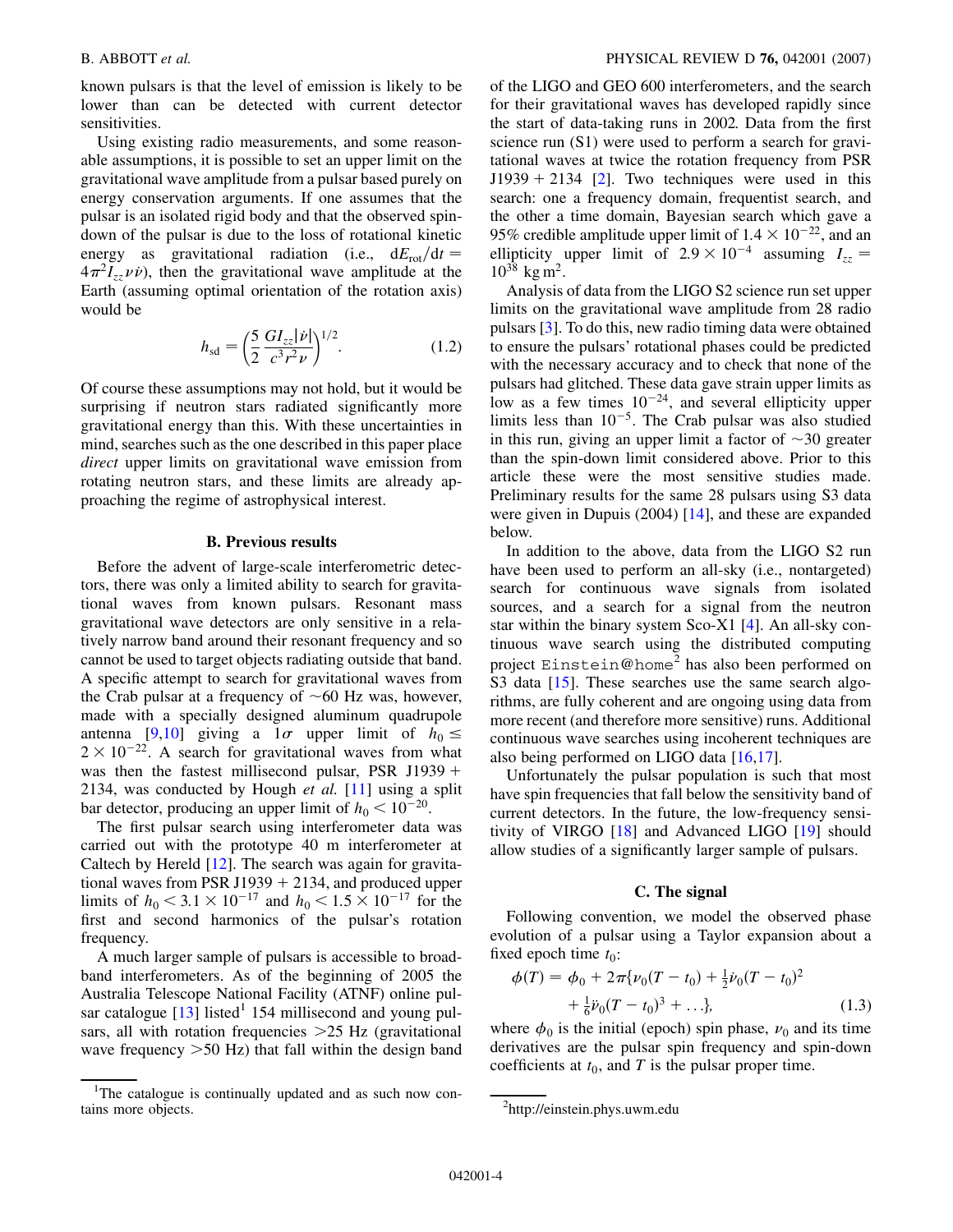#### UPPER LIMITS ON GRAVITATIONAL WAVE EMISSION ... PHYSICAL REVIEW D **76,** 042001 (2007)

The expected signal in an interferometer from a triaxial pulsar is

$$
h(t) = \frac{1}{2}F_{+}(t; \psi)h_{0}(1 + \cos^{2} \iota)\cos 2\phi(t) + F_{\times}(t; \psi)h_{0}\cos \iota\sin 2\phi(t),
$$
 (1.4)

where  $\phi(t)$  is the phase evolution in the detector time *t*,  $F_+$ and  $F<sub>\times</sub>$  are the detector antenna patterns for the plus and cross polarizations of gravitational waves,  $\psi$  is the wave polarization angle, and  $\iota$  is the angle between the rotation axis of the pulsar and the line of sight. A gravitational wave impinging on the interferometer will be modulated by Doppler, time delay, and relativistic effects caused by the motions of the Earth and other bodies in the solar system. Therefore we need to transform the ''arrival time'' of a wave crest at the detector, *t*, to its arrival time at the solar system barycenter (SSB)  $t<sub>b</sub>$  via

$$
t_{\rm b} = t + \delta t = t + \frac{\mathbf{r} \cdot \hat{\mathbf{n}}}{c} + \Delta_{E_{\rm o}} + \Delta_{S_{\rm o}},\qquad(1.5)
$$

<span id="page-7-1"></span>where **r** is the position of the detector with respect to the SSB,  $\hat{\mathbf{n}}$  is the unit vector pointing to the pulsar,  $\Delta_{E_{\phi}}$  is the special relativistic Einstein delay, and  $\Delta_{S_{\phi}}$  is the general relativistic Shapiro delay [[20](#page-22-6)]. Although pulsars can be assumed to have a large velocity with respect to the SSB, it is conventional to ignore this Doppler term and set  $t<sub>b</sub> = T$ , as its proper motion is generally negligible (see Sec. VI A for cases where this assumption is not the case). For pulsars in binary systems, there will be additional time delays due to the binary orbit, discussed in Sec. III B.

### **II. INSTRUMENTAL PERFORMANCE IN S3/S4**

The S3 and S4 runs used all three LIGO interferometers (H1 and H2 at the Hanford Observatory in Washington, and L1 at the Livingston Observatory in Louisiana) in the U.S. and the GEO 600 interferometer in Hannover, Germany. GEO 600 did not run for all of S3, but had two main datataking periods between which improvements were made to its sensitivity. All these detectors had different duty factors and sensitivities.

#### **A. LIGO**

For S3 the H1 and H2 interferometers maintained relatively high duty factors of 69.3% and 63.4%, respectively. The L1 interferometer was badly affected by anthropogenic seismic noise sources during the day and thus had a duty factor of only 21.8%.

Between S3 and S4 the L1 interferometer was upgraded with better seismic isolation. This greatly reduced the amount of time the interferometer was thrown out of its operational state by anthropogenic noise, and allowed it to operate successfully during the day, with a duty factor of 74.5% and a longest lock stretch of 18.7 h. The H1 and H2 interferometers also both improved their duty factors to 80.5% and 81.4%, with longest lock stretches of almost a day.

The typical strain sensitivities of all the interferometers during S4 can be seen in Fig. [1](#page-7-0). This shows the LIGO detectors reach their best sensitivities at about 150 Hz, while GEO 600 achieves its best sensitivity at its tuned frequency of 1 kHz.

#### **B. GEO 600**

During S3 GEO 600 was operated as a dual-recycled Michelson interferometer tuned to have greater sensitivity to signals around 1 kHz. The first period of GEO 600 participation in S3 was between 5 and 11 November 2003, called S3 I, during which the detector operated with a 95.1% duty factor. Afterwards, GEO 600 was taken offline to allow further commissioning work aimed at improving sensitivity and stability. Then from 30 December 2003 to 13 January 2004 GEO 600 rejoined S3, called S3 II, with an improved duty factor of 98.7% and with more than 1 order of magnitude improvement in peak sensitivity. During S3 there were five locks of longer than 24 hours and one lock longer than 95 hours. For more information about the performance of GEO 600 during S3 see Ref. [[21](#page-22-7)].

GEO 600 participated in S4 from 22 February to 24 March 2005, with a duty factor of 96.6%. It was operated in essentially the same optical configuration as in S3. With respect to S3, the sensitivity was improved more than an order of magnitude over a wide frequency range, and close to 2 orders or magnitude around 100 Hz. For more information about GEO 600 during S4 see Ref. [[22](#page-22-8)].

#### **C. Data quality**

When a detector is locked on resonance and all control loops are in their nominal running states and there are no

<span id="page-7-0"></span>

FIG. 1 (color online). Median strain amplitude spectral density curves for the LIGO and GEO 600 interferometers during the S4 run.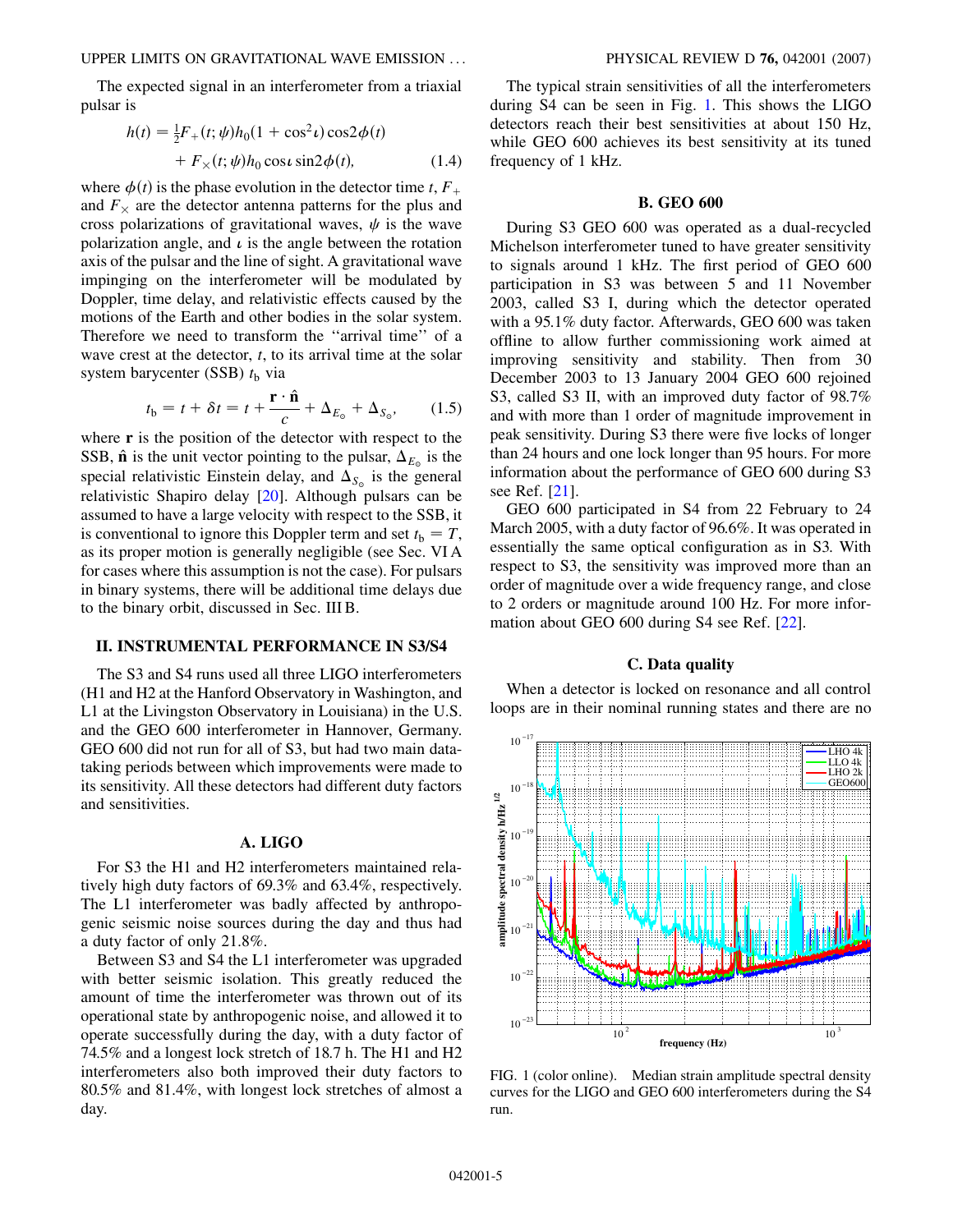on-site work activities that are known to compromise the data, then the data are said to be *science mode*. All science mode data are not of sufficient quality to be analyzed however, and may be flagged for exclusion. Examples of such data quality flags are ones produced for epochs of excess seismic noise, and the flagging of data corrupted by overflows of photodiode analogue-to-digital converters. For this analysis we use all science mode data for which there is no corresponding data quality flag. For S3 this gives observation times of 45.5 days for H1, 42.1 days for H2, and 13.4 days for L1. For S4 this gives observation times of 19.4 days for H1, 22.5 days for H2, and 17.1 days for L1.

### **III. THE SEARCH METHOD**

Our search method involves heterodyning the data using the phase model  $\phi(t)$  to precisely unwind the phase evolution of the expected signal, and has been discussed in detail in Ref. [[1\]](#page-21-0). After heterodyning, the data are low-pass filtered, using a ninth order Butterworth filter with a knee frequency of 0.5 Hz, and rebinned from the raw data sample rate of 16 384 Hz to 1/60 Hz, i.e., one sample per minute. The motion of the detector within the solar system modulates the signal and this is taken into account within the heterodyne by using a time delay given in Eq.  $(1.5)$  $(1.5)$ , which transforms the signal to the SSB. Signals from binary pulsar systems contain an extra modulation term, as discussed briefly below, and these we targeted for the first time in S3/S4.

The search technique used here is currently only able to target emission at twice the pulsar's rotation frequency. Emission near the rotation frequency for a precessing star is likely to be offset from the observed pulsation frequency by some small factor dependent on unknown details of the stellar structure [[7](#page-21-6)]. As our search technique requires precise knowledge of the phase evolution of the pulsar, such an additional parameter cannot currently be taken into account. For the emission at twice the rotation frequency there is no extra parameter dependence on the frequency and this is what our search was designed for.

We infer the pulsar signal parameters, denoted  $\mathbf{a} =$  $(h_0, \phi_0, \cos \iota, \psi)$ , from their (Bayesian) posterior probability distribution function (pdf) over this parameter space, assuming Gaussian noise. The data are broken up into time segments over which the noise can be assumed stationary and we analytically marginalize over the unknown noise floor, giving a Student's t-likelihood for the parameters for each segment (see Ref. [[1\]](#page-21-0) for the method). Combining the segments gives an overall likelihood of

<span id="page-8-0"></span>
$$
p({B_k}]|a) \propto \prod_{j}^{M} \left( \sum_{k=1+\sum_{j=1}^{j-1} m_i}^{ \sum_{j=1}^{j} m_i} (Re{B_k} - Re{y_k})^2 + (Im{B_k} - Im{y_k})^2 \right)^{-m_j},
$$
 (3.1)

where each  $B_k$  is a heterodyned sample with a sample rate of one per minute, *M* is the number of segments into which the whole data set has been cut,  $m_i$  is the number of data points in the *j*th segment, and  $y_k$ , given by

$$
y_k = \frac{1}{4} F_+(t_k; \psi) h_0 (1 + \cos^2 \nu) e^{i2\phi_0}
$$

$$
- \frac{i}{2} F_\times(t_k; \psi) h_0 \cos \nu e^{i2\phi_0}, \tag{3.2}
$$

is the gravitational wave signal model evaluated at  $t_k$ , the time corresponding to the *k*th heterodyned sample. In Ref. [\[3](#page-21-2)] the value of  $m_i$  was fixed at 30 to give 30 minute data segments, and data that were contiguous only on shorter time scales, and which could not be fitted into one of these segments, were thrown out. In the analysis presented here, we have allowed segment lengths to vary from 5 to 30 minute, so we maximize the number of 30 minute segments while also allowing shorter segments at the end of locked stretches to contribute. The likelihood in Eq.  $(3.1)$  $(3.1)$  $(3.1)$  assumes that the data are stationary over each of these 30 minute (or smaller) segments. This assumption holds well for our data. Large outliers can also be identified and vetoed from the data, for example, those at the beginning of a data segment caused by the impulsive ringing of the low-pass filter applied after the data are heterodyned.

<span id="page-8-2"></span>The prior probabilities for each of the parameters are taken as uniform over their respective ranges. Upper limits on  $h_0$  are set by marginalizing the posterior over the nuisance parameters and then calculating the  $h_0^{95\%}$  value that bounds the cumulative probability for the desired credible limit of 95%:

$$
0.95 = \int_0^{h_0^{95\%}} p(h_0|\{B_k\}) dh_0.
$$
 (3.3)

#### **A. Combining data**

In the search of Ref. [\[3](#page-21-2)] the combined data from the three LIGO interferometers were used to improve the sensitivity of the search. This was done by forming the joint likelihood from the three *independent* data sets:

<span id="page-8-1"></span>
$$
p(B_k|\mathbf{a})_{\text{Joint}} = p(B_k|\mathbf{a})_{\text{H1}} \cdot p(B_k|\mathbf{a})_{\text{H2}} \cdot p(B_k|\mathbf{a})_{\text{L1}}.
$$
 (3.4)

This is valid provided the data acquisition is coherent between detectors, and supporting evidence for this is presented in Sec. V. It is of course a simple matter to extend Eq. [\(3.4\)](#page-8-1) to include additional likelihood terms from other detectors, such as GEO 600.

In this analysis we also combine data sets from two different science runs. This is appropriate because S3 and S4 had comparable sensitivities over a large portion of the spectrum. Provided the data sets maintain phase coherence between runs, this combination can simply be achieved by concatenating the data sets from the two runs together for each detector.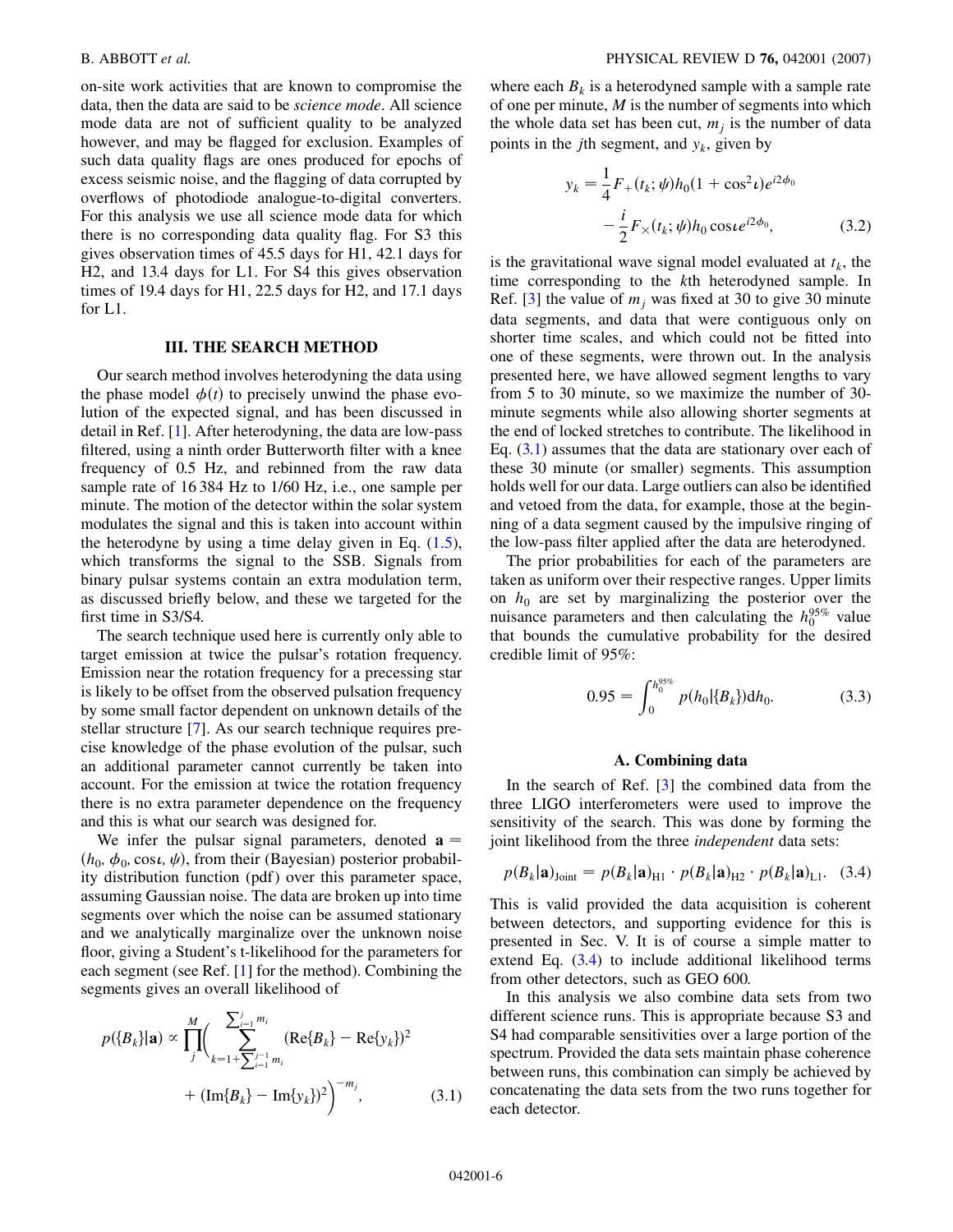An example of the posterior pdfs for the four unknown pulsar parameters of PSR J0024  $- 7204C$  (each marginalized over the three other parameters) is shown in Fig. [2.](#page-9-0)

The pdfs in Fig. [2](#page-9-0) are from the joint analysis of the three LIGO detectors using the S3 and S4 data, all combined coherently. The shaded area in the  $h_0$  posterior shows the area containing 95% of the probability as given by Eq.  $(3.3)$  $(3.3)$  $(3.3)$ . In this example the posterior on  $h_0$  is peaked at  $h_0 = 0$ , though any distribution that is credibly close to zero is consistent with  $h_0 = 0$ . Indeed an upper limit can formally be set even when the bulk of the probability is well away from zero (see the discussion of hardware injections in Sec. V).

#### **B. Binary models**

Our previous known pulsar searches [[2](#page-21-1)[,3\]](#page-21-2) have excluded pulsars within binary systems, despite the majority of pulsars within our detector band being in such systems. To address this, we have included an additional time delay to transform from the binary system barycenter (BSB) to pulsar proper time, which is a stationary reference frame with respect to the pulsar. The code for this is based on the widely used radio pulsar timing software TEMPO [\[23\]](#page-22-9). The algorithm and its testing are discussed more thoroughly in Ref. [\[24\]](#page-22-10).

There are five principal parameters describing a Keplerian orbit: the time of periastron,  $T_0$ ; the longitude of periastron,  $\omega_0$ ; the eccentricity, *e*; the period,  $P_b$ ; and the projected semimajor axis,  $x = a \sin i$ . These describe the majority of orbits very well, although to fully describe the orbit of some pulsars requires additional relativistic parameters. The basic transformation and binary models

<span id="page-9-0"></span>

FIG. 2. The marginalized posterior pdfs for the four unknown pulsar parameters  $h_0$ ,  $\phi_0$ , cos*i*, and  $\psi$ , for PSR J0024 - 7204C using the joint data from the three LIGO detectors over S3 and S4.

below are summarized by Taylor and Weisberg [\[20\]](#page-22-6) and Lange *et al.* [[25](#page-22-11)], and are those used in TEMPO. The transformation from SSB time  $t<sub>b</sub>$  to pulsar proper time  $T$  follows the form of Eq.  $(1.5)$  $(1.5)$  and is

$$
t_{\rm b} = T + \Delta_{\rm R} + \Delta_{\rm E} + \Delta_{\rm S},\tag{3.5}
$$

where  $\Delta_R$  is the Roemer time delay giving the propagation time across the binary orbit,  $\Delta_E$  is the Einstein delay which gives gravitational redshift and time dilation corrections, and  $\Delta$ <sub>S</sub> is the Shapiro delay which gives the general relativistic correction (see Ref. [[20](#page-22-6)] for definitions of these delays).

The majority of binary pulsars can be described by three orbital models: the Blandford-Teukolsky (BT) model, the low eccentricity (ELL1) model, and the Damour-Deruelle (DD) model (see Refs. [\[20,](#page-22-6)[23](#page-22-9)[,25\]](#page-22-11) for further details of these models). These different models make different assumptions about the system and/or are specialized to account for certain system features. For example, the ELL1 model is used in cases where the eccentricity is very small, and therefore periastron is very hard to define, in which case the time and longitude of periastron will be highly correlated and have to be reparametrized to the Laplace-Lagrange parameters [[25](#page-22-11)]. When a binary pulsar's parameters are estimated from radio observations using TEMPO, the different models are used accordingly. These models can be used within our search to calculate all the associated time delays and therefore correct the signal to the pulsar proper time, provided we have accurate model parameters for the pulsar.

#### **IV. PULSAR SELECTION**

The noise floor of the LIGO detectors increases rapidly below about 50 Hz, so pulsar targets were primarily selected on their frequency. The choice of a 50 Hz gravitational wave frequency cutoff (pulsar spin frequency of 25 Hz) is somewhat arbitrary, but it also loosely reflects the split between the population of fast (millisecond/recycled and young) pulsars and slow pulsars.

All 154 pulsars with spin frequencies *>*25 Hz were taken from the ATNF online pulsar catalogue  $[13]$  $[13]$  $[13]$  (described in Ref.  $[26]$  $[26]$  $[26]$ . The accuracy of these parameters varies for each pulsar and is dependent on the time span, density of observations, and the noise level of the timing observations. Clearly it is important to ensure that parameter uncertainties do not lead to unacceptable phase errors in the heterodyne. Pulsars are not perfect clocks, so the epoch of the parameters is also important as more recent measurements will better reflect the current state of the pulsar. Importantly, there is near-continuous monitoring of the Crab pulsar at Jodrell Bank Observatory, and as such its parameters are continuously updated [[27](#page-22-13)].

Precise knowledge of the phase evolution of each target pulsar is vital for our analysis, and possible effects that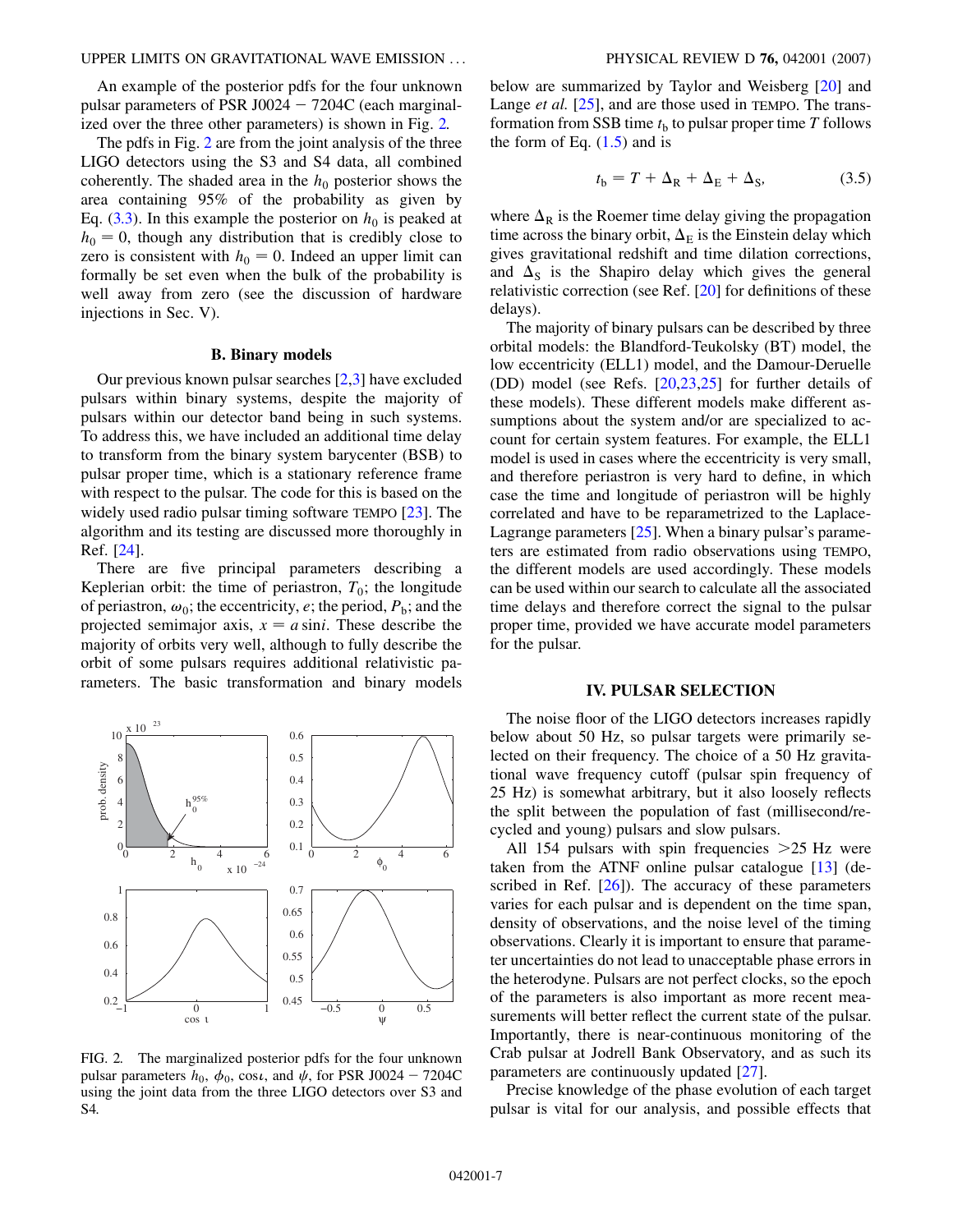may lead to a departure from the simple second-order Taylor expansion are discussed below.

#### **A. Pulsar timing**

Using TEMPO, we obtained the parameters of 75 pulsars from the regular observation programs carried out at Jodrell Bank Observatory and the Parkes Telescope (see Ref. [[28](#page-22-14)] for details of the techniques used for this). For 37 of these the timings spanned the period of S3. These same model parameters were used to extrapolate the pulsar phases to the period of S4. The effect of parameter uncertainties on this extrapolation is discussed in Sec. IV B, but is only important in its effect on the extrapolated phase. For those pulsars observed during S3 the interpolation is taken to be free from significant error.

The parameters for 16 additional pulsars (for which new timings were not available) were taken directly from the ATNF catalogue, selected using criteria described in the following section. The parameters of the x-ray pulsar PSR  $J0537 - 6910$  were taken from Ref. [[29](#page-22-15)] and those for the Crab pulsar from the Jodrell Bank monthly ephemeris [[27\]](#page-22-13). The remaining 61 pulsars (from the original list of 154) were not timed with sufficient confidence and were excluded from the search. This included many of the newly discovered pulsars (for example the 21 millisecond pulsars in the Terzan 5 globular cluster  $[30]$  $[30]$  for which accurate timing solutions have yet to be published. We therefore had a catalogue of 93 timed pulsars for our gravitational wave search.

#### **B. Error propagation in source parameters**

The impact of parameter uncertainties on the search was assessed for both the S3 and S4 runs. At some level there are positional, frequency, and frequency derivative uncertainties for all the target pulsars, and for pulsars in a binary system there are also uncertainties associated with all the binary orbital parameters. Some of these uncertainties are correlated; for example, the error on frequency could affect the accuracy of the first frequency derivative, and the binary time of periastron and longitude of periastron are also highly correlated.

We took a ''worst-case scenario'' approach by adding and subtracting the quoted uncertainties from the best-fit values of all the parameters to determine the combination which gave a maximum phase deviation, when propagated over the period of the run (either S3 or S4), from the best-fit phase value calculated over the same time period. For example, if we assume  $\phi(t_{S3})$  given by Eq. [\(1.3\)](#page-6-0) (ignoring, for simplicity, the  $\phi_0$  and  $\ddot{\nu}$  terms) is the best-fit phase over the time span of S3,  $t_{S3}$ , the maximum phase uncertainty is

$$
\Delta \phi_{\text{err}} = \max[ |\phi(t_{S3}) \pm 2\pi \{ (\nu \pm \sigma_{\nu})(t_{S3} \pm \sigma_{t_{S3}}) + \frac{1}{2} (\nu \pm \sigma_{\nu})(t_{S3} \pm \sigma_{t_{S3}})^2 + \ldots \}] ],
$$
\n(4.1)

where the  $\sigma$ 's are the uncertainties on the individual pa-

rameters. Correlations between the parameters mean that this represents an upper limit to the maximum phase uncertainty, sometimes greatly overestimating its true value.

There are 12 pulsars with overall phase uncertainty *>*30 in S3, which we take as the threshold of acceptability. A  $30^\circ$  phase drift could possibly give a factor of  $\sim$ 1 - cos30° = 0.13 in loss of sensitivity for a signal. Nine of these are in binary systems  $(PSRs J0024 - )$  $7204H$ ,  $J0407 + 1607$ ,  $J0437 - 4715$ ,  $J1420 - 5625$ ,  $J1518 + 0205B$ ,  $J1709 + 2313$ ,  $J1732 - 5049$ ,  $J1740 -$ 5340, and J1918 – 0642), and in five of these  $T_0$  and  $\omega_0$ contribute most to the phase uncertainty. For the three isolated pulsars (PSRs  $J0030 + 0451$ ,  $J0537 - 6910$ , and  $J1721 - 2457$ ) the phase error is dominated by uncertainties in frequency and/or position.

Applying the same criterion to the time span of S4, we find that PSR J1730  $-$  2304 rises above the limit. For this pulsar its parameter uncertainties do not affect it for the S3 analysis as it was timed over this period; however when extrapolating over the time of the S4 run the uncertainties become non-negligible.

In total there are 13 pulsars rejected over the combined run. This highly conservative parameter check reduces our 93 candidate pulsars to 80.

#### **C. Timing noise**

Pulsars are generally very stable rotators, but there are phenomena which can cause deviations in this stability, generically known as timing noise. The existence of timing noise has been clear since the early days of pulsar astronomy and appears as a random walk in phase, frequency, or frequency derivative of the pulsar about the regular spindown model given in Eq.  $(1.3)$  $(1.3)$  [[31](#page-22-17)]. The strength of this effect was quantified in Ref. [\[31\]](#page-22-17) as an *activity parameter A*, referenced to that of the Crab pulsar, and in Ref. [[32](#page-22-18)] as a *stability parameter*  $\Delta_8$ . A is based on the logarithm of the ratio of the rms residual phase of the pulsar, after removal of the timing model, to that of the Crab pulsar over an approximately three-year period.  $\Delta_8$  is not based on the stochastic nature of the Crab pulsar's timing noise and is defined for a fixed time  $(10^8 \text{ s})$  as

$$
\Delta_8 = \log \left( \frac{1}{6\nu} |\ddot{\nu}| \times (10^8 \text{ s})^3 \right).
$$
 (4.2)

<span id="page-10-0"></span>This assumes that the measured value of  $\ddot{\nu}$  is dominated by the timing noise rather than the pulsar's intrinsic second spin-down derivative. Although generally true, this assumption is not valid for the Crab pulsar and PSR J0537  $-$ 6910, where a nontiming noise dominated  $\ddot{\nu}$  can be measured between glitches.<sup>3</sup> This quantity relates to the pulsar

<sup>&</sup>lt;sup>3</sup>These two pulsars are among the most prolific glitchers, and in any global fit to their parameters the value of  $\ddot{\nu}$  would most likely be swamped by the glitch events.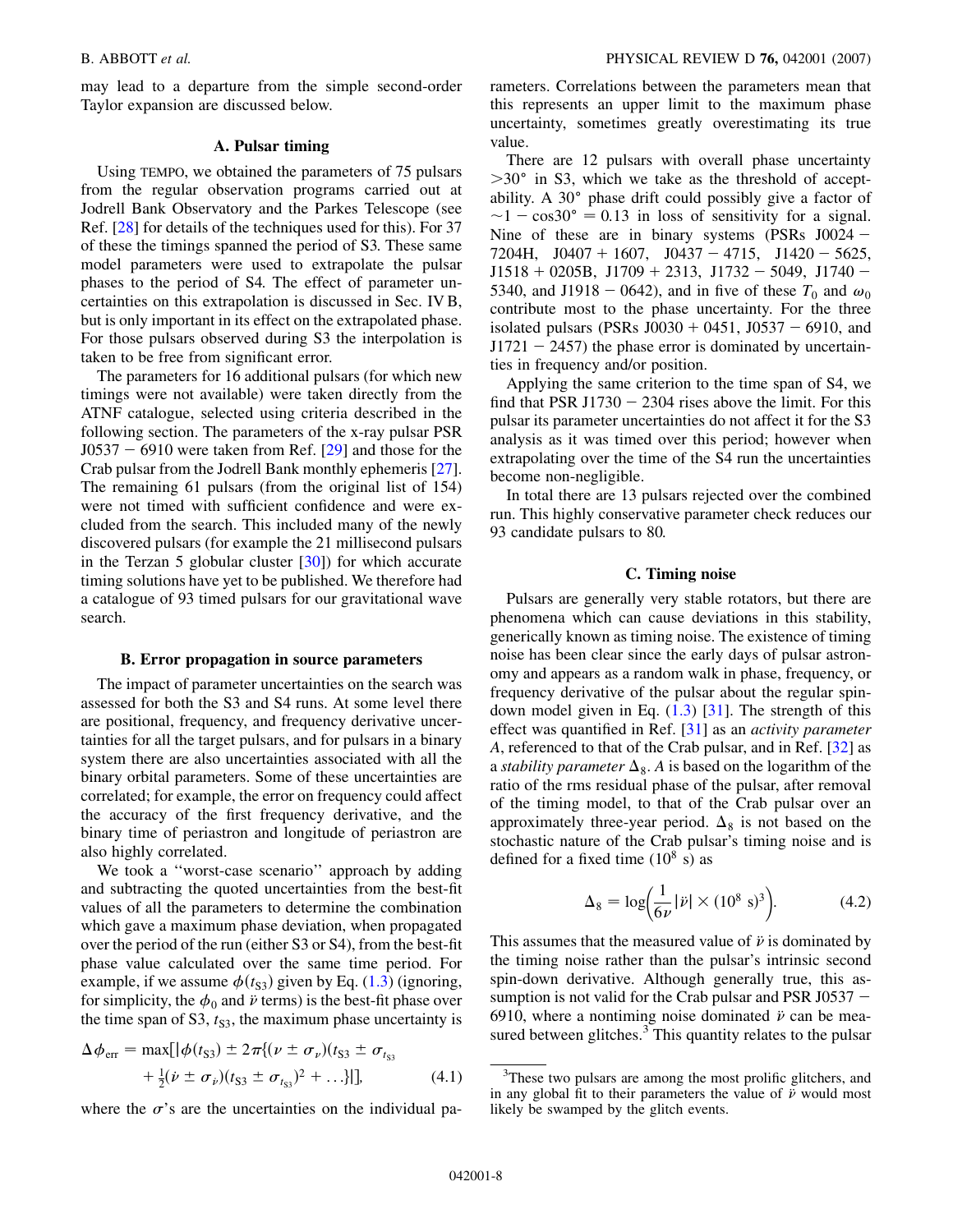clock error caused by timing noise. The value of  $\ddot{\nu}$  is so small as to be unmeasurable for most pulsars, although an upper limit can often be defined. Arzoumanian *et al.* [\[32\]](#page-22-18) deduce, by eye, a linear relationship between  $\Delta_8$  and  $\log \tilde{P}$ of

$$
\Delta_8 = 6.6 + 0.6 \log \dot{P}, \tag{4.3}
$$

<span id="page-11-1"></span>where  $\dot{P} = -\dot{\nu}/\nu^2$  is the period derivative.

As defined,  $\Delta_8$  is a somewhat imprecise indicator of the timing noise, not least because the time span of 10<sup>8</sup> seconds chosen by Arzoumanian *et al.* was simply the length of their data set. A preferred measure may simply be the magnitude and sign of  $\ddot{P}$ , but we shall continue to use the  $\Delta_8$  parameter as our timing noise magnitude estimate for the current analysis. A thorough study of timing noise, comparing and contrasting the various measures used, will be given in Ref. [[33](#page-22-19)] (also see Refs. [\[28](#page-22-14)[,34\]](#page-22-20)).

There is a definite correlation between the  $\Delta_8$  parameters, spin-down rate, and age. Young pulsars, like the Crab pulsar, generally show the most timing noise. The categorization of the type of timing noise (i.e., phase, frequency, or frequency derivative) in Ref. [\[31\]](#page-22-17) allowed them to ascribe different processes for each. The majority of pulsars studied showed frequency-type noise, possibly a result of random fluctuations in the star's moment of inertia. The actual mechanism behind the process is still unknown, with Cordes and Greenstein [[35](#page-22-21)] positing and then ruling out several mechanisms inconsistent with observations.

Timing noise intrinsically linked to motions of the electromagnetic emission source or fluctuations in the magnetosphere, rather than the rotation of the pulsar, is important in the search for gravitational waves as it may allow the relative phase of the electromagnetic and gravitational signals to drift. The implications of timing noise in this context are discussed by Jones [[36](#page-22-22)]. He gives three categories of timing noise, not necessarily related to the three types of timing noise given by Cordes and Helfand [\[31\]](#page-22-17), having different effects on any search. If all parts of the neutron star are strongly coupled on short time scales, there should be no difference between the electromagnetic phase and the gravitational wave phase. If the timing noise were purely a magnetospheric fluctuation, then phase wandering caused by timing noise would not be seen in the gravitational wave emission. The third possibility, whereby the electromagnetic emission source wanders with respect to the mass quadrupole, could result from a weak exchange of angular momentum between the parts of the star responsible for electromagnetic and gravitational wave emission. Jones describes the ratio of the electromagnetic and gravitational timing noise phase residuals  $(\Delta \Phi)$  by a parameter  $\alpha = \Delta \Phi_{\rm gw}/\Delta \Phi_{\rm em}$ , with the three types of timing noise described above corresponding to  $\alpha = 1$ , 0 and  $-I_{\rm em}/I_{\rm gw}$ respectively, where the *I*'s represent the moments of inertia of the electromagnetic and gravitational wave producing components. In principle, this factor could be included as another search parameter. However, given the cost of including an extra parameter in this search, and given that it is plausible that all parts of a neutron star are tightly coupled on the time scales of interest here, we will assume rigid coupling between the two components, i.e. set  $\alpha = 1$ , corresponding to the gravitational and electromagnetic signals remaining perfectly in phase.

The Crab pulsar is regularly monitored [\[27\]](#page-22-13) on time scales that are sufficiently short to allow its timing noise to be effectively removed using a second heterodyne procedure  $[37]$ . Like the Crab pulsar, PSR J0537 - 6910 is young, has a high glitch rate, and also shows high levels of timing noise [[29](#page-22-15)]. Unfortunately, unlike the Crab pulsar, we have no regular ephemeris for it that covers our data set, and timing irregularities are likely to be too great for historical data to be of use. We therefore have excluded PSR J0537 - 6910 from the analysis. For less noisy pulsars we still need a method of estimating the effect of timing noise on phase evolution that does not rely on continuous observation. One such estimate is the  $\Delta_8$  parameter given by Eq. [\(4.2\)](#page-10-0), which can provide a measure of the cumulative phase error. For those pulsars with a measured  $\ddot{\nu}$  we use this estimate to obtain a corresponding value of  $\Delta_8$  as shown in Fig. [3.](#page-11-0)

This should provide a reasonable estimate of the timing noise over the time span of the pulsar observation. Again we apply our criterion that cumulative phase errors of *>*30 are unacceptable. In Fig. [3](#page-11-0) there are four pulsars (those with the four largest  $\Delta_8$  values), with measured  $\ddot{\nu}$ , for which this is the case, and therefore timing noise could be a problem (having already noted the Crab pulsar and

<span id="page-11-0"></span>

FIG. 3. The values of  $\Delta_8$  for our selection of pulsars with measured  $\ddot{\nu}$ .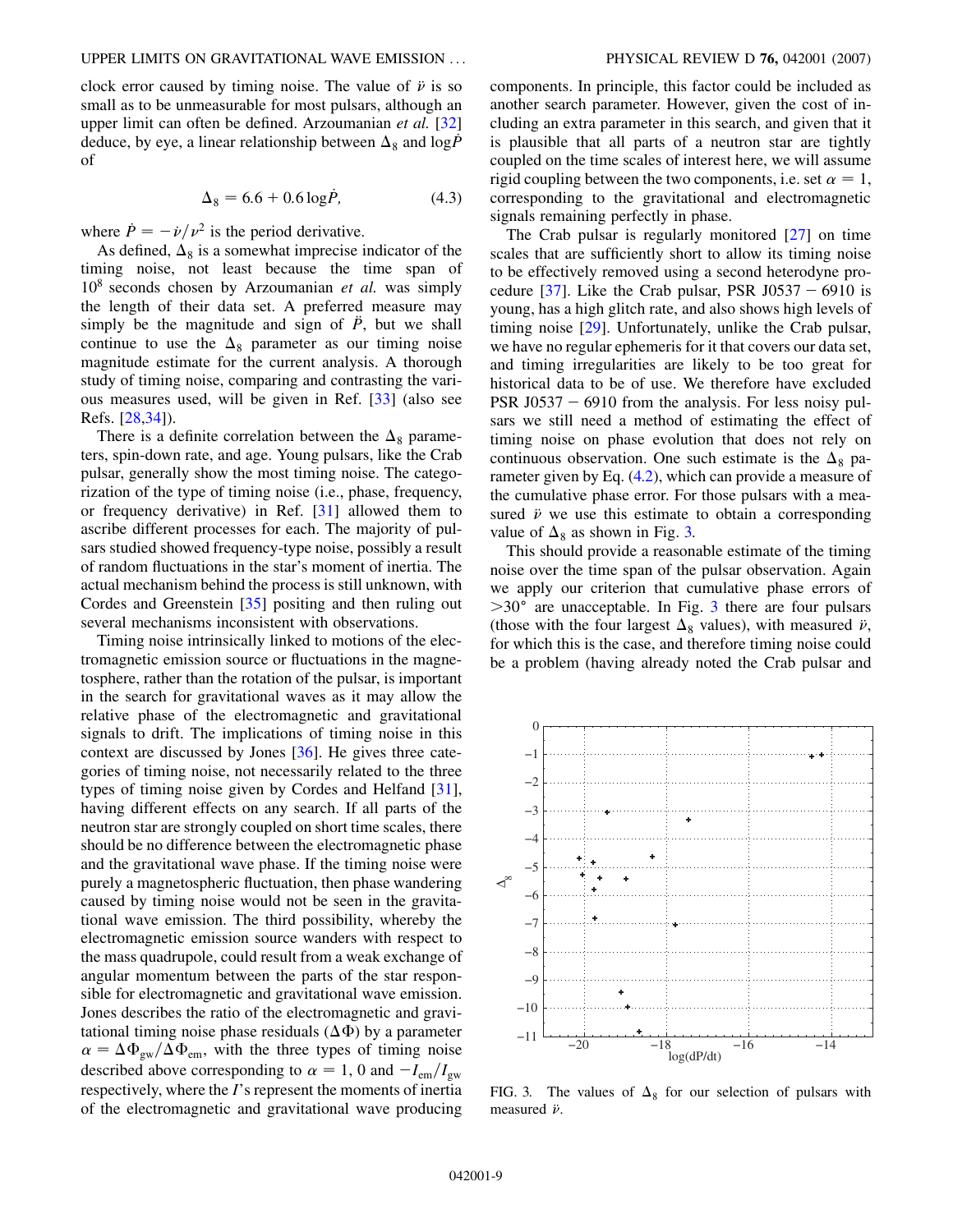<span id="page-12-0"></span>

FIG. 4. Histograms of the log of amplitude, ellipticity, and ratio of spin-down to gravitational wave upper limits for the combined LIGO S3 and S4 run.

PSR J0537 – 6910 as exceptions): PSRs J1748 – 2446A,  $J1823 - 3021A$ ,  $J1913 + 1011$ , and  $J1952 + 3252$ . For pulsars with no measured  $\ddot{\nu}$  we use the approximate linear relation between the period derivative  $\hat{P}$  and  $\Delta_8$  given in Eq.  $(4.3)$  $(4.3)$  $(4.3)$ . The low *P* values for these pulsars imply that timing noise will be negligible.

In addition to the above, there are some pulsars in globular clusters for which there is no  $\ddot{\nu}$  and for which  $\dot{P}$ is negative ( $\nu$  is positive), so no value of  $\Delta_8$  can be assigned either through Eq.  $(4.2)$  or Eq.  $(4.3)$ . For these pulsars the value of  $\dot{\nu}$  (and therefore  $\ddot{\nu}$ ) must be rather small to have been affected by motions within the cluster (discussed more in Sec. VI), so timing noise should again be negligible.

For pulsars which were retimed over the period of S3, timing noise will be negligible (for the S3 analysis at least), as any timing noise, which usually has variations on time scales of several months to years, will have been absorbed in the parameter estimation. PSRs  $J1748 - 2446A$  and J1823 - 3021A were retimed over S3, meaning that their S3 results will stand, although the other two will not. However, being conservative, we will remove all four pulsars with large values of  $\Delta_8$ , and PSR J0537 - 6910, in which timing noise could be problematic, from the S4 and joint analysis. Note that PSR  $J0537 - 6910$  is vetoed by both the parameter error criterion and our timing noise criterion.

This reduces our final number of well-parametrized pulsar targets to 78 for the S3 analysis and 76 for the S4 and joint analyses. The 76 pulsars include 21 of the 28 from the previous study of Abbott *et al.* [\[3](#page-21-2)], and so through our selection criterion we lose the following 7 previously analyzed pulsars: PSRs  $J0030 + 0451$ ,  $J1721 - 2457$ ,  $J1730 - 2304$ ,  $J1823 - 3021$ A,  $J1910 - 5959$ B,  $J1913 +$ 1011, and J1952  $+$  3252. The same selection rules were not applied over S2; especially of note was that no timing noise criterion was considered, which accounts for three of the pulsars we lose between the two analyses. Also, our 30 rule was strictly applied, which the other four pulsars just exceeded.

The analysis was actually performed on all 93 timed pulsars mentioned above; however, the various parameter

<span id="page-12-1"></span>

FIG. 5. The combined S3 and S4 upper limit results on the amplitude of gravitational waves for 76 pulsars using LIGO data compared to the joint sensitivity curve.

uncertainties preclude us setting upper limits on a total of 15 of these.

#### **V. HARDWARE INJECTIONS**

For analysis validation purposes, simulated gravitational wave signals for a variety of sources (bursts, pulsars, inspirals, and stochastic) have been mechanically injected into the LIGO interferometers during science runs. During S2 two pulsar signals were injected [\[3\]](#page-21-2). This was increased to 10 injections in the LIGO instruments for S3 and 12 for S4, covering a wider range of signal parameters. Extracting and understanding these injections has been invaluable in validating the analysis.

The hardware injection signals are produced using software (under LALAPPS [[38](#page-22-24)]), which was largely developed independently of the extraction code. However, the codes do share the same solar system barycentering and detector antenna response function routines, both of which have been extensively checked against other sources (e.g. checks against TEMPO in Refs. [\[1](#page-21-0),[24](#page-22-10)]).

The signals were added into each of the three LIGO detectors via the position control signal going to the end test mass in one arm. Control signals in the digital servos that maintain optical cavities on resonance were summed with fake pulsar waveforms, modulating mirror positions to mimic the effect of a real spinning compact object (i.e. differential length motions with frequency and amplitude modulations appropriate for a given sky position, frequency, and spin-down). Furthermore, as the digital fake waveforms have to be converted to analog coil currents of suspended optics, the injected waveforms have to be divided by the transfer function of the output chain (predominantly the pendulum), in order to produce the desired differential length response of the cavity.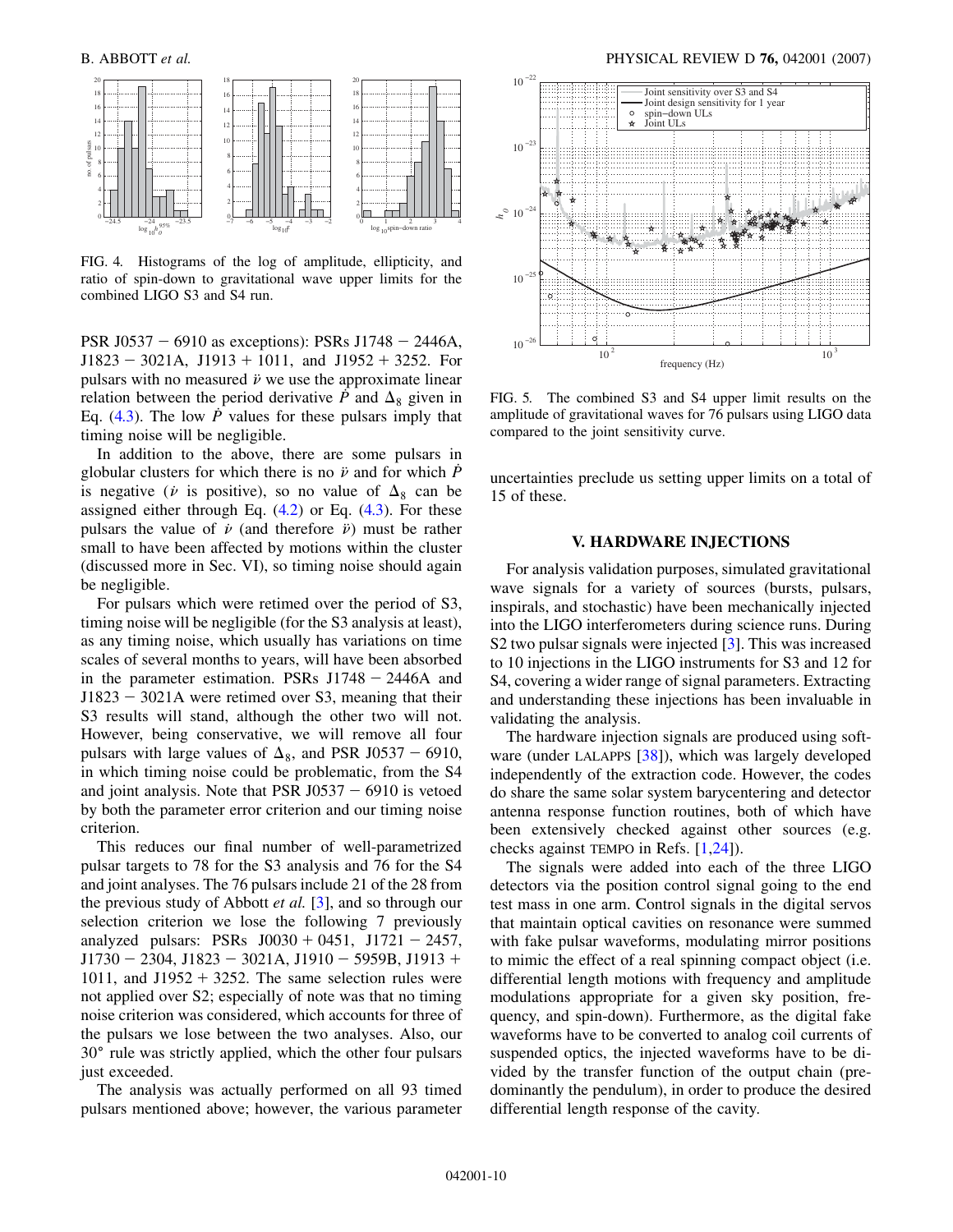#### UPPER LIMITS ON GRAVITATIONAL WAVE EMISSION ... PHYSICAL REVIEW D **76,** 042001 (2007)

The extraction of these injections is described in detail in Appendix B. They show the relative phase consistency between the detectors over the course of a run. This means that a joint analysis combining the data from all detectors is valid. The injection plots (see Figs. [7](#page-16-0) and [8\)](#page-17-0) show what we would expect our posterior plots to look like given a detection, i.e. strongly peaked pdfs with very small probability at  $h_0 = 0$ , as compared to those in Fig. [2](#page-9-0) where  $h_0$ peaks at zero.

### **VI. RESULTS**

#### **A. Upper limits**

Here we present 95% degree-of-belief upper limits on the amplitude of gravitational waves  $(h_0)$  from the 78 pulsars identified above. The value of  $h_0$  is independent of any assumptions about the neutron star other than it is emitting gravitational waves at twice its rotation frequency. The results will also be presented in terms of the pulsars' equatorial ellipticity  $\varepsilon$ , which under the assumption of triaxiality is related to  $h_0$  via Eq. [\(1.1](#page-5-1)) by

<span id="page-13-0"></span>
$$
\varepsilon = 0.237 \left( \frac{h_0}{10^{-24}} \right) \left( \frac{r}{1 \text{ kpc}} \right) \left( \frac{1 \text{ Hz}}{\nu} \right)^2 \left( \frac{10^{38} \text{ kg m}^2}{I_{zz}} \right). \tag{6.1}
$$

To obtain an upper limit on  $\varepsilon$  from that for  $h_0$ , we assume a fiducial moment of inertia value of  $I_{zz} = 10^{38}$  kg m<sup>2</sup>. We discuss below in Sec. VIB the effect of relaxing this assumption. Pulsar distances are taken from the ATNF catalogue [\[13](#page-21-12)] and are generally derived from the radio dispersion measures, with errors estimated to be of order 20%, although in some cases even this can be an underestimate. A critical review of pulsar distance measurements can be found in Ref. [\[39\]](#page-22-25).

All upper limit results from the individual S3 and S4 runs along with results from the combined run, with and without GEO 600 included, are given in Appendix A in Tables [III](#page-19-0) and [IV.](#page-21-13) The GEO 600 data only provides comparable sensitivities to LIGO at frequencies greater than 1000 Hz, and are therefore only used in the search for PSR  $J1939 + 2134$  (at the time, the fastest known millisecond pulsar) in S3, and additionally PSR J1843  $-$  1113 in S4 and the combined run. Inclusion of GEO 600 does not significantly change the joint upper limits for these pulsars. For the majority of pulsars the lowest upper limits come from the combined S3/S4 data set, although for 14 pulsars (PSRs J0024 - 7204I, J0024 - 7204S, J0024 - 7204U,  $J0621 + 1002$ ,  $J1045 - 4509$ ,  $J1757 - 5322$   $J1802 2124$ ,  $J1804 - 2717$ ,  $J1857 + 0943$ ,  $J1910 - 5959D$ ,  $J1910 - 5959E$ ,  $J1911 + 0101B$ ,  $J2129 - 5721$ , and  $J2317 + 1439$ ) the S4 results alone provide a lower limit. The combined S3 and S4 run results are presented in histogram form in Fig. [4.](#page-12-0)

Figure [5](#page-12-1) shows the results compared to a joint LIGO S4 upper limit estimate curve, taken as the best sensitivity during S4.

The joint upper limit sensitivity curve for the three detectors can be estimated by combining the detector one-sided power spectral densities (PSDs) via

$$
S(f) = \left(\frac{T_{\text{obs H1}}}{S_h(f)_{\text{H1}}} + \frac{T_{\text{obs H2}}}{S_h(f)_{\text{H2}}} + \frac{T_{\text{obs L1}}}{S_h(f)_{\text{L1}}}\right)^{-1},
$$
  

$$
h_0^{95\%} = 10.8\sqrt{S(f)},
$$
 (6.2)

where  $S_h(f)$  is the PSD and  $T_{obs}$  is each detector's live time (using the associated duty factor of each interferometer during the run). The factor of 10.8 is given in Ref. [\[1\]](#page-21-0) and was calculated through simulations with Gaussian noise.<sup>4</sup>

The results are also compared to the upper limit deduced from the observed spin-down via Eq. [\(1.2](#page-6-1)), making the assumption that all rotational energy is lost through gravitational wave emission. The spin-down limit is seen as a natural crossing point after which gravitational wave data, including upper limits, have a likely bearing on the nature of the neutron star. The spin-down upper limit will obviously depend on  $\dot{\nu}$ . This value, however, can be masked by radial and transverse motions of the object (see Ref. [\[40\]](#page-22-26) for discussion of these effects). The Shklovskii effect [[41\]](#page-22-27), in which the pulsar has a large transverse velocity  $v$ , will cause an apparent rate of change in the pulsar's period of

$$
\dot{P}_{\rm S} = \frac{v^2}{rc} P. \tag{6.3}
$$

Its  $1/r$  dependence makes this effect more prominent for nearby pulsars. In the ATNF catalogue [[13](#page-21-12)] values of the intrinsic period derivative  $\dot{P}_{\text{int}} = \dot{P} - \dot{P}_{\text{S}}$  can be obtained where this effect has been corrected for. This provides a measure of intrinsic (rather than apparent) spin-down<sup>5</sup> and, when available, is used in the spin-down ratio results.

The observed value of  $\dot{P}_{\rm obs}$  will also differ from its intrinsic value,  $\dot{P}_{\text{int}}$ , if the pulsar is accelerating—a likely scenario in the gravitational field of a globular cluster [[40\]](#page-22-26). Any line-of-sight component to the acceleration,  $a_{\parallel}$ , will give an observed value of

$$
\dot{P}_{\text{obs}} = \dot{P}_{\text{int}} + \frac{a_{\parallel}}{c} P \tag{6.4}
$$

<span id="page-13-1"></span>where  $P$  is the spin period  $[42]$  $[42]$  $[42]$ . These effects can cause pulsars to have apparent spin-ups (seen in quite a large number of globular cluster pulsars), although they are only strong enough to greatly affect pulsars with intrinsically small period derivatives. There are still many globular clusters for which the radial accelerations have not been

 ${}^{4}$ In Ref. [[3](#page-21-2)] a similar plot to Fig. [5](#page-12-1) is shown for the S2 data using a factor of 11.4 in the relation between the upper limit and PSD. This definition comes from using the  $f$ -statistic search method and setting a 1% false alarm rate and 10% false dismissal rate for signals given the underlying detector PSD [\[2](#page-21-1)]

<sup>&</sup>lt;sup>3</sup>Note that the heterodyne procedure still needs to make use of the measured spin-down rather than the intrinsic spin-down, as these Doppler effects will have the same effect on the gravitational waves.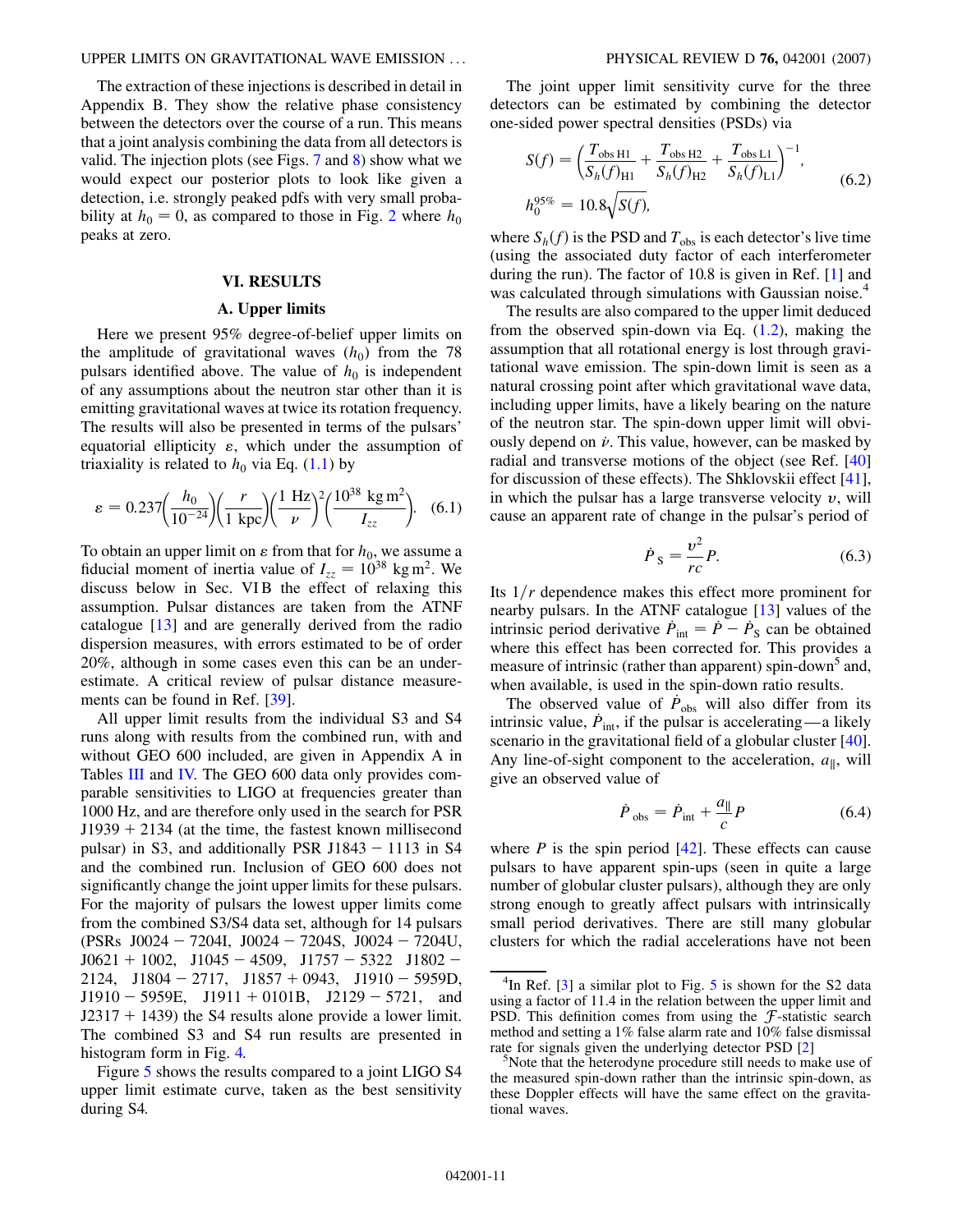measured; therefore no firm spin-down upper limit can be set, making the direct gravitational wave results a unique limit.

Highlights of the combined S3/S4 results include the tightest strain upper limit set on a pulsar of  $h_0^{95\%} = 2.6 \times$  $10^{-25}$  for PSR J1603 - 7207, the smallest ellipticity at  $\epsilon = 7.1 \times 10^{-7}$  for PSR J2124 – 3358, and the closest upper limit to the spin-down limit at a ratio of 2.2 for the Crab pulsar (PSR J0534  $+$  2200).

#### **B. Dependence on the moment of inertia**

The pulsar ellipticity results detailed above assume a moment of inertia of  $10^{38}$  kg m<sup>2</sup>, which is the standard fiducial number used in the literature. However, modern theoretically computed equations of state (EOS) generally predict somewhat larger moments of inertia for stars more massive than  $1M_{\odot}$ , a group which includes all neutron stars with measured masses (see Ref. [[43](#page-22-29)]). Therefore the dependence on the moment of inertia should be considered.

Bejger, Bulik, and Haensel [[44](#page-22-30)] give an overview of the theoretical expectations for the moment of inertia. Their Fig. 2 plots the moment of inertia vs mass for several theoretically predicted types of EOS. The maximum moment of inertia they find (after varying the mass of the star) is 2.3 times the fiducial value, with stars of  $1.4M_{\odot}$  having moments of inertia 1.2–2.0 except for one outlying type of EOS. Typically the maximum moment of inertia occurs for a neutron star mass of 1*:*7*M* or more. Recently masses greater than 1*:*6–1*:*7*M* with 95% confidence have been measured [\[30,](#page-22-16)[45\]](#page-22-31) for some systems, making this reasonable to consider. More recently Lackey [[46](#page-22-32)] found the highest moment of inertia to be  $3.3 \times 10^{38}$  kg m<sup>2</sup> for EOS G4 of Lackey, Nayyar, and Owen [[47](#page-22-33)]. This is a relativistic mean-field EOS similar to the Glendenning nucleon-hyperon model family considered by Bejger, Bulik, and Haensel [[44](#page-22-30)] but contains no exotic phases of matter such as hyperons or quarks. Consequently, we consider the range of theoretically predicted moments of inertia to be approximately  $1-3 \times 10^{38}$  kg m<sup>2</sup>.

There have been recent attempts to infer neutron star moments of inertia from observations. Bejger and Haensel [\[48](#page-22-34)[,49\]](#page-22-35) derived a value for the Crab pulsar's moment of inertia by equating the spin-down power to the observed electromagnetic luminosity and inferred acceleration of the nebula. However, this (extremely high) value is dominated by the assumptions about the highly uncertain mass and mass distribution of the nebula as well as the relativistic wind from the pulsar, and thus cannot yet be considered to give a reliable value. The double pulsar system  $J0737 -$ 3039 shows great promise for tighter measurements of the moment of inertia (and constraints on the EOS) in the near future [[44](#page-22-30)[,50](#page-22-36)–[52](#page-22-37)]. However, for the moment, we are left with the theoretical range quoted above.

As suggested in Ref.  $[53]$  $[53]$  $[53]$ , instead of using Eq.  $(6.1)$  $(6.1)$  $(6.1)$  to set a limit on  $\varepsilon$  assuming a value of  $I_{zz}$ , one can use it to set a limit on the neutron star quadrupole moment  $\approx I_{zz} \varepsilon$ without relying on any assumption about  $I_{zz}$ . The limit on the quadrupole moment can then be used to help define an exclusion region in the  $I$ - $\varepsilon$  plane. This exclusion region allows one to read off an upper limit on  $\varepsilon$  as a function of the EOS-dependent moment of inertia. The spin-down can also be used to provide exclusion regions via the relation

$$
I_{zz} = \frac{5}{512\pi^4} \frac{|\dot{\nu}|c^5}{G\nu^5} \frac{1}{\varepsilon^2}.
$$
 (6.5)

<span id="page-14-0"></span>Theoretical contributions to the exclusion regions come from predictions of the maximum moment of inertia and ellipticity. In terms of the exclusion region, our observational upper limits on  $h_0$  are far from contributing except for the Crab pulsar, to which we now turn.

### **C. The Crab pulsar—PSR J0534 2200**

Of the known radio pulsars, the Crab pulsar has often been considered one of the most promising sources of gravitational waves. This is due to its youth and large spin-down rate, leading to a relatively large spin-down upper limit several orders of magnitude higher than for most other pulsars. The high rate of glitching in the pulsar also provides possible evidence of asymmetry. One glitch model favored for the Crab pulsar involves a change in the pulsar ellipticity, and breaking of the crust, as the star settles to its new equilibrium state as it spins down [[40\]](#page-22-26). In the 1970s, estimates of gravitational wave strains were spurred on by the experimenters producing novel technologies which allowed the possibility of probing these low strains, with Zimmermann [\[54](#page-22-39)] producing estimates of gravitational wave strains from the Crab pulsar ranging from  $h_0 \approx 2 \times 10^{-25} - 10^{-29}$ .

The first searches for gravitational waves from the Crab pulsar were carried out using specially designed resonant bar detectors, with frequencies of around 60 Hz [[9\]](#page-21-8). The most recent result using such a bar was from 1993 and gave a 1 $\sigma$  upper limit of  $h_0 \le 2 \times 10^{-22}$  $h_0 \le 2 \times 10^{-22}$  $h_0 \le 2 \times 10^{-22}$  [10]. This upper limit was passed in the LIGO S2 run, which gave  $h_0^{95\%} = 4.1 \times$  $10^{-23}$  [\[3](#page-21-2)]. Using Eq. ([1.2\)](#page-6-1), and taking  $I_{zz} = 10^{38}$  kg m<sup>2</sup> and  $r = 2$  kpc, gives a spin-down upper limit for the Crab pulsar of  $h_0 < 1.4 \times 10^{-24}$ , about a factor of 30 below the S2 observational upper limit. However, the S2 limit on the Crab was, at the time, the closest approach to the spindown limit obtained for any pulsar.

Our new results for the Crab pulsar (and the other 77 targets) are shown in Table [III](#page-19-0). The results improve by up to an order of magnitude over those from the S2 run, and the majority of this improvement was between the S2 and S3 runs. The results for the Crab pulsar over the S2, S3, and S4 runs are plotted on the  $I$ - $\varepsilon$  plane in Fig. [6.](#page-15-0)

The solid lines in Fig. [6](#page-15-0) mark the lower boundaries of exclusion regions on this plane using our upper limits obtained for the different runs. The dashed black diagonal line marks the lower boundary of the upper limit from spin-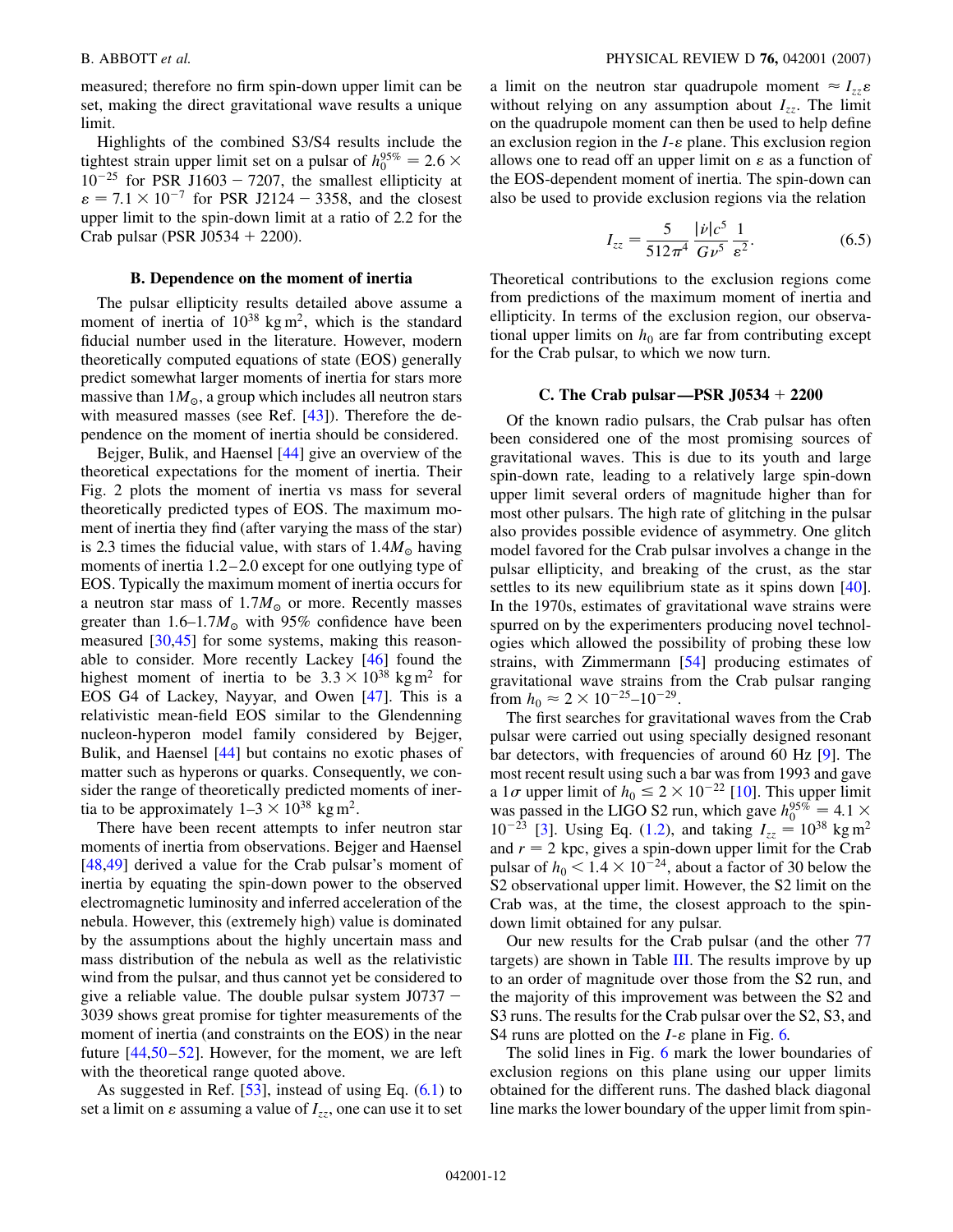<span id="page-15-0"></span>

FIG. 6 (color online). The moment of inertia–ellipticity plane for the Crab pulsar over the S2, S3, and S4 runs. The areas to the right of the diagonal lines are the experimentally excluded regions. The horizontal lines represent theoretical upper and lower limits on the moment of inertia as mentioned in Sec. VI B. Theoretical upper limits on the ellipticity are much more uncertain, the highest being a few times  $10^{-4}$ .

down as given in Eq. [\(6.5\)](#page-14-0). The dashed horizontal black lines give lower and upper bounds on the moment of inertia of  $1-3 \times 10^{38}$  kg m<sup>2</sup>, as given by our arguments in Sec. VIB. It can be seen that our experimental results currently only beat the spin-down limit for moments of inertia at values greater than almost double the maximum of our theoretical range. However, over this range the ratio of the gravitational to spin-down upper limit ranges from 2.2 at the lowest value to only 1.3 at the largest value.

The spin-down limit, in fact, overestimates the strongest possible signal because we know that much of the spindown energy of the Crab goes into powering the nebula through electromagnetic radiation and relativistic particle winds. Thus it is interesting to ask how far we would need to beat the spin-down limit by to have a chance of detecting a signal allowing for what is known about the nongravitational wave spin-down. Palomba [[55](#page-22-40)] uses the observed braking index 2.51 of the Crab pulsar with a simple model of spin-down through gravitational radiation (braking index 5) combined with some other mechanism (braking index a free parameter) to place an upper limit of about  $\varepsilon \leq 3 \times 10^{-4}$ . This is about 2.5 times lower than the spindown limit and 5.5 times lower than our result (for  $I_{zz}$  =  $10^{38}$  kg m<sup>2</sup>).

The Crab pulsar experienced two glitches between S3 and S4, a large glitch on 6 September 2004 and a smaller glitch on 22 November 2004 [[27](#page-22-13)]. The effect of glitches on the relative phase between the electromagnetic pulse and any possible gravitational wave signal is unknown, so there is uncertainty whether the (phase-coherent) combined S3/ S4 result is valid. The combined result stands, but the reader should be aware that it includes the assumption of trans-glitch phase coherence.

### **VII. ASTROPHYSICAL INTERPRETATION**

We have produced new, tight, upper limits on gravitational wave signal strength from a large selection of known pulsars, and for the Crab pulsar we are very near the fiducial limit set by spin-down arguments.

It can be seen from Table [III](#page-19-0) and Fig. [4](#page-12-0) that, for the majority of pulsars, the gravitational wave detector upper limits are at least 100 times above those from the spindown argument, so is there anything that we can take from the results in terms of astrophysics?

First, we should note that spin-down limits on gravitational wave luminosity are plausible, but model dependent. They assume a model for the structure of the neutron star (for instance, that it is not accreting and is rigidly rotating, in addition to assumptions about its equation of state), and they take dispersion measure distance as a consistently good measure of true distance. There is some considerable uncertainty associated with all of these assumptions. In contrast, our observations set direct limits on a source's gravitational wave strain.

Second, for globular cluster pulsars the spin-down measured from radio timing observations is a combination of the spin-down intrinsic to the pulsar and acceleration along the line of sight  $a_{\parallel}$  in the cluster's gravitational potential [see Eq. ([6.4](#page-13-1))]. In general, the magnitude and sign of the acceleration is unknown but the intrinsic  $\dot{P}_{\text{int}} > 0$  of millisecond pulsars is usually small and often smaller than the extrinsic contribution. Only if  $\dot{P}_{obs}$  < 0 can one be sure that  $a_{\parallel}$  < 0. Therefore, the limits derived from our gravitational wave observations provide the only direct limits on  $\dot{P}_{\text{int}}$ which are independent from biasing kinematic effects. These can be combined with the observed spin-down to provide a limit on the acceleration in the cluster, i.e.  $a_{\parallel} \geq$  $c(\dot{P}_{obs} - \dot{P}_{gw}^{limit})/P$ .

Finally, it is interesting to note that our ellipticity limits are well into the range permitted by some models of strange quark stars or hybrid stars ( $\varepsilon \sim a$  few times  $10^{-4}$ – $10^{-5}$ ) and are reaching into the range permitted by more conventional neutron star EOSs ( $\varepsilon \sim$ a few times  $10^{-7}$ ) [\[56\]](#page-22-41).

Currently the fifth LSC science run (S5) is underway, and this promises to beat the Crab pulsar spin-down limit within a few months of its start. For many other pulsars we should be able to reach amplitude upper limits of *<*1  $10^{-25}$  and ellipticities of  $\sim$  1  $\times$  10<sup>-7</sup>.

#### **ACKNOWLEDGMENTS**

The authors gratefully acknowledge the support of the U.S. National Science Foundation for the construction and operation of the LIGO Laboratory, and the Particle Physics and Astronomy Research Council of the United Kingdom,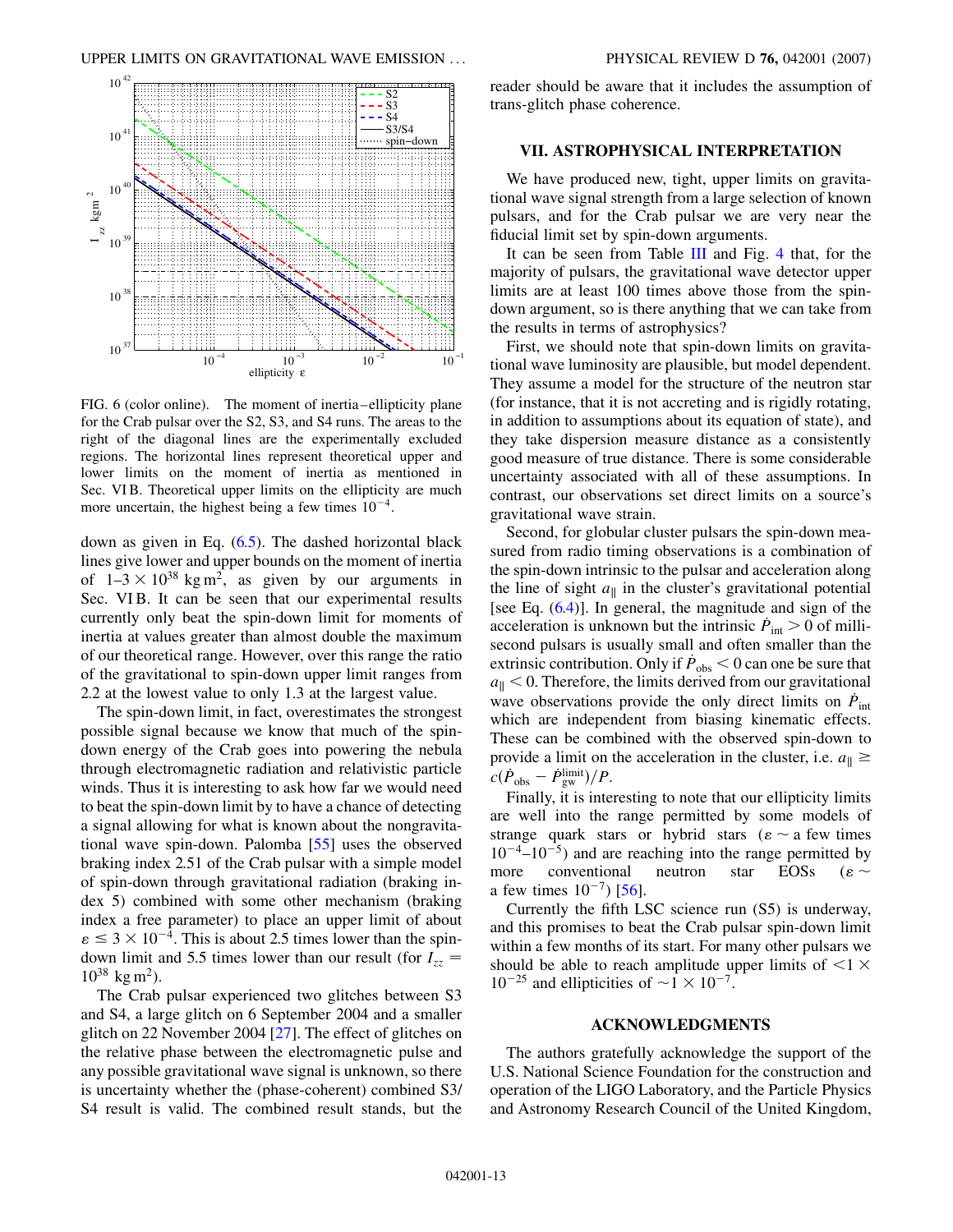<span id="page-16-0"></span>

FIG. 7 (color online). The pdfs of  $h_0$  and  $\phi_0$  for 10 isolated pulsar injections into the LIGO detectors during S3. The anomaly seen in PULSAR7 is discussed in the text.

the Max-Planck-Society, and the State of Niedersachsen/ Germany for support of the construction and operation of the GEO600 detector. The authors also gratefully acknowledge the support of the research by these agencies and by the Australian Research Council, the Natural Sciences and Engineering Research Council of Canada, the Council of Scientific and Industrial Research of India, the Department of Science and Technology of India, the Spanish Ministerio de Educacion y Ciencia, the National Aeronautics and Space Administration, the John Simon Guggenheim Foundation, the Alexander von Humboldt Foundation, the Leverhulme Trust, the David and Lucile Packard Foundation, the Research Corporation, and the Alfred P. Sloan Foundation.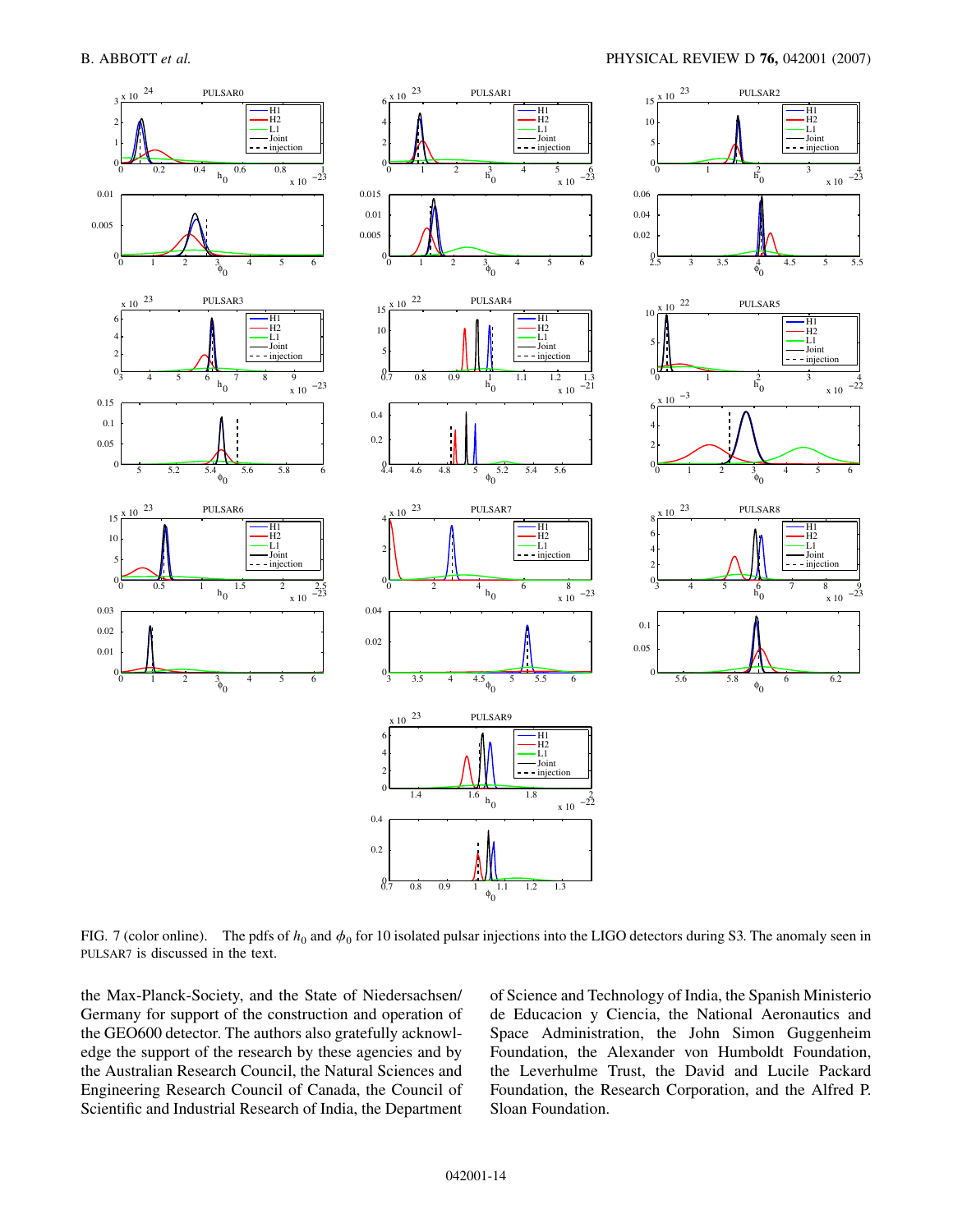#### UPPER LIMITS ON GRAVITATIONAL WAVE EMISSION ... PHYSICAL REVIEW D **76,** 042001 (2007)



<span id="page-17-0"></span>

FIG. 8 (color online). The pdfs of  $h_0$  and  $\phi_0$  for 10 isolated and 2 binary pulsar injections into the LIGO detectors during S4.

### **APPENDIX A: TABLES OF UPPER LIMIT RESULTS**

In Table [III](#page-19-0) we present the upper limit results of the S3, S4, and combined S3 and S4 analyses for 78 pulsars using the LIGO interferometers. Table [IV](#page-21-13) shows the upper limits including GEO 600 for the two fastest pulsars in the analysis. The upper limits are given in terms of the gravitational wave amplitude, pulsar ellipticity, and where applicable, the ratio of our direct limit to that given by spindown arguments.

### **APPENDIX B: INJECTIONS**

### **1. S3 injections**

An initial analysis of the S3 pulsar injections is given in Ref. [\[14\]](#page-22-0). The data have since been reanalyzed with more recent versions of the detector calibrations, the results of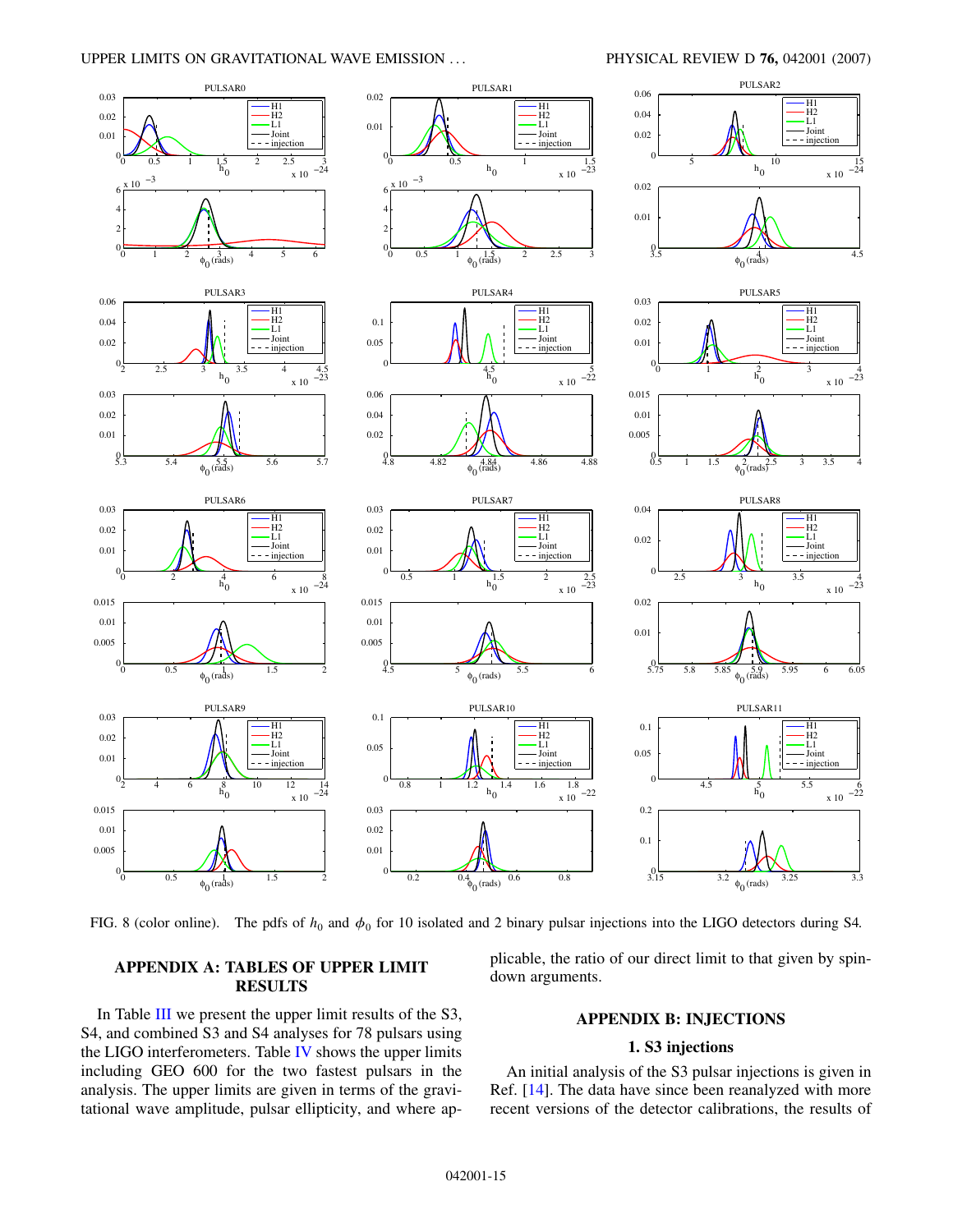<span id="page-18-0"></span>

| <b>PULSAR</b>  | $\alpha$ (rads) | $\delta$ (rads) | $\nu_{\rm gw}$ (Hz) | $\dot{\nu}_{\rm gw}$ (Hz/s) | $h_0$ (S3)             | $h_0$ (S4)             | $\phi_0$ (rads) | $\iota$ (rads) | $\psi$ (rads) |
|----------------|-----------------|-----------------|---------------------|-----------------------------|------------------------|------------------------|-----------------|----------------|---------------|
| $\Omega$       | 1.25            | $-0.98$         | 265.5               | $-4.15 \times 10^{-12}$     | $9.38 \times 10^{-25}$ | $4.93 \times 10^{-25}$ | 2.66            | 0.65           | 0.77          |
| $\mathbf{1}$   | 0.65            | $-0.51$         | 849.1               | $-3.00 \times 10^{-10}$     | $8.49 \times 10^{-24}$ | $4.24 \times 10^{-24}$ | 1.28            | 1.09           | 0.36          |
| 2              | 3.76            | 0.06            | 575.2               | $-1.37 \times 10^{-13}$     | $1.56 \times 10^{-23}$ | $8.04 \times 10^{-24}$ | 4.03            | 2.76           | $-0.22$       |
| 3              | 3.11            | $-0.58$         | 108.9               | $-1.46 \times 10^{-17}$     | $6.16 \times 10^{-23}$ | $3.26 \times 10^{-23}$ | 5.53            | 1.65           | 0.44          |
| $\overline{4}$ | 4.89            | $-0.21$         | 1430.2              | $-2.54 \times 10^{-8}$      | $1.01 \times 10^{-21}$ | $4.56 \times 10^{-22}$ | 4.83            | 1.29           | $-0.65$       |
| 5              | 5.28            | $-1.46$         | 52.8                | $-4.03 \times 10^{-18}$     | $1.83 \times 10^{-23}$ | $9.70 \times 10^{-24}$ | 2.23            | 1.09           | $-0.36$       |
| 6              | 6.26            | $-1.14$         | 148.7               | $-6.73 \times 10^{-9}$      | $5.24 \times 10^{-24}$ | $2.77 \times 10^{-24}$ | 0.97            | 1.73           | 0.47          |
| $\tau$         | 3.90            | $-0.36$         | 1221.0              | $-1.12 \times 10^{-9}$      | $2.81 \times 10^{-23}$ | $1.32 \times 10^{-23}$ | 5.24            | 0.71           | 0.51          |
| 8              | 6.13            | $-0.58$         | 194.3               | $-8.65 \times 10^{-9}$      | $6.02 \times 10^{-23}$ | $3.18 \times 10^{-23}$ | 5.89            | 1.50           | 0.17          |
| 9              | 3.47            | 1.32            | 763.8               | $-1.45 \times 10^{-17}$     | $1.61 \times 10^{-22}$ | $8.13 \times 10^{-24}$ | 1.01            | 2.23           | $-0.01$       |
| <b>GEO</b>     | 0.78            | $-0.62$         | 1125.6              | $-2.87 \times 10^{-11}$     | $7.5 \times 10^{-22}$  | $*$                    | 1.99            | 0.84           | 0.37          |

TABLE I. The parameter values for the pulsar hardware injections in S3 and S4.

which are presented here. For S3, initially 10 pulsar signals were injected, with a further one added at the end of the run to be in coincidence with a single injection into GEO 600 [\[57\]](#page-22-42). The majority of injection parameters were decided upon randomly, although pulsar frequencies were chosen to avoid major instrumental or calibration lines, and amplitudes were dependent on the frequency. The injections were split into two groups of five, where values of  $h_0$  were calculated to give two each with signal-to-noise ratios of approximately 3, 9, 27, 81, and 243. The parameter values are shown in Table [I.](#page-18-0)

The 10 initial signals were injected into the LIGO detectors for approximately the first half of the run, then turned off for two weeks, to ensure data were present that were not artificially contaminated, and then turned back on with the two loudest signals removed. The simultaneous injection with GEO 600 was switched on near the end of the run.

These signals were extracted from the data using the analysis techniques described in Sec. III and Ref. [[1\]](#page-21-0). The two most important parameters for checking that the calibration of the instruments was correct were the amplitude and initial phase, so in the Bayesian parameter estimation procedure the  $\iota$  and  $\psi$  parameters were held fixed at their known values. This was done because the correlations between  $h_0$  and cos*i* and  $\phi_0$  and  $\psi$ , respectively, could lead to the marginalized posterior pdfs for each parameter being distorted or spread out (see Ref. [[14](#page-22-0)] for examples of this). The extracted pdfs of  $h_0$  and  $\phi_0$  for each of the injections, after corrections described below, can be seen in Fig. [7.](#page-16-0)

For the vast majority of signals the extracted pdfs overlap with the injected value. For the strongest injections with the largest signal-to-noise ratios the pdfs are rather narrow, and any uncertainties in the calibration become evident, with a maximum offset of the order of 10%–15%. The far wider pdfs associated with the L1 signal injections reflect the lower L1 sensitivity and lower duty factor compared with the H1 and H2 detectors. It can be seen that the injected phases for each detector agree with each other to within a few degrees and are within the uncertainty of the method. This provides some evidence that there is phase coherence between the detectors and that a joint analysis, combining the data from all the detectors, is possible.

Two main discrepancies have been identified as operational mistakes made during the injection procedure: PULSAR7 was injected into H2 with a much lower amplitude than intended, and remained undetected, and therefore no joint analysis was performed; and PULSAR0 was injected into H1 with an amplitude 1.6 times larger than intended.

The injection of the signal into GEO 600 is described in Ref. [\[57\]](#page-22-42), and its analysis is described in Ref. [[14](#page-22-0)]. It was found that the injection performed during S3 was badly contaminated and could not be used. However, a subsequent injection performed shortly after S3 has verified that the signal parameters were correctly injected and extracted, validating the injection hardware and analysis software.

### **2. S4 injections**

The 10 injections used in S3 were used again for S4 to create artificial signals in the LIGO interferometers. However, their amplitudes were adjusted to give approximately the same signal-to-noise ratios as seen in S3, taking

TABLE II. The parameter values for the S4 binary pulsar hardware injections.

<span id="page-18-1"></span>

| PULSAR | $\nu_{\rm gw}$ (Hz) | $n_0$                                            | $T_0$ (MJD)       | $P_{\rm h}$ (days) |           | $\omega_0$ (deg) | $a \sin i$ (sec) |
|--------|---------------------|--------------------------------------------------|-------------------|--------------------|-----------|------------------|------------------|
| 10     | 250.6               | $1.30 \times 10^{-22}$<br>$5.21 \times 10^{-22}$ | 51 749.711 564 82 | 1.354 059 39       | 0.0       | 0.0              | 1.652.84         |
|        | 188.0               |                                                  | 52 812.920 411 76 | 0.31963390         | 0.180.567 | 322.571          | 2.7564           |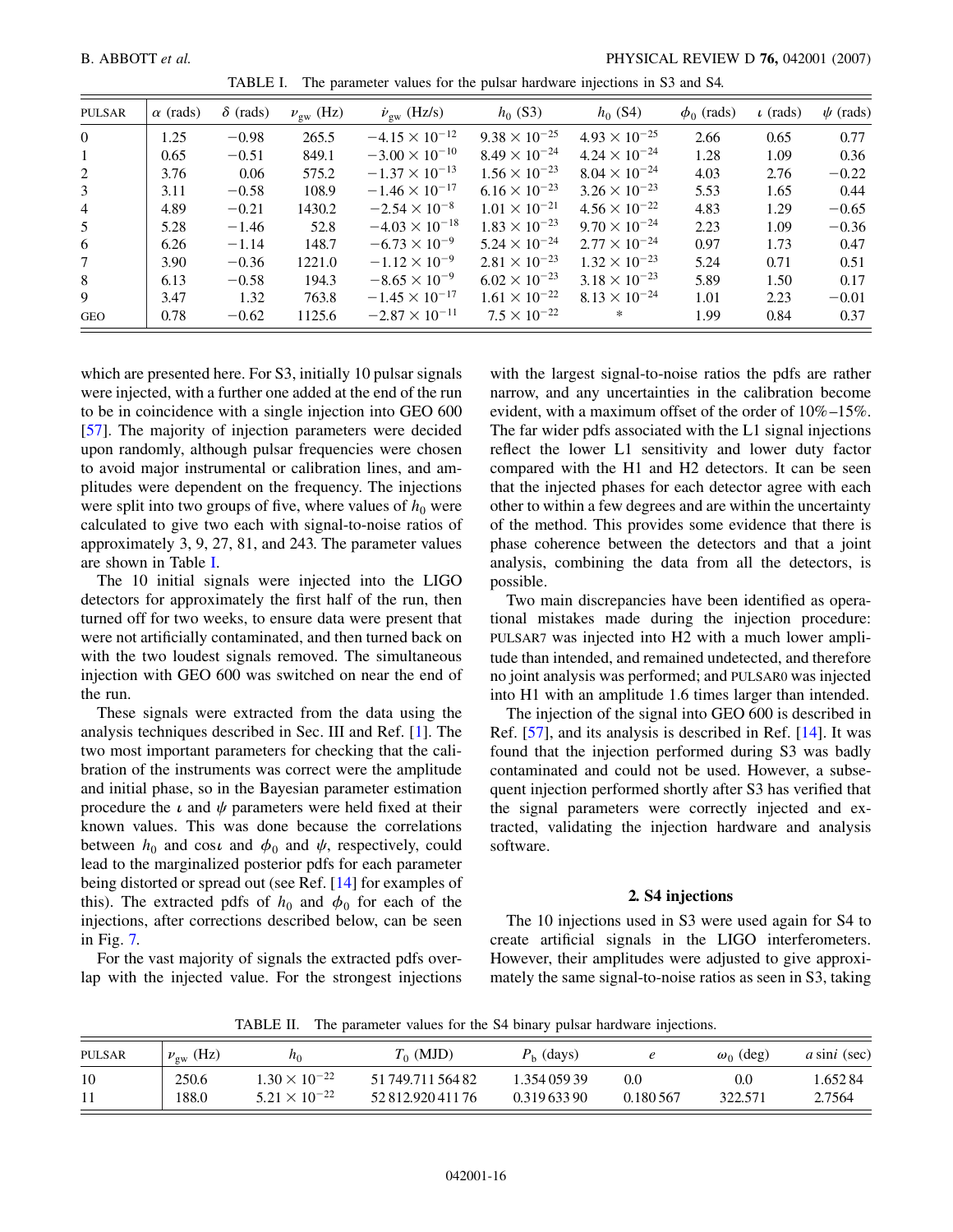TABLE III. Pulsar upper limits using LIGO data from the S3 and S4 runs. The approximate pulsar spin frequencies and spin-down rates are given. A "\*" denotes globular cluster pulsars for which no spin-down upper limit could be set. The values marked with a  $\dagger$  represent pulsars for which the spin-down limit has been corrected for the Shklovskii effect. The ratio column gives the ratio of our experimental upper limits to the spin-down upper limits.

<span id="page-19-0"></span>

|                                                                                                                                                                                                                                      | TABLE III. Pulsar upper limits using LIGO data from the S3 and S4 runs. The approximate pulsar spin frequencies and spin-down rates are given. A "*" denotes globular<br>cluster pulsars for which no spin-down upper limit could be set. The values marked with a $\dagger$ represent pulsars for which the spin-down limit has been corrected for the Shklovskii $\ddot{R}$<br>effect. The ratio column gives the ratio of our experimental upper limits to the spin-down upper limits. |                                                                                          |                                                                 |                                         |    |  |                       |        |                 |                |                |                                                                                            |                       |        |                                                          |                |                                                                                                         |       |                                             |
|--------------------------------------------------------------------------------------------------------------------------------------------------------------------------------------------------------------------------------------|-------------------------------------------------------------------------------------------------------------------------------------------------------------------------------------------------------------------------------------------------------------------------------------------------------------------------------------------------------------------------------------------------------------------------------------------------------------------------------------------|------------------------------------------------------------------------------------------|-----------------------------------------------------------------|-----------------------------------------|----|--|-----------------------|--------|-----------------|----------------|----------------|--------------------------------------------------------------------------------------------|-----------------------|--------|----------------------------------------------------------|----------------|---------------------------------------------------------------------------------------------------------|-------|---------------------------------------------|
|                                                                                                                                                                                                                                      |                                                                                                                                                                                                                                                                                                                                                                                                                                                                                           |                                                                                          |                                                                 |                                         | S3 |  |                       |        |                 |                | S <sub>4</sub> |                                                                                            |                       |        |                                                          |                | S3 and S4                                                                                               |       |                                             |
|                                                                                                                                                                                                                                      |                                                                                                                                                                                                                                                                                                                                                                                                                                                                                           |                                                                                          | $logh_0^{95\%}$                                                 |                                         |    |  | $\log \epsilon$ Ratio |        | $logh_0^{95\%}$ |                |                |                                                                                            | $\log \epsilon$ Ratio |        | $logh_0^{95\%}$                                          |                | $\log \epsilon$ Ratio                                                                                   |       |                                             |
| <b>PULSAR</b>                                                                                                                                                                                                                        | $\nu$ (Hz)                                                                                                                                                                                                                                                                                                                                                                                                                                                                                | $\dot{\nu}$ (Hz s <sup>-1</sup> )                                                        | H1                                                              | H2                                      | L1 |  | Joint                 |        | H1              | H <sub>2</sub> | L1             |                                                                                            | Joint                 |        | H1                                                       | H <sub>2</sub> | L1                                                                                                      | Joint |                                             |
| $J0024 - 7204C173.71 + 1.50 \times 10^{-15}$                                                                                                                                                                                         |                                                                                                                                                                                                                                                                                                                                                                                                                                                                                           |                                                                                          |                                                                 | $-23.30 - 23.55 - 23.04 - 23.64 - 4.06$ |    |  |                       | $\ast$ |                 |                |                | $-23.08 - 23.53 - 23.31 - 23.53 - 3.96$                                                    |                       |        |                                                          |                | $-23.41 - 23.69 - 23.34 - 23.75 - 4.18$                                                                 |       |                                             |
| $J0024 - 7204D$ 186.65 + 1.20 $\times$ 10 <sup>-16</sup> $ -23.69 - 23.72 - 23.24 - 23.82 - 4.31$                                                                                                                                    |                                                                                                                                                                                                                                                                                                                                                                                                                                                                                           |                                                                                          |                                                                 |                                         |    |  |                       | $\ast$ |                 |                |                | $-23.97 - 23.92 - 23.95 - 24.14 - 4.63$                                                    |                       | $\ast$ |                                                          |                | $-24.15 - 23.99 - 23.91 - 24.36 - 4.85$                                                                 |       |                                             |
| $J0024 - 7204E$ 282.78 - 7.88 $\times$ 10 <sup>-15</sup>                                                                                                                                                                             |                                                                                                                                                                                                                                                                                                                                                                                                                                                                                           |                                                                                          | $-23.90 - 23.53 - 23.19 - 23.92 - 4.761380$ <sup>t</sup>        |                                         |    |  |                       |        |                 |                |                | –24.02–23.93–23.83–24.15–4.99 815 <sup>†</sup>                                             |                       |        |                                                          |                | $-24.06$ $-24.03$ $-23.84$ $-24.16$ $-5.01$ $786$                                                       |       |                                             |
| $J0024 - 7204F$ 381.16 - 9.37 $\times$ 10 <sup>-15</sup>                                                                                                                                                                             |                                                                                                                                                                                                                                                                                                                                                                                                                                                                                           |                                                                                          | $-23.64 - 23.47 - 22.98 - 23.70 - 4.812403$ <sup>†</sup>        |                                         |    |  |                       |        |                 |                |                | -23.91 –23.63 –23.53 –23.99 –5.10 1237†                                                    |                       |        |                                                          |                | $-24.05 - 23.63 - 23.51 - 24.16 - 5.26$ 845 <sup>†</sup>                                                |       |                                             |
| $J0024 - 7204G$ 247.50 + 2.58 $\times$ 10 <sup>-15</sup>                                                                                                                                                                             |                                                                                                                                                                                                                                                                                                                                                                                                                                                                                           |                                                                                          | $-24.05 - 23.66 - 23.14 - 24.12 - 4.85$                         |                                         |    |  |                       |        |                 |                |                | $-24.09 - 23.99 - 23.87 - 24.29 - 5.02$                                                    |                       |        |                                                          |                | $-24.16 - 24.04 - 23.88 - 24.37 - 5.10$                                                                 |       |                                             |
| $J0024 - 7204I$ 286.94 + 3.78 $\times$ 10 <sup>-15</sup>                                                                                                                                                                             |                                                                                                                                                                                                                                                                                                                                                                                                                                                                                           |                                                                                          |                                                                 | $-23.74 - 23.36 - 23.13 - 23.81 - 4.67$ |    |  |                       | $\ast$ |                 |                |                | $-24.05 - 23.96 - 23.53 - 24.04 - 4.90$                                                    |                       | $\ast$ |                                                          |                | $-23.97 - 23.97 - 23.56 - 24.02 - 4.88$                                                                 |       |                                             |
| $J0024 - 7204J$ 476.05 + 2.22 $\times$ 10 <sup>-15</sup> - 23.65 - 23.10 - 22.86 - 23.63 - 4.93                                                                                                                                      |                                                                                                                                                                                                                                                                                                                                                                                                                                                                                           |                                                                                          |                                                                 |                                         |    |  |                       | $\ast$ |                 |                |                | $-23.86 - 23.78 - 23.34 - 24.06 - 5.36$                                                    |                       | $\ast$ |                                                          |                | $-23.89 - 23.76 - 23.34 - 24.13 - 5.43$                                                                 |       |                                             |
| $J0024 - 7204L$ 230.09 + 6.46 $\times$ 10 <sup>-15</sup>                                                                                                                                                                             |                                                                                                                                                                                                                                                                                                                                                                                                                                                                                           |                                                                                          |                                                                 | $-23.99 - 23.56 - 23.25 - 24.02 - 4.69$ |    |  |                       | $\ast$ |                 |                |                | $-23.96 - 23.96 - 23.78 - 23.97 - 4.64$                                                    |                       | ∗      |                                                          |                | $-24.12 - 24.02 - 23.78 - 24.07 - 4.74$                                                                 |       |                                             |
| $J0024 - 7204M$ 271.99 + 2.84 $\times$ 10 <sup>-15</sup>                                                                                                                                                                             |                                                                                                                                                                                                                                                                                                                                                                                                                                                                                           |                                                                                          | $-23.93 - 23.52 - 23.00 - 23.93 - 4.75$                         |                                         |    |  |                       | $\ast$ |                 |                |                | $-24.05 - 24.01 - 23.87 - 24.20 - 5.01$                                                    |                       | $\ast$ |                                                          |                | $-24.06 - 24.09 - 23.81 - 24.22 - 5.03$                                                                 |       |                                             |
| $J0024 - 7204N$ 327.44 + 2.34 $\times$ 10 <sup>-15</sup>                                                                                                                                                                             |                                                                                                                                                                                                                                                                                                                                                                                                                                                                                           |                                                                                          |                                                                 | $-23.81 - 23.43 - 23.11 - 23.82 - 4.79$ |    |  |                       | $\ast$ |                 |                |                | $-23.80 - 23.76 - 23.72 - 24.13 - 5.10$                                                    |                       | $\ast$ |                                                          |                | $-24.00 - 23.91 - 23.70 - 24.27 - 5.25$                                                                 |       |                                             |
| $J0024 - 72040$ 247.94 - 2.09 $\times$ 10 <sup>-15</sup>                                                                                                                                                                             |                                                                                                                                                                                                                                                                                                                                                                                                                                                                                           |                                                                                          | $-23.94 - 23.47 - 23.29 - 24.07 - 4.81$ 1734                    |                                         |    |  |                       |        |                 |                |                | $-24.06 - 24.01 - 23.65 - 24.09 - 4.82$ 1669                                               |                       |        | $-24.14 - 24.06 - 23.66 - 24.23 - 4.96$ 1215             |                |                                                                                                         |       |                                             |
| $J0024 - 7204S$ 353.31 +1.50 $\times$ 10 <sup>-14</sup>                                                                                                                                                                              |                                                                                                                                                                                                                                                                                                                                                                                                                                                                                           |                                                                                          | $-23.58 - 23.35 - 23.10 - 23.60 - 4.64$                         |                                         |    |  |                       |        |                 |                |                | $-23.97 - 23.89 - 23.62 - 24.17 - 5.21$                                                    |                       | *      |                                                          |                | $-23.97 - 23.97 - 23.62 - 24.11 - 5.15$                                                                 |       |                                             |
| $J0024 - 7204$ T 131.78 - 5.10 $\times$ 10 <sup>-15</sup> - 24.17 - 23.74 - 23.47 - 24.21 - 4.39 591                                                                                                                                 |                                                                                                                                                                                                                                                                                                                                                                                                                                                                                           |                                                                                          |                                                                 |                                         |    |  |                       |        |                 |                |                | $-24.26 - 24.19 - 24.15 - 24.45 - 4.63$ 340                                                |                       |        |                                                          |                | $-24.29 - 24.22 - 24.17 - 24.48 - 4.66$ 319                                                             |       |                                             |
| $J0024 - 7204U$ 230.26 - 5.05 $\times$ 10 <sup>-15</sup>                                                                                                                                                                             |                                                                                                                                                                                                                                                                                                                                                                                                                                                                                           |                                                                                          | $-23.73 - 23.64 - 23.29 - 23.83 - 4.501886$                     |                                         |    |  |                       |        |                 |                |                | –24.01–24.04–23.68–24.27–4.94 693†                                                         |                       |        | $-23.94 - 24.10 - 23.70 - 24.16 - 4.83$ 900 <sup>t</sup> |                |                                                                                                         |       |                                             |
| $J0034 - 0534$ 532.71 -1.41 $\times$ 10 <sup>-15</sup> - 23.20 - 23.20 - 22.69 - 23.45 - 5.54 2653                                                                                                                                   |                                                                                                                                                                                                                                                                                                                                                                                                                                                                                           |                                                                                          |                                                                 |                                         |    |  |                       |        |                 |                |                | $-23.38 - 23.36 - 23.45 - 23.81 - 5.89$ 1171                                               |                       |        |                                                          |                | $-23.51 - 23.43 - 23.43 - 23.87 - 5.96$ 999                                                             |       |                                             |
| $J0218 + 4232$ $430.46 - 1.43 \times 10^{-14}$ - 23.56 - 23.41 - 22.93 - 23.66 - 4.79 2740                                                                                                                                           |                                                                                                                                                                                                                                                                                                                                                                                                                                                                                           |                                                                                          |                                                                 |                                         |    |  |                       |        |                 |                |                | $-23.85 - 23.49 - 23.54 - 23.84 - 4.97$ 1821                                               |                       |        |                                                          |                | $-23.95 - 23.59 - 23.58 - 23.94 - 5.07$ 1430                                                            |       |                                             |
| $J0534 + 2200$ 29.80 $-3.73 \times 10^{-10}$ $-23.18 - 22.04 - 22.40 - 23.22 - 2.49$ 4.23 <sup>†</sup>                                                                                                                               |                                                                                                                                                                                                                                                                                                                                                                                                                                                                                           |                                                                                          |                                                                 |                                         |    |  |                       |        |                 |                |                | -23.42 –23.19 – 22.96 – 23.46 – 2.73 2.45†                                                 |                       |        |                                                          |                | –23.49 – 23.19 – 22.96 – 23.51 – 2.78 2.18 <sup>†</sup>                                                 |       |                                             |
| $J0613 - 0200$ $326.60 - 1.02 \times 10^{-15}$ $-23.77 - 23.33 - 23.07 - 23.80 - 5.11 2571$ <sup>†</sup>                                                                                                                             |                                                                                                                                                                                                                                                                                                                                                                                                                                                                                           |                                                                                          |                                                                 |                                         |    |  |                       |        |                 |                |                | -23.72 –23.82 –23.73 –24.00 – 5.32 1597†                                                   |                       |        | $-23.96 - 23.86 - 23.73 - 24.07 - 5.391365$              |                |                                                                                                         |       |                                             |
| $J0621 + 1002$ 34.66 -5.68 $\times$ 10 <sup>-17</sup>                                                                                                                                                                                |                                                                                                                                                                                                                                                                                                                                                                                                                                                                                           |                                                                                          | $-23.55$ $-22.56$ $-23.04$ $-23.60$ $-3.03$ $4675$ $^{\dagger}$ |                                         |    |  |                       |        |                 |                |                | -23.83 –23.34 –23.95 – 24.17 – 3.61 1241†                                                  |                       |        |                                                          |                | $-23.89$ $-23.34$ $-23.96$ $-24.15$ $-3.59$ $1301$ $^{\dagger}$                                         |       |                                             |
| $J0711-6830$ $182.11-4.94 \times 10^{-16}$ $-23.95-23.21-23.23-24.01-5.141018$ <sup>†</sup>                                                                                                                                          |                                                                                                                                                                                                                                                                                                                                                                                                                                                                                           |                                                                                          |                                                                 |                                         |    |  |                       |        |                 |                |                | -24.10 -23.99 -23.88 -24.16 -5.29 733†                                                     |                       |        | $-24.25 - 24.07 - 23.85 - 24.31 - 5.44$ 513 <sup>t</sup> |                |                                                                                                         |       |                                             |
| $J0737 - 3039A$ 44.05 - 3.38 $\times$ 10 <sup>-15</sup>                                                                                                                                                                              |                                                                                                                                                                                                                                                                                                                                                                                                                                                                                           |                                                                                          | $-24.05 - 23.20 - 23.28 - 24.03 - 4.19$ 75                      |                                         |    |  |                       |        |                 |                |                | $-24.13 - 23.80 - 24.08 - 24.28 - 4.44$ 42                                                 |                       |        |                                                          |                | $-24.27 - 23.83 - 24.08 - 24.34 - 4.50$ 37                                                              |       |                                             |
| $J0751 + 1807$ 287.46 -6.43 $\times$ 10 <sup>-16</sup> -23.87 -23.51 -23.22 -23.94 -5.69 604 <sup>†</sup>                                                                                                                            |                                                                                                                                                                                                                                                                                                                                                                                                                                                                                           |                                                                                          |                                                                 |                                         |    |  |                       |        |                 |                |                | $-23.78$ $-23.80$ $-23.66$ $-23.95$ $-5.70$ $\,$ $590^{ \dagger}$                          |                       |        |                                                          |                | –23.91–23.87–23.63–24.02–5.77 496 <sup>†</sup>                                                          |       |                                             |
| $J1012 + 5307$ 190.27 -6.20 $\times$ 10 <sup>-16</sup> -24.08 -23.75 -23.23 -24.06 -5.53 357 <sup>†</sup>                                                                                                                            |                                                                                                                                                                                                                                                                                                                                                                                                                                                                                           |                                                                                          |                                                                 |                                         |    |  |                       |        |                 |                |                | -24.22 – 24.03 – 23.89 – 24.42 – 5.89 $\,156^\dagger$                                      |                       |        |                                                          |                | –24.32–24.11–23.93–24.49–5.96 135†                                                                      |       |                                             |
| $J1022 + 1001$ 60.78 $-1.60 \times 10^{-16}$ $-24.15 - 22.88 - 23.11 - 24.15 - 4.87$ 161<br>$J1024 - 0719$                                                                                                                           |                                                                                                                                                                                                                                                                                                                                                                                                                                                                                           | $193.72 - 6.95 \times 10^{-16} - 23.79 - 23.46 - 23.46 - 23.97 - 5.63$ 243               |                                                                 |                                         |    |  |                       |        |                 |                |                | $-23.99 - 23.80 - 24.24 - 24.31 - 5.03$ 113<br>$-23.92 - 23.95 - 23.94 - 24.19 - 5.85$ 147 |                       |        |                                                          |                | $-24.16 - 23.80 - 24.26 - 24.37 - 5.09$ 98                                                              |       |                                             |
|                                                                                                                                                                                                                                      |                                                                                                                                                                                                                                                                                                                                                                                                                                                                                           |                                                                                          |                                                                 |                                         |    |  |                       |        |                 |                |                |                                                                                            |                       |        |                                                          |                | $-24.05 - 23.99 - 23.95 - 24.33 - 5.98$ 109                                                             |       |                                             |
| $J1045 - 4509$                                                                                                                                                                                                                       |                                                                                                                                                                                                                                                                                                                                                                                                                                                                                           | $133.79 - 3.16 \times 10^{-16}$ $-23.92 - 23.61 - 23.46 - 23.96 - 4.323243$ <sup>†</sup> |                                                                 |                                         |    |  |                       |        |                 |                |                | $-24.13$ $-24.02$ $-23.94$ $-24.24$ $-4.61$ $1684$ $^{\dagger}$                            |                       |        | $-24.23 - 24.01 - 23.99 - 24.22 - 4.591755$              |                |                                                                                                         |       |                                             |
| $J1300 + 1240$ 160.81 - 2.95 $\times$ 10 <sup>-15</sup> - 23.97 - 23.52 - 23.44 - 24.00 - 5.15 734 <sup>†</sup><br>$J1435 - 6100$                                                                                                    |                                                                                                                                                                                                                                                                                                                                                                                                                                                                                           | $106.98 - 2.80 \times 10^{-16}$ $- 24.29 - 23.64 - 23.54 - 24.31 - 4.48$ 1217            |                                                                 |                                         |    |  |                       |        |                 |                |                | -23.84 –23.79 – 24.13 – 24.08 – 5.23 $\,$ 611 $^{\dagger}$                                 |                       |        |                                                          |                | $-23.95 - 23.79 - 24.10 - 24.10 - 5.25$ 577 <sup>t</sup><br>$-24.40 - 24.18 - 24.22 - 24.57 - 4.74$ 668 |       |                                             |
| $J1455 - 3330$ $125.20 - 3.81 \times 10^{-16} - 24.12 - 23.37 - 23.25 - 24.14 - 5.09$ $475^{\dagger}$                                                                                                                                |                                                                                                                                                                                                                                                                                                                                                                                                                                                                                           |                                                                                          |                                                                 |                                         |    |  |                       |        |                 |                |                | $-24.20 - 24.04 - 24.17 - 24.48 - 4.66$ 819<br>-24.29 – 24.13 – 23.89 – 24.38 – 5.33 275†  |                       |        |                                                          |                | $-24.38$ $-24.07$ $-23.88$ $-24.41$ $-5.37$ $253$ $^{\dagger}$                                          |       |                                             |
| $J1518 + 0205A180.06 - 1.34 \times 10^{-15} - 23.68 - 22.61 - 22.86 - 23.73 - 3.976640$                                                                                                                                              |                                                                                                                                                                                                                                                                                                                                                                                                                                                                                           |                                                                                          |                                                                 |                                         |    |  |                       |        |                 |                |                |                                                                                            |                       |        |                                                          |                |                                                                                                         |       |                                             |
| $J1537 + 1155$ 26.38 $-1.69 \times 10^{-15}$ $-22.87 - 22.09 - 22.25 - 22.85 - 2.361998$ <sup>†</sup>                                                                                                                                |                                                                                                                                                                                                                                                                                                                                                                                                                                                                                           |                                                                                          |                                                                 |                                         |    |  |                       |        |                 |                |                | $-23.53 - 23.74 - 23.79 - 23.85 - 4.095045$<br>-23.39 – 22.95 – 23.38 – 23.68 – 3.19  297† |                       |        | $-23.40 - 22.95 - 23.39 - 23.70 - 3.21 282$ <sup>†</sup> |                | $-23.85 - 23.74 - 23.79 - 23.96 - 4.20$ 3897                                                            |       |                                             |
| $J1603 - 7202$                                                                                                                                                                                                                       |                                                                                                                                                                                                                                                                                                                                                                                                                                                                                           | $67.38 - 7.10 \times 10^{-17}$ $-24.33 - 23.60 - 23.52 - 24.35 - 4.421040^{\dagger}$     |                                                                 |                                         |    |  |                       |        |                 |                |                | -24.39-23.90-24.07-24.43-4.49 876 <sup>†</sup>                                             |                       |        |                                                          |                | $-24.50$ $-23.95$ $-24.07$ $-24.58$ $-4.65$ $613$ $^{\dagger}$                                          |       |                                             |
| $J1623 - 2631$                                                                                                                                                                                                                       |                                                                                                                                                                                                                                                                                                                                                                                                                                                                                           | $90.29 - 5.47 \times 10^{-15} - 23.95 - 23.45 - 23.52 - 24.00 - 4.20$ 364 <sup>†</sup>   |                                                                 |                                         |    |  |                       |        |                 |                |                | -24.16 – 23.76 – 24.16 – 24.16 – 4.36 250†                                                 |                       |        |                                                          |                | $-24.24$ $-23.79$ $-24.15$ $-24.49$ $-4.69$ $117$ †                                                     |       |                                             |
| $J1629 - 6902$                                                                                                                                                                                                                       |                                                                                                                                                                                                                                                                                                                                                                                                                                                                                           | $166.65 - 2.78 \times 10^{-16}$ $-24.13 - 23.70 - 23.29 - 24.23 - 5.17$ 771              |                                                                 |                                         |    |  |                       |        |                 |                |                | $-24.14 - 24.12 - 24.11 - 24.37 - 5.31$ 559                                                |                       |        |                                                          |                | $-24.36 - 24.18 - 24.11 - 24.49 - 5.43$ 423                                                             |       |                                             |
|                                                                                                                                                                                                                                      |                                                                                                                                                                                                                                                                                                                                                                                                                                                                                           |                                                                                          |                                                                 |                                         |    |  |                       |        |                 |                |                |                                                                                            |                       |        |                                                          |                |                                                                                                         |       |                                             |
| $J1640 + 2224$ 316.12 - 2.83 $\times$ 10 <sup>-16</sup> - 23.58 - 23.52 - 22.98 - 23.56 - 5.11 5659 <sup>†</sup><br>$J1643 - 1224$ 216.37 - 8.66 $\times$ 10 <sup>-16</sup> - 23.69 - 23.36 - 23.19 - 23.80 - 4.41 5447 <sup>†</sup> |                                                                                                                                                                                                                                                                                                                                                                                                                                                                                           |                                                                                          |                                                                 |                                         |    |  |                       |        |                 |                |                | $-23.79$ $-23.85$ $-23.73$ $-24.02$ $-5.57$ $1954$ $^{\dagger}$                            |                       |        | $-23.84 - 23.86 - 23.73 - 24.05 - 5.601819$ <sup>t</sup> |                |                                                                                                         |       | $-23.97 - 23.78 - 23.96 - 23.97 - 4.583627$ |
| $J1701-3006A$ 190.78 +4.80 $\times$ 10 <sup>-15</sup> -24.10 -23.37 -23.42 -24.01 -4.36                                                                                                                                              |                                                                                                                                                                                                                                                                                                                                                                                                                                                                                           |                                                                                          |                                                                 |                                         |    |  |                       | $\ast$ |                 |                |                | -23.95 – 23.80 – 23.86 – 23.97 – 4.583658†<br>$-24.11 - 23.88 - 23.97 - 24.23 - 4.58$      |                       | $\ast$ |                                                          |                |                                                                                                         |       |                                             |
| $J1701 - 3006B$ $278.25 + 2.71 \times 10^{-14}$ $-23.96 - 23.48 - 23.07 - 23.94 - 4.62$                                                                                                                                              |                                                                                                                                                                                                                                                                                                                                                                                                                                                                                           |                                                                                          |                                                                 |                                         |    |  |                       | $\ast$ |                 |                |                | $-24.06 - 23.89 - 23.54 - 24.05 - 4.73$                                                    |                       | $\ast$ |                                                          |                | $-24.27 - 23.85 - 24.00 - 24.41 - 4.76$                                                                 |       |                                             |
| $J1701 - 3006C$ 262.71 + 2.20 $\times$ 10 <sup>-15</sup> - 23.91 - 23.45 - 23.18 - 23.84 - 4.47                                                                                                                                      |                                                                                                                                                                                                                                                                                                                                                                                                                                                                                           |                                                                                          |                                                                 |                                         |    |  |                       | $\ast$ |                 |                |                |                                                                                            |                       | $\ast$ |                                                          |                | $-24.16 - 23.92 - 23.56 - 24.16 - 4.84$                                                                 |       |                                             |
| $J1713 + 0747$ 218.81 -4.08 $\times$ 10 <sup>-16</sup> -23.65 -23.16 -23.13 -23.64 -4.90 2401 <sup>1</sup>                                                                                                                           |                                                                                                                                                                                                                                                                                                                                                                                                                                                                                           |                                                                                          |                                                                 |                                         |    |  |                       |        |                 |                |                | $-23.94 - 23.94 - 23.78 - 24.11 - 4.74$<br>-23.98-24.02-23.81-24.08-5.34 865†              |                       |        |                                                          |                | $-24.13 - 23.93 - 23.76 - 24.20 - 4.82$<br>-24.01 – 23.94 – 23.78 – 24.15 – 5.40 748†                   |       |                                             |
| $J1744 - 1134$ 245.43 - 5.39 $\times$ 10 <sup>-16</sup> - 23.88 - 23.47 - 23.39 - 23.93 - 5.78 386 <sup>†</sup>                                                                                                                      |                                                                                                                                                                                                                                                                                                                                                                                                                                                                                           |                                                                                          |                                                                 |                                         |    |  |                       |        |                 |                |                | -23.67-23.91-23.95-23.98-5.83  345 <sup>†</sup>                                            |                       |        |                                                          |                | –23.83 –23.87 –23.97 –24.05 –5.90 296 <sup>†</sup>                                                      |       |                                             |
|                                                                                                                                                                                                                                      |                                                                                                                                                                                                                                                                                                                                                                                                                                                                                           |                                                                                          |                                                                 |                                         |    |  |                       |        |                 |                |                |                                                                                            |                       |        |                                                          |                |                                                                                                         |       |                                             |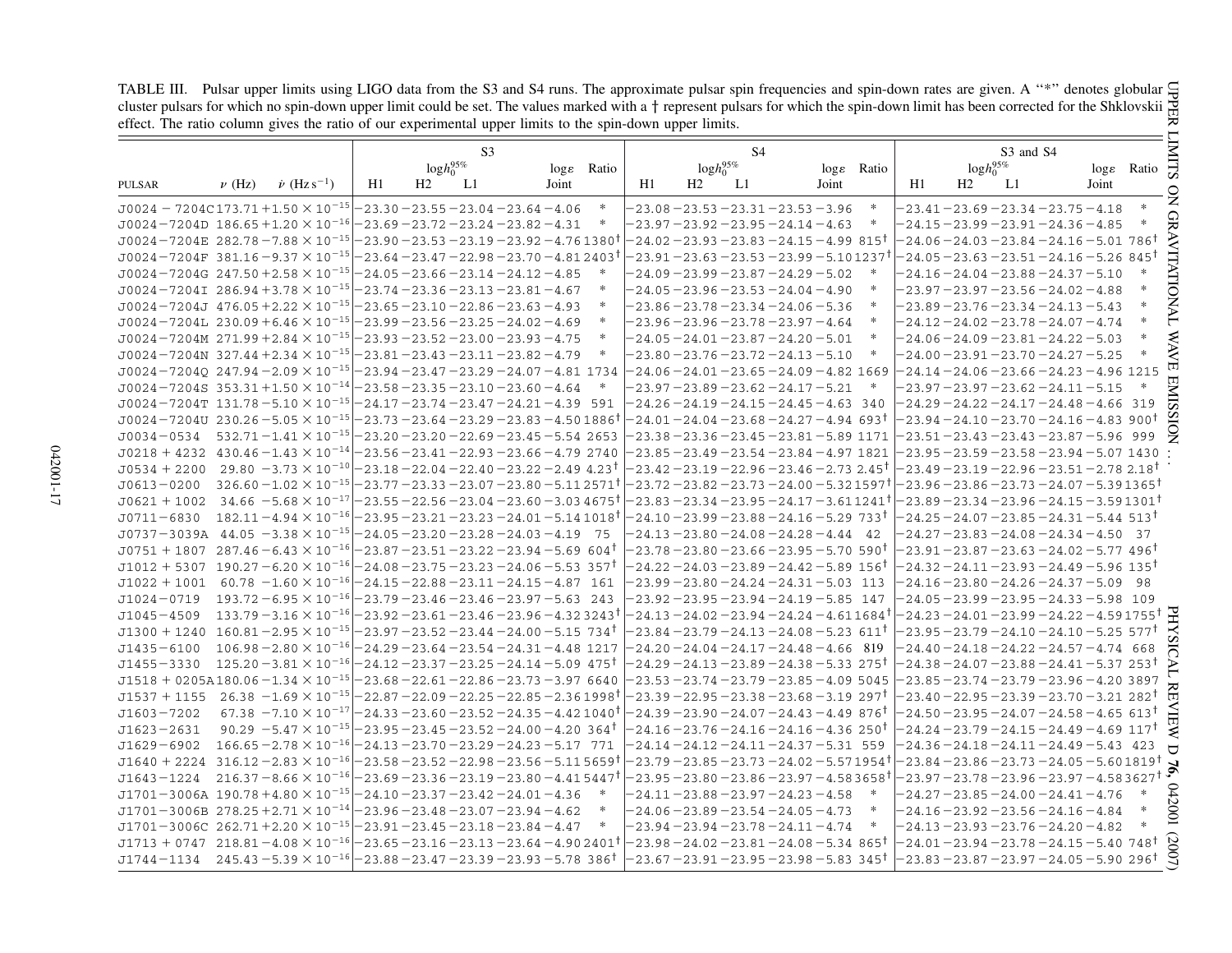| TABLE III. (Continued) |  |
|------------------------|--|
|------------------------|--|

| TABLE III. (Continued)                                                                                           |            |                                                                                           |    |    |                 |                            |        |          |                 |    |                                                                  |       |                            |          |                                                                              |           |                        |        | ₩<br>₹           |
|------------------------------------------------------------------------------------------------------------------|------------|-------------------------------------------------------------------------------------------|----|----|-----------------|----------------------------|--------|----------|-----------------|----|------------------------------------------------------------------|-------|----------------------------|----------|------------------------------------------------------------------------------|-----------|------------------------|--------|------------------|
|                                                                                                                  |            |                                                                                           |    |    | S <sub>3</sub>  |                            |        |          |                 | S4 |                                                                  |       |                            |          |                                                                              | S3 and S4 |                        |        |                  |
|                                                                                                                  |            |                                                                                           |    |    | $logh_0^{95\%}$ | log <sub>&amp;</sub> Ratio |        |          | $logh_0^{95\%}$ |    |                                                                  |       | log <sub>&amp;</sub> Ratio |          | $logh_0^{95\%}$                                                              |           | log <sub>8</sub> Ratio |        | <b>BOTT</b>      |
| PULSAR                                                                                                           | $\nu$ (Hz) | $\dot{\nu}$ (Hz s <sup>-1</sup> )                                                         | H1 | H2 | L1              | Joint                      |        | H1       | H2              | L1 |                                                                  | Joint |                            | H1       | H <sub>2</sub>                                                               | L1        | Joint                  |        |                  |
| $J1745 - 0952$                                                                                                   |            | $51.61 - 2.53 \times 10^{-16}$ $- 23.99 - 23.42 - 23.40 - 24.00 - 3.68$ 1328              |    |    |                 |                            |        |          |                 |    | $-24.33 - 23.83 - 24.15 - 24.38 - 4.06$ 552                      |       |                            |          | $-24.28 - 23.83 - 24.16 - 24.38 - 4.06$ 551                                  |           |                        |        | g                |
| $J1748 - 2446A$ 172.96 + 2.54 $\times$ 10 <sup>-16</sup> - 24.19 - 23.66 - 23.61 - 24.19 - 3.75                  |            |                                                                                           |    |    |                 |                            |        | $\cdots$ |                 |    |                                                                  |       | $\cdots$                   | $\cdots$ |                                                                              |           |                        |        |                  |
| $J1748 - 2446C$                                                                                                  |            | $118.54 + 8.52 \times 10^{-15}$ - 24.18 - 23.12 - 23.58 - 24.18 - 4.01                    |    |    |                 |                            | $\ast$ |          |                 |    | $-24.27 - 23.95 - 24.23 - 24.50 - 4.34$                          |       | $\ast$                     |          | $-24.41 - 23.96 - 24.24 - 24.54 - 4.37$ *                                    |           |                        |        |                  |
| $J1756 - 2251$                                                                                                   |            | $35.14 - 1.26 \times 10^{-15}$ $-23.71 - 22.84 - 23.04 - 23.70 - 2.95$ 1209               |    |    |                 |                            |        |          |                 |    | $-23.83 - 23.25 - 23.59 - 23.78 - 3.04$ 999                      |       |                            |          | $-23.84 - 23.26 - 23.59 - 23.80 - 3.05$ 971                                  |           |                        |        |                  |
| $J1757 - 5322$                                                                                                   |            | $112.74 - 3.34 \times 10^{-16} - 24.16 - 23.50 - 23.45 - 24.21 - 4.81$ 605                |    |    |                 |                            |        |          |                 |    | $-24.16 - 24.14 - 24.16 - 24.44 - 5.04$ 353                      |       |                            |          | $-24.24 - 24.13 - 24.13 - 24.43 - 5.03$ 360                                  |           |                        |        |                  |
| $J1801 - 1417$                                                                                                   |            | $275.85 - 4.02 \times 10^{-16} - 23.70 - 23.40 - 23.15 - 23.82 - 5.07$ 2783               |    |    |                 |                            |        |          |                 |    | $-23.92 - 23.82 - 23.89 - 24.14 - 5.39$ 1347                     |       |                            |          | $-23.99 - 23.87 - 23.86 - 24.20 - 5.46$ 1156                                 |           |                        |        |                  |
| $J1802 - 2124$                                                                                                   |            | $79.07 - 4.50 \times 10^{-16}$ $-24.05 - 23.43 - 23.53 - 24.01 - 3.91$ 1688               |    |    |                 |                            |        |          |                 |    | $-24.11 - 24.13 - 24.14 - 24.34 - 4.24$ 791                      |       |                            |          | -24.17 – 24.09 – 24.15 – 24.23 – 4.13 1022                                   |           |                        |        |                  |
| $J1804 - 0735$                                                                                                   |            | $43.29 - 8.75 \times 10^{-16} - 23.86 - 23.24 - 23.13 - 23.83 - 2.81$ 3409                |    |    |                 |                            |        |          |                 |    | -24.10 – 23.70 – 24.07 – 24.26 – 3.24 1266                       |       |                            |          | -24.24 – 23.72 – 24.07 – 24.31 – 3.28 1146                                   |           |                        |        |                  |
| J1804-2717                                                                                                       |            | $107.03 - 4.68 \times 10^{-16}$ $-24.08 - 23.47 - 23.53 - 24.02 - 4.64$ 663               |    |    |                 |                            |        |          |                 |    | $-24.15 - 24.15 - 24.23 - 24.36 - 4.97$ 305                      |       |                            |          | $-24.28 - 24.16 - 24.22 - 24.32 - 4.94$ 329                                  |           |                        |        |                  |
| $J1807 - 2459A$ 326.86 + 4.87 $\times$ 10 <sup>-16</sup> - 23.73 - 23.30 - 23.02 - 23.79 - 5.01                  |            |                                                                                           |    |    |                 |                            | $\ast$ |          |                 |    | -23.98 – 23.79 – 23.85 – 24.12 – 5.35                            |       |                            |          | $-24.07 - 23.84 - 23.86 - 24.20 - 5.42$                                      |           |                        | $\ast$ |                  |
| $J1810 - 2005$                                                                                                   |            | $30.47 - 1.40 \times 10^{-16} - 23.22 - 22.24 - 22.70 - 23.24 - 2.2313340$                |    |    |                 |                            |        |          |                 |    | $-23.40 - 23.13 - 23.36 - 23.68 - 2.66$ 4920                     |       |                            |          | -23.57 – 23.13 – 23.37 – 23.69 – 2.68 4768                                   |           |                        |        |                  |
| J1823-3021A 367.65-1.14 $\times$ 10 <sup>-13</sup> - 23.74-23.46-23.36-23.77-4.02 671                            |            |                                                                                           |    |    |                 |                            |        |          |                 |    |                                                                  |       |                            |          |                                                                              |           |                        |        |                  |
| $J1824 - 2452$                                                                                                   |            | $327.41 - 1.74 \times 10^{-13} - 23.93 - 23.41 - 23.05 - 23.92 - 4.88$ 321 <sup>t</sup>   |    |    |                 |                            |        |          |                 |    | $-23.87$ $-23.77$ $-23.68$ $-24.09$ $-5.06$ $\,214$ $^{\dagger}$ |       |                            |          | -24.03 – 23.87 – 23.70 – 24.19 – 5.16 171 <sup>†</sup>                       |           |                        |        |                  |
| $J1843 - 1113$                                                                                                   |            | $541.81 - 2.82 \times 10^{-15} - 23.24 - 23.14 - 22.77 - 23.30 - 5.09$ 5429               |    |    |                 |                            |        |          |                 |    | $-23.59 - 23.57 - 23.43 - 23.85 - 5.65$ 1508                     |       |                            |          | $-23.61 - 23.61 - 23.42 - 23.89 - 5.69$ 1370                                 |           |                        |        |                  |
| $J1857 + 0943$ 186.49 - 6.20 $\times$ 10 <sup>-16</sup> - 23.72 - 23.50 - 23.41 - 23.71 - 4.92 1223 <sup>1</sup> |            |                                                                                           |    |    |                 |                            |        |          |                 |    | -23.97-23.80-24.04-24.31-5.52 309†                               |       |                            |          | -24.00-23.82-24.07-24.30-5.51 313†                                           |           |                        |        |                  |
| $J1905 + 0400$ 264.24 - 3.39 $\times$ 10 <sup>-16</sup> - 23.89 - 23.22 - 23.27 - 23.83 - 5.17 2185              |            |                                                                                           |    |    |                 |                            |        |          |                 |    | $-23.88 - 23.72 - 23.81 - 23.88 - 5.22$ 1937                     |       |                            |          | $-24.05 - 23.84 - 23.84 - 24.02 - 5.36$ 1410                                 |           |                        |        |                  |
| $J1909 - 3744$                                                                                                   |            | $339.32 - 1.61 \times 10^{-15} - 23.82 - 23.41 - 22.97 - 23.92 - 5.551725$                |    |    |                 |                            |        |          |                 |    | -23.84 –23.89 –23.67 –24.00 –5.63 1437†                          |       |                            |          | -23.88 –23.97 –23.72 –24.13 –5.761060 <sup>т</sup>                           |           |                        |        |                  |
| $J1910 - 5959A$ 306.17 - 2.88 $\times$ 10 <sup>-16</sup> - 23.93 - 23.35 - 23.10 - 24.01 - 5.01 4950             |            |                                                                                           |    |    |                 |                            |        |          |                 |    | -23.79 -23.59 -23.76 -24.07 -5.07 4330                           |       |                            |          | $-24.01 - 23.80 - 23.78 - 24.21 - 5.20$ 3178                                 |           |                        |        |                  |
| $J1910 - 5959B$ 119.65 + 1.14 $\times$ 10 <sup>-14</sup> - 24.28 - 23.04 - 23.36 - 24.29 - 4.47                  |            |                                                                                           |    |    |                 |                            |        |          |                 |    | $-23.61 - 24.02 - 24.06 - 24.20 - 4.38$                          |       |                            |          | -24.30-24.02-24.07-24.39-4.57 *                                              |           |                        |        |                  |
| J1910-5959C 189.49-7.90 $\times$ 10 <sup>-17</sup> -24.03-23.60-23.37-24.04-4.62 7018                            |            |                                                                                           |    |    |                 |                            |        |          |                 |    | -24.18 -24.07 -23.97 -24.23 -4.81 4470                           |       |                            |          | -24.32 -24.10 -24.00 -24.39 -4.97 3107                                       |           |                        |        |                  |
| $J1910 - 5959D$ 110.68 - 1.18 $\times$ 10 <sup>-14</sup> - 24.20 - 23.35 - 23.26 - 24.12 - 4.23 369              |            |                                                                                           |    |    |                 |                            |        |          |                 |    | $-24.40 - 24.05 - 24.17 - 24.48 - 4.60$ 158                      |       |                            |          | $-24.41 - 24.07 - 24.12 - 24.42 - 4.53$ 182                                  |           |                        |        |                  |
| $J1910 - 5959E$ 218.73 + 2.09 $\times$ 10 <sup>-14</sup> - 23.98 - 23.71 - 23.30 - 24.05 - 4.75                  |            |                                                                                           |    |    |                 |                            |        |          |                 |    | $-24.09 - 23.96 - 23.99 - 24.35 - 5.05$                          |       |                            |          | $-24.15 - 24.01 - 23.99 - 24.34 - 5.04$                                      |           |                        |        |                  |
| $J1911 + 0101A276.36 + 5.03 \times 10^{-16} - 23.56 - 23.38 - 23.05 - 23.79 - 4.43$                              |            |                                                                                           |    |    |                 |                            | $\ast$ |          |                 |    | $-23.89 - 23.83 - 23.83 - 24.12 - 4.76$                          |       |                            |          | $-24.07 - 23.84 - 23.81 - 24.22 - 4.86$                                      |           |                        | $\ast$ |                  |
| $J1911 + 0101B185.72 + 6.90 \times 10^{-17}$ - 23.70 - 23.43 - 23.30 - 23.78 - 4.07                              |            |                                                                                           |    |    |                 |                            | $\ast$ |          |                 |    | $-24.05 - 24.01 - 24.05 - 24.24 - 4.53$                          |       | ∗                          |          | -23.96 –24.08 –23.99 –24.13 –4.43                                            |           |                        | $\ast$ |                  |
| $J1911 - 1114$ $275.81 - 1.08 \times 10^{-15}$ $-23.85 - 23.51 - 23.00 - 23.84 - 5.142188$ <sup>†</sup>          |            |                                                                                           |    |    |                 |                            |        |          |                 |    | –23.99 –23.80 –23.71 –24.07 –5.37 1288 <sup>†</sup>              |       |                            |          | –24.04 –23.86 –23.70 –24.12 –5.43 1139†                                      |           |                        |        |                  |
| $J1939 + 2134$ 641.93 - 4.33 $\times$ 10 <sup>-14</sup> - 23.17 - 23.22 - 22.51 - 23.37 - 5.05 2323 <sup>†</sup> |            |                                                                                           |    |    |                 |                            |        |          |                 |    | -23.41 -23.44 -23.33 -23.68 -5.3611461                           |       |                            |          | -23.46 –23.49 –23.31 –23.78 –5.47 899†                                       |           |                        |        |                  |
| $J1955 + 2908$ 163.05 -7.91 $\times$ 10 <sup>-16</sup> -23.82 -23.61 -23.35 -23.88 -4.20 4088 <sup>†</sup>       |            |                                                                                           |    |    |                 |                            |        |          |                 |    | -24.22 – 23.94 – 24.02 – 24.32 – 4.64 1487                       |       |                            |          | -24.26 – 23.96 – 23.99 – 24.40 – 4.72 1223†                                  |           |                        |        |                  |
| $J1959 + 2048$ 622.12 - 6.52 $\times$ 10 <sup>-15</sup> - 23.30 - 23.04 - 22.65 - 23.35 - 5.38 3220 <sup>†</sup> |            |                                                                                           |    |    |                 |                            |        |          |                 |    | –23.66 –23.37 –23.54 –23.79 – 5.82 1163 <sup>†</sup>             |       |                            |          | -23.68 –23.36 –23.54 –23.82 –5.851080 <sup>†</sup>                           |           |                        |        | 모                |
| $J2019 + 2425$ 254.16 - 4.54 $\times$ 10 <sup>-16</sup> - 23.79 - 23.49 - 23.23 - 23.93 - 5.41 1628 <sup>†</sup> |            |                                                                                           |    |    |                 |                            |        |          |                 |    | -23.93 – 23.89 – 23.79 – 24.16 – 5.64 970†                       |       |                            |          | -23.93 –23.91 –23.75 –24.17 –5.65 950 <sup>†</sup>                           |           |                        |        | $S_{\rm A}$      |
| $J2051 - 0827$                                                                                                   |            | $221.80 - 6.27 \times 10^{-16} - 23.97 - 23.49 - 23.16 - 24.05 - 5.26$ 852 <sup>t</sup>   |    |    |                 |                            |        |          |                 |    | -23.83 – 23.79 – 23.77 – 24.02 – 5.23  917†                      |       |                            |          | -24.00 – 23.83 – 23.77 – 24.11 – 5.32  740 <sup>†</sup>                      |           |                        |        | ನ                |
| $J2124 - 3358$                                                                                                   |            | $202.79 - 8.45 \times 10^{-16}$ $- 24.08 - 23.56 - 23.35 - 24.06 - 5.90$ 165 <sup>t</sup> |    |    |                 |                            |        |          |                 |    | -23.91 – 23.91 – 24.00 – 24.13 – 5.98 139†                       |       |                            |          | $-24.20 - 24.03 - 23.99 - 24.31 - 6.15$ 93 <sup>†</sup>                      |           |                        |        | F                |
| $J2129 - 5721$                                                                                                   |            | $268.36 - 1.49 \times 10^{-15} - 23.82 - 23.45 - 23.22 - 23.89 - 4.961809$ <sup>t</sup>   |    |    |                 |                            |        |          |                 |    | $-24.02$ $-23.95$ $-23.90$ $-24.19$ $-5.27$ $892$ $^\intercal$   |       |                            |          | -24.01 – 23.91 – 23.89 – 24.18 – 5.25 926†                                   |           |                        |        | $\overline{\pi}$ |
| $J2140 - 2310A$ 90.75 $+4.27 \times 10^{-16} - 24.25 - 23.48 - 23.52 - 24.23 - 3.82$                             |            |                                                                                           |    |    |                 |                            |        |          |                 |    | $-24.31 - 24.00 - 24.06 - 24.45 - 4.04$                          |       |                            |          | $-24.45 - 23.99 - 24.10 - 24.55 - 4.14$                                      |           |                        | $\ast$ | EVIE             |
| $J2145 - 0750$                                                                                                   |            | $62.30 - 1.15 \times 10^{-16}$ $- 24.14 - 23.18 - 23.53 - 24.18 - 4.69$ 326 <sup>t</sup>  |    |    |                 |                            |        |          |                 |    | –24.23 –23.76 –24.24 –24.45 –4.97 173†                           |       |                            |          | -24.31 – 23.78 – 24.26 – 24.47 – 4.98 167†                                   |           |                        |        |                  |
| $J2229 + 2643$ 335.82 - 1.65 $\times$ 10 <sup>-16</sup> - 23.58 - 23.31 - 23.08 - 23.64 - 5.17 5747              |            |                                                                                           |    |    |                 |                            |        |          |                 |    | –23.77 – 23.51 – 23.72 – 23.89 – 5.41 3253                       |       |                            |          | $-23.89 - 23.56 - 23.71 - 24.13 - 5.65$ 1885                                 |           |                        |        | €                |
| $J2317 + 1439$ $290.25 - 2.04 \times 10^{-16}$ $-23.41 - 23.40 - 23.17 - 23.55 - 4.829996$                       |            |                                                                                           |    |    |                 |                            |        |          |                 |    | -23.89 – 23.91 – 23.79 – 24.17 – 5.44 24061                      |       |                            |          | $-23.86$ $-23.90$ $-23.80$ $-24.15$ $-5.43$ $2500$ $^{\dagger}$ $\,\,\nabla$ |           |                        |        |                  |
| $J2322 + 2057$ 207.97 -4.20 $\times$ 10 <sup>-16</sup> -23.86 -23.48 -23.17 -24.07 -5.44 900 <sup>†</sup>        |            |                                                                                           |    |    |                 |                            |        |          |                 |    | $-24.01$ $-23.91$ $-23.85$ $-24.19$ $-5.56$ 673 $^\dagger$       |       |                            |          | $-24.07$ $-23.96$ $-23.96$ $-24.26$ $-5.63$ 578 $^{\dagger}$                 |           |                        |        |                  |

042001-18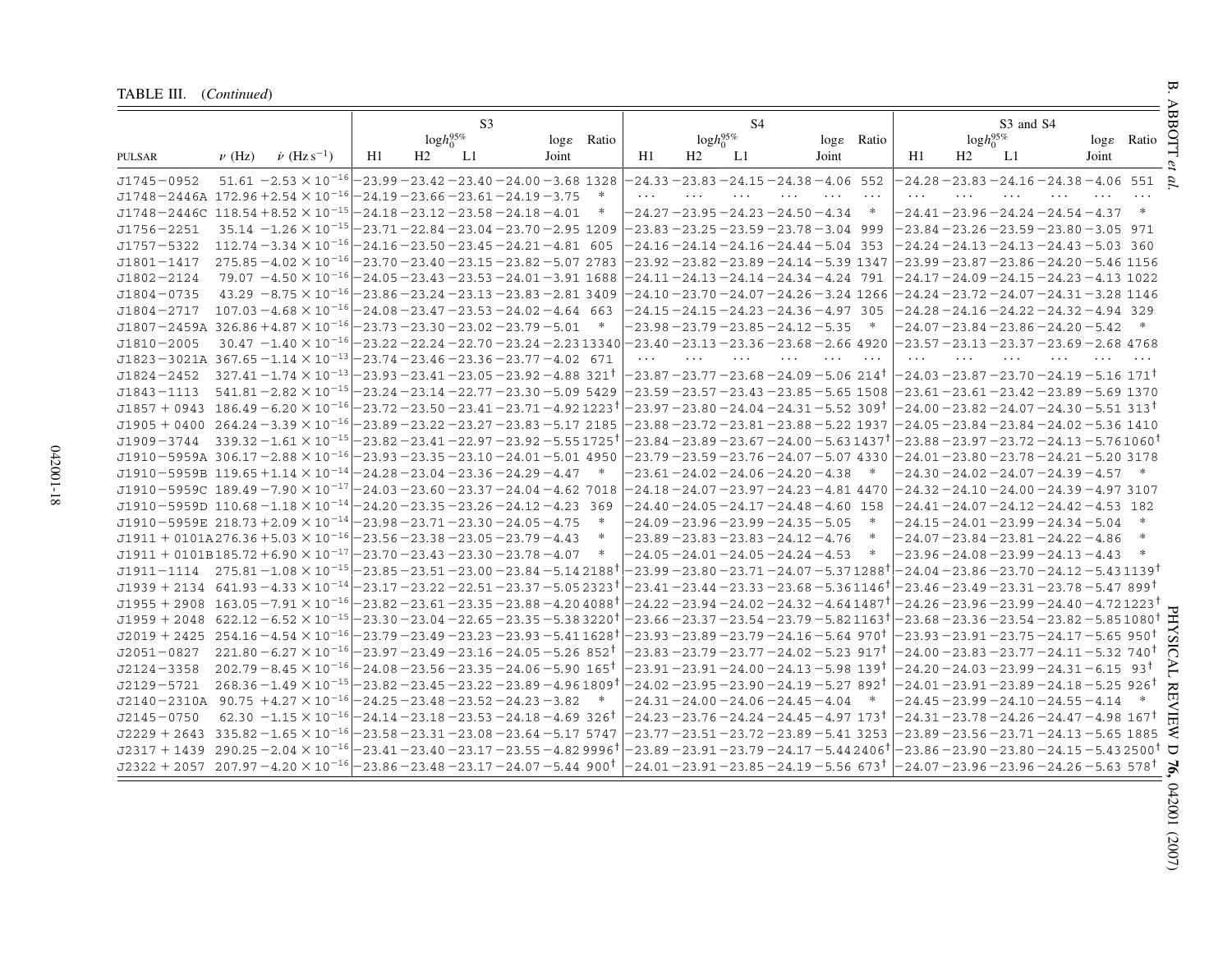TABLE IV. Upper limits including GEO 600 for the two fastest pulsars in the analysis.

<span id="page-21-13"></span>

|        |            |                                                                                                                                                             |                                                                               |  |                    |       | S4              |  | S <sub>3</sub> and S <sub>4</sub> |       |                 |  |                 |       |
|--------|------------|-------------------------------------------------------------------------------------------------------------------------------------------------------------|-------------------------------------------------------------------------------|--|--------------------|-------|-----------------|--|-----------------------------------|-------|-----------------|--|-----------------|-------|
|        |            |                                                                                                                                                             | $logh_0^{95\%}$                                                               |  | $\log \varepsilon$ | Ratio | $logh_0^{95\%}$ |  | $\log \varepsilon$                | Ratio | $logh_0^{95\%}$ |  | $\log \epsilon$ | Ratio |
| PULSAR | $\nu$ (Hz) | $\dot{\nu}$ (Hz s <sup>-1</sup> )                                                                                                                           | <b>GEO</b>                                                                    |  | Joint              |       | GEO             |  | Joint                             |       | <b>GEO</b>      |  | Joint           |       |
|        |            | $J1843 - 1113$ 541.81 - 2.82 $\times$ 10 <sup>-15</sup>                                                                                                     | * $-23.32$ -5.12 5167 $ -22.45$ -23.85 -5.65 1508 $ -22.45$ -23.90 -5.67 1348 |  |                    |       |                 |  |                                   |       |                 |  |                 |       |
|        |            | $J1939 + 2134641.93 - 433 \times 10^{-14}$ $-22.23 - 23.37 - 5.052323^{\dagger}$ $-22.68 - 23.66 - 5.341189^{\dagger}$ $-22.71 - 23.77 - 5.46914^{\dagger}$ |                                                                               |  |                    |       |                 |  |                                   |       |                 |  |                 |       |

into account the better sensitivity during the S4 run. For all except PULSAR9 the  $h_0$  values were reduced by  $\sim$ half, with PULSAR9 being so strong that its amplitude was reduced by a factor of  $\sim$ 20. These signals were injected for the second half of the run from 8 March 2005 onwards. The updated  $h_0$  values are shown in Table [I](#page-18-0). There were also an additional two signals (PULSAR10 and 11), simulated to be from pulsars in binary systems, injected for the last day of the run. The binary pulsar injections allowed the testing of the binary timing code described in Sec. III B as the injection code and extraction code were written independently. The binary injection signal parameters for PULSAR10 and PULSAR11 were taken from PULSAR3 and 8, respectively, with the frequencies changed, and amplitudes increased to make sure they were visible over the short injection time. The frequency, amplitude, and binary system parameters are shown in Table [II.](#page-18-1) The binary system parameters were chosen to have one in a relatively eccentric orbit and one in a circular orbit. We chose fairly short periods, so that they would have completed or nearly completed at least one full orbit during the injection. The  $T_0$  values are given in the pulsar rest frame.

For the recovery of the binary system injections, the BT model was used, although, as no relativistic parameters were included, any of the models could have been used.

The extracted amplitude and phase pdfs, after corrections described below, are shown in Fig. [8.](#page-17-0) The observed phase consistency between the detectors means that joint likelihoods, using all three detectors, can be calculated. In general, the values of  $h_0$  are well matched with the injection values. It can again be seen that for the strongest signals the narrow pdfs are offset from the injected value in  $h_0$ , reflecting the calibration uncertainties of  $5\% - 10\%$ .

The binary pulsar injections show matches to their injected values. This is a good confirmation that the binary timing code can track the phase well and has no significant errors.

#### **3. Calibration issues**

A brief note should be made of the effect of calibrations on the above extracted pulsar hardware injections. The injections were, for the most part, analyzed using exactly the same pipeline as applied to the general known pulsar analysis. However, due to the nature of the hardware injections some additional post-processing of the results has had to be applied. To calculate the amplitude and phase of the injections, when applying forces to the interferometer end test masses, a reference calibration must be used. These reference calibrations are different for each interferometer. For both S3 and S4 these reference calibrations differed by small, but not insignificant amounts, from the final calibration used when extracting the signals, meaning that upon extracting the signals the amplitude and phase appear offset from the injected values. As the differences between the reference and final calibrations are different for each interferometer, there will also be slight offsets between the extracted parameters between detectors. The extracted signals from each interferometer therefore have had to be adjusted to reflect these differences, determined independently of the hardware injections, and correct them so as to give the same input signal. This allows the combined joint upper limits to be produced.

- <span id="page-21-0"></span>[1] R. J. Dupuis and G. Woan, Phys. Rev. D **72**, 102002 (2005).
- <span id="page-21-1"></span>[2] B. Abbott *et al.* (LIGO Scientific Collaboration), Phys. Rev. D **69**, 082004 (2004).
- <span id="page-21-2"></span>[3] B. Abbott *et al.* (LIGO Scientific Collaboration), Phys. Rev. Lett. **94**, 181103 (2005).
- <span id="page-21-3"></span>[4] B. Abbott *et al.* (LIGO Scientific Collaboration), arXiv:grqc/0605028.
- <span id="page-21-4"></span>[5] P. Jaranowski, A. Królak, and B. F. Schutz, Phys. Rev. D **58**, 063001 (1998).
- <span id="page-21-5"></span>[6] M. Zimmermann and E. Szedenits, Jr., Phys. Rev. D **20**, 351 (1979).
- <span id="page-21-6"></span>[7] D. I. Jones and N. Andersson, Mon. Not. R. Astron. Soc. **331**, 203 (2002).
- <span id="page-21-7"></span>[8] S. Bonazzola and E. Gourgoulhon, Astron. Astrophys. **312**, 675 (1996).
- <span id="page-21-8"></span>[9] H. Hirakawa, K. Tsubono, and M. K. Fujimoto, Phys. Rev. D **17**, 1919 (1978).
- <span id="page-21-9"></span>[10] T. Suzuki, First Edoardo Amaldi Conference on Gravitational Wave Experiments (1995) p. 115.
- <span id="page-21-11"></span><span id="page-21-10"></span>[11] J. Hough *et al.*, Nature (London) **303**, 216 (1983).
- [12] M. Hereld, Ph.D. thesis, California Institute of Technology, 1983.
- <span id="page-21-12"></span>[13] Australia Telescope National Facility Pulsar Catalogue,